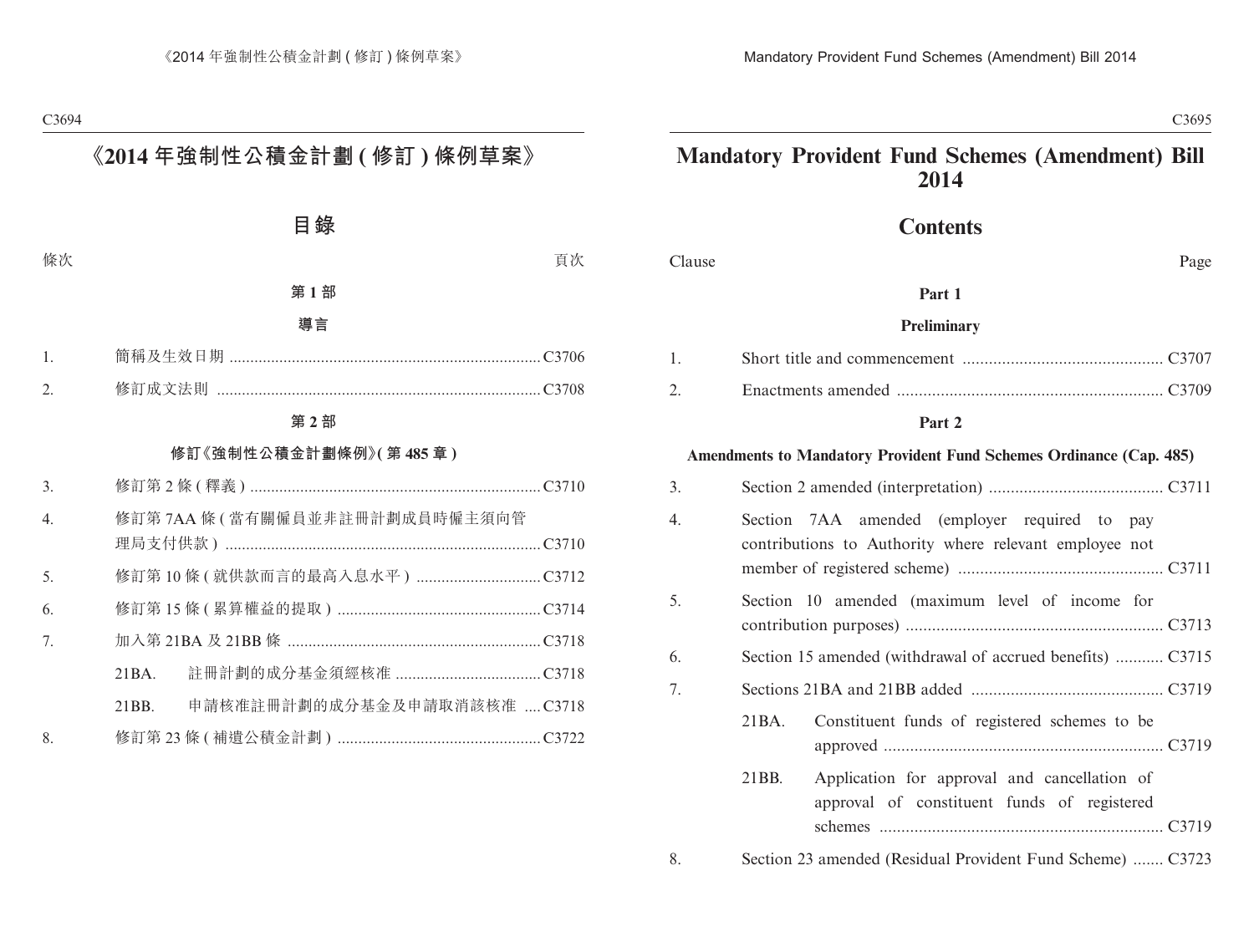## Mandatory Provident Fund Schemes (Amendment) Bill 2014

|        | C3697                                                                                                                                                        |  |
|--------|--------------------------------------------------------------------------------------------------------------------------------------------------------------|--|
| Clause | Page                                                                                                                                                         |  |
| 9.     | Section 42 amended (Authority may disclose certain                                                                                                           |  |
| 10.    | Section 42AA amended (Authority or specified entity may<br>disclose information obtained under Part 4A despite                                               |  |
| 11.    |                                                                                                                                                              |  |
|        | 42AAB.<br>Administrator under Occupational Retirement<br>Schemes Ordinance or approved trustee may<br>disclose certain information despite section 41  C3737 |  |
| 12.    | Section 43 amended (offence for unapproved person to                                                                                                         |  |
| 13.    | Section 43C amended (offences by self-employed persons)  C3739                                                                                               |  |
| 14.    | Section 43E amended (offence to make false or misleading                                                                                                     |  |
| 15.    | Section 43F amended (offence relating to pay-record)  C3739                                                                                                  |  |
| 16.    |                                                                                                                                                              |  |
| 17.    |                                                                                                                                                              |  |
|        | 47D.                                                                                                                                                         |  |
| 18.    |                                                                                                                                                              |  |
| 19.    | Schedule 6 amended (decisions which may be the subject                                                                                                       |  |
| 20.    | Schedule 7 amended (age specified for the purposes of                                                                                                        |  |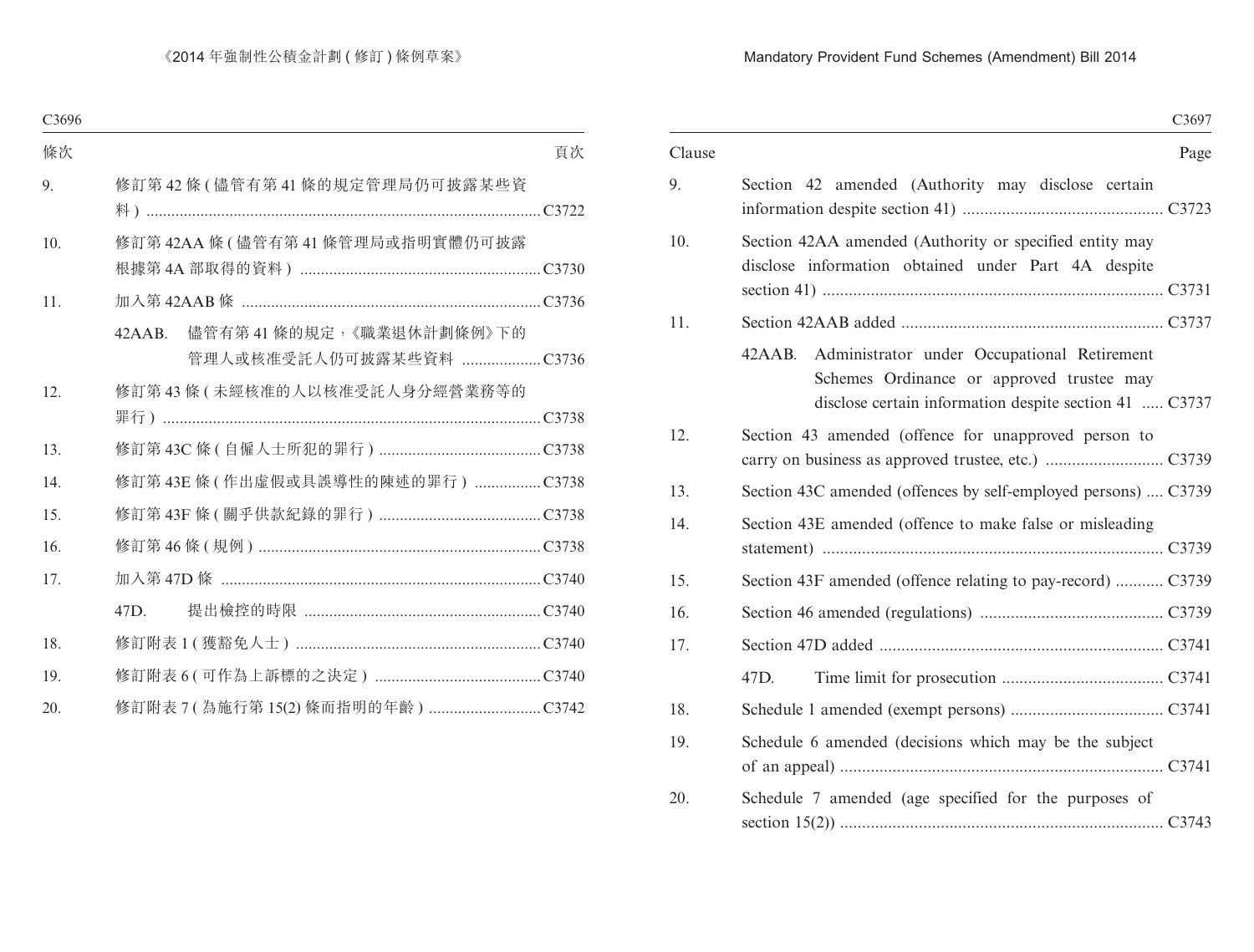### **Part 3**

# **Amendments to Mandatory Provident Fund Schemes (General) Regulation (Cap. 485 sub. leg. A)**

| 21. |                                                                                                                     |
|-----|---------------------------------------------------------------------------------------------------------------------|
| 22. | Section 31 amended (non-refusal of scheme applicants)  C3745                                                        |
| 23. | Section 34 amended (no fees etc. for transfer of accrued                                                            |
| 24. | Section 35 amended (no fees etc. for transfer of accrued                                                            |
| 25. |                                                                                                                     |
|     | 35A.<br>No fees etc. for payment of accrued benefits<br>in lump sum other than necessary transaction                |
|     | Payment of accrued benefits by instalments  C3751<br>35B.                                                           |
| 26. | Section 36 amended (scheme may consist of a single<br>constituent fund or of separate constituent funds)  C3753     |
| 27. | Section 55 repealed (approved trustee to give membership                                                            |
| 28. | Section 78 amended (separate accounts for each scheme                                                               |
| 29. | Section 109 amended (approved trustee to lodge trustee's                                                            |
| 30. | Section 122 amended (participating employer to calculate<br>relevant income and pay mandatory contributions)  C3755 |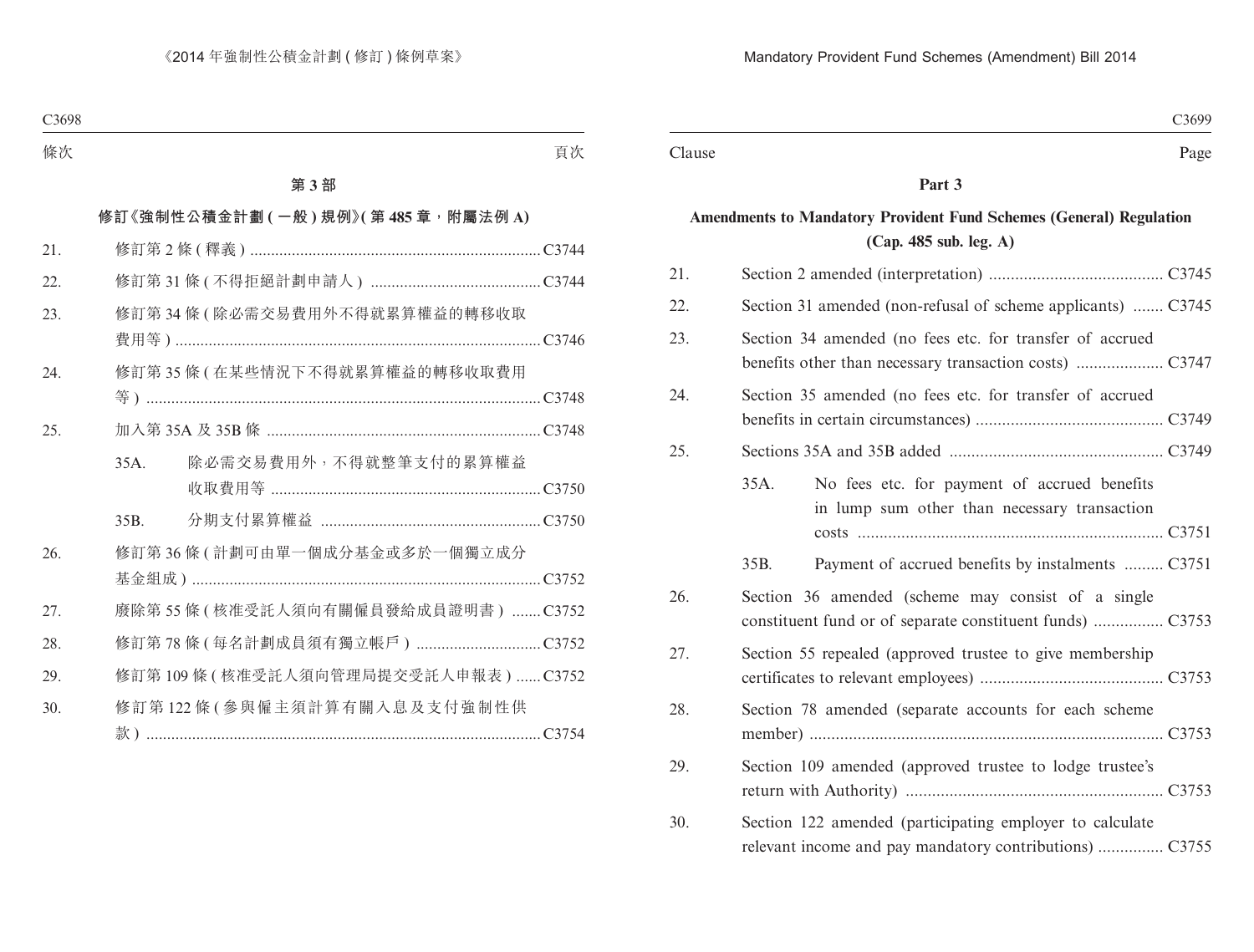## Mandatory Provident Fund Schemes (Amendment) Bill 2014

|        |                                                                                                                                                                                     | C3701 |
|--------|-------------------------------------------------------------------------------------------------------------------------------------------------------------------------------------|-------|
| Clause |                                                                                                                                                                                     | Page  |
| 31.    | Section 124 repealed (Authority to give participation                                                                                                                               |       |
| 32.    | Section 131 amended (contribution period in respect of                                                                                                                              |       |
| 33.    | Section 143 amended (participating employer to notify                                                                                                                               |       |
| 34.    | Section 154 amended (approved trustee to give transfer                                                                                                                              |       |
| 35.    | Section 155 amended (confirmation of transfer to new                                                                                                                                |       |
| 36.    | Section 157B amended (register of members of registered<br>schemes who have established and maintained personal<br>accounts within master trust schemes or industry schemes)  C3761 |       |
| 37.    |                                                                                                                                                                                     |       |
| 38.    | Section 162 amended (additional classes of persons entitled                                                                                                                         |       |
| 39.    | Section 164 amended (claim for payment on ground of                                                                                                                                 |       |
| 40.    |                                                                                                                                                                                     |       |
|        | Claim for payment on ground of terminal<br>164A.                                                                                                                                    |       |
| 41.    | Section 165 amended (claim for payment of small                                                                                                                                     |       |
| 42.    |                                                                                                                                                                                     |       |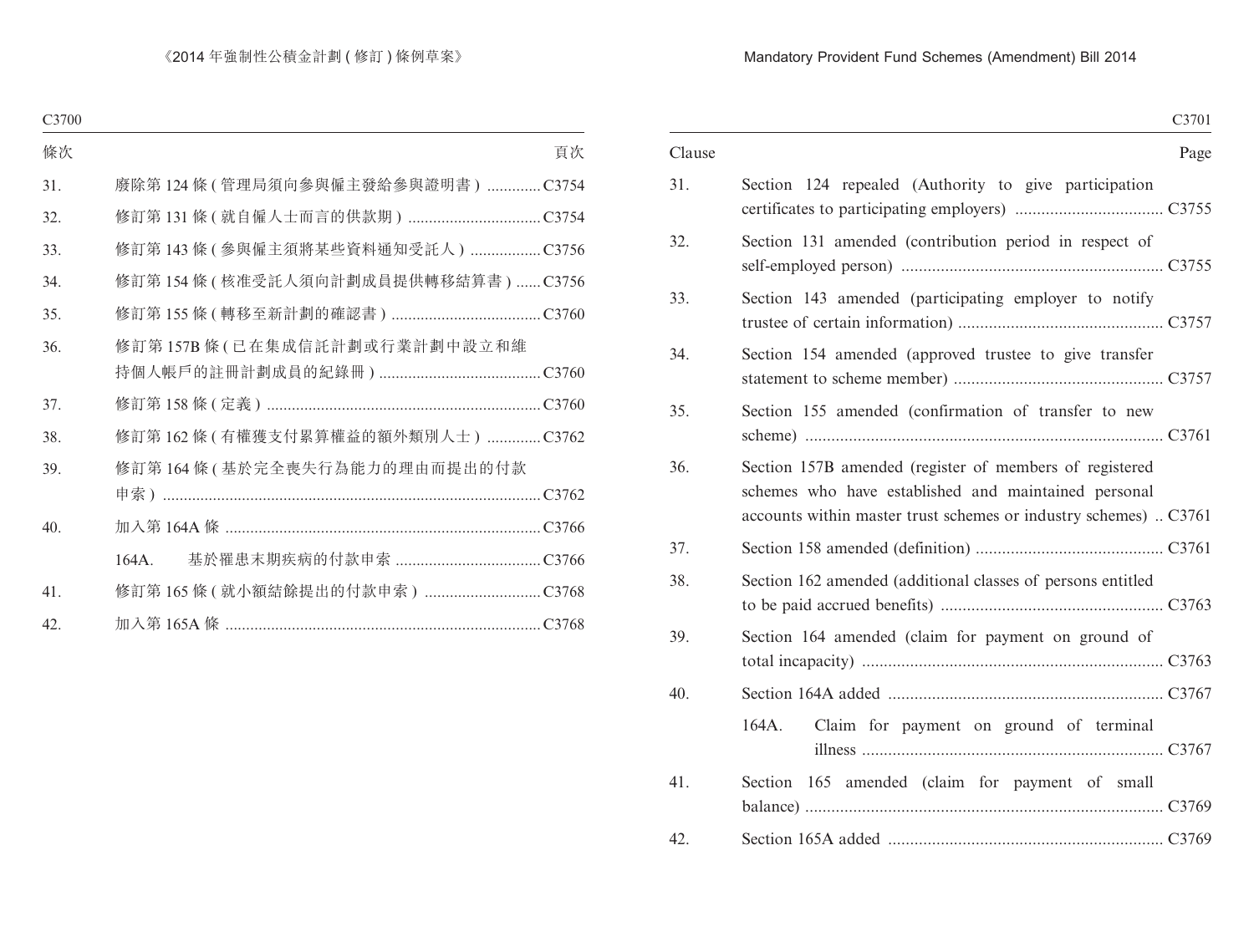#### Mandatory Provident Fund Schemes (Amendment) Bill 2014

|        | C3703                                                                                                          |
|--------|----------------------------------------------------------------------------------------------------------------|
| Clause | Page                                                                                                           |
|        | 165A.<br>Claim for payment by committee of estate<br>appointed under Mental Health Ordinance  C3769            |
| 43.    | Section 166 amended (approved trustee to ensure payment                                                        |
| 44.    | Section 168 amended (approved trustee to ensure claimant                                                       |
| 45.    | Section 172 amended (duty of approved trustee to notify<br>scheme member who has reached retirement age of his |
| 46.    |                                                                                                                |
| 47.    | Section 206 amended (how notices etc. are to be served,                                                        |
| 48.    | Section 206A amended (how documents are to be served                                                           |
| 49.    |                                                                                                                |
|        | Part 4                                                                                                         |
|        |                                                                                                                |

# **Amendments to Mandatory Provident Fund Schemes (Exemption) Regulation (Cap. 485 sub. leg. B)**

| 50. |  |
|-----|--|
| 51. |  |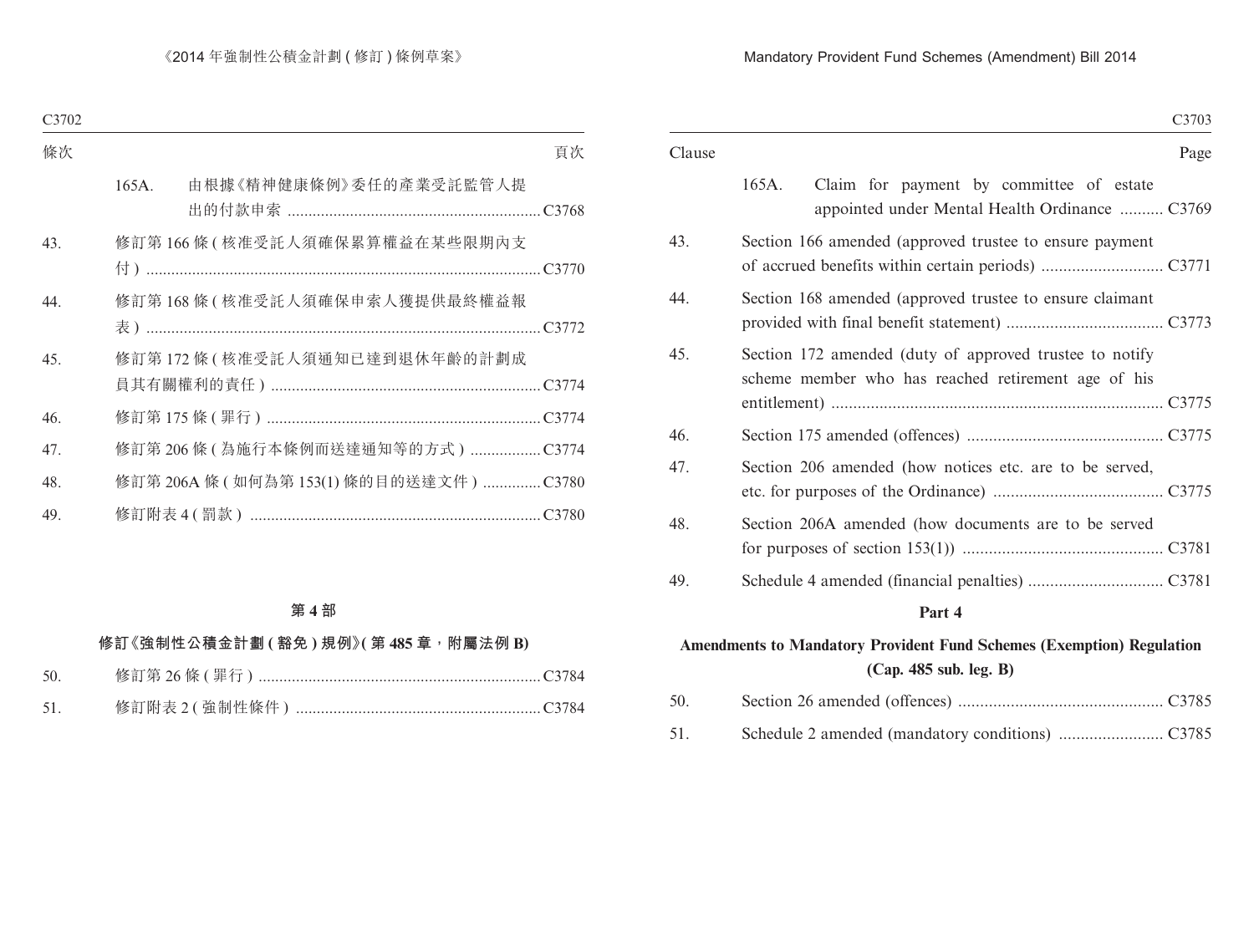|        |      |            |                                                                                                                             |  | C3705 |
|--------|------|------------|-----------------------------------------------------------------------------------------------------------------------------|--|-------|
| Clause |      |            |                                                                                                                             |  | Page  |
|        |      |            | Part 5                                                                                                                      |  |       |
|        |      |            | <b>Amendments to Mandatory Provident Fund Schemes (Specification of Permitted</b><br>Periods) Notice (Cap. 485 sub. leg. F) |  |       |
| 52.    |      |            | Section 1 amended (permitted period specified for purposes                                                                  |  |       |
| 53.    |      |            | Section 2 amended (permitted period specified for purposes                                                                  |  |       |
|        |      |            | Part 6                                                                                                                      |  |       |
|        |      |            | Amendments to Occupational Retirement Schemes Ordinance (Cap. 426)                                                          |  |       |
| 54.    |      |            |                                                                                                                             |  |       |
| 55.    |      |            |                                                                                                                             |  |       |
|        | 78A. | Disclosure | by administrator or relevant                                                                                                |  |       |

#### **Part 7**

# **Related and Consequential Amendments to Inland Revenue Ordinance (Cap. 112)**

| 56. |  |                                              |  |  |
|-----|--|----------------------------------------------|--|--|
| 57. |  | Section 9 amended (definition of income from |  |  |
|     |  |                                              |  |  |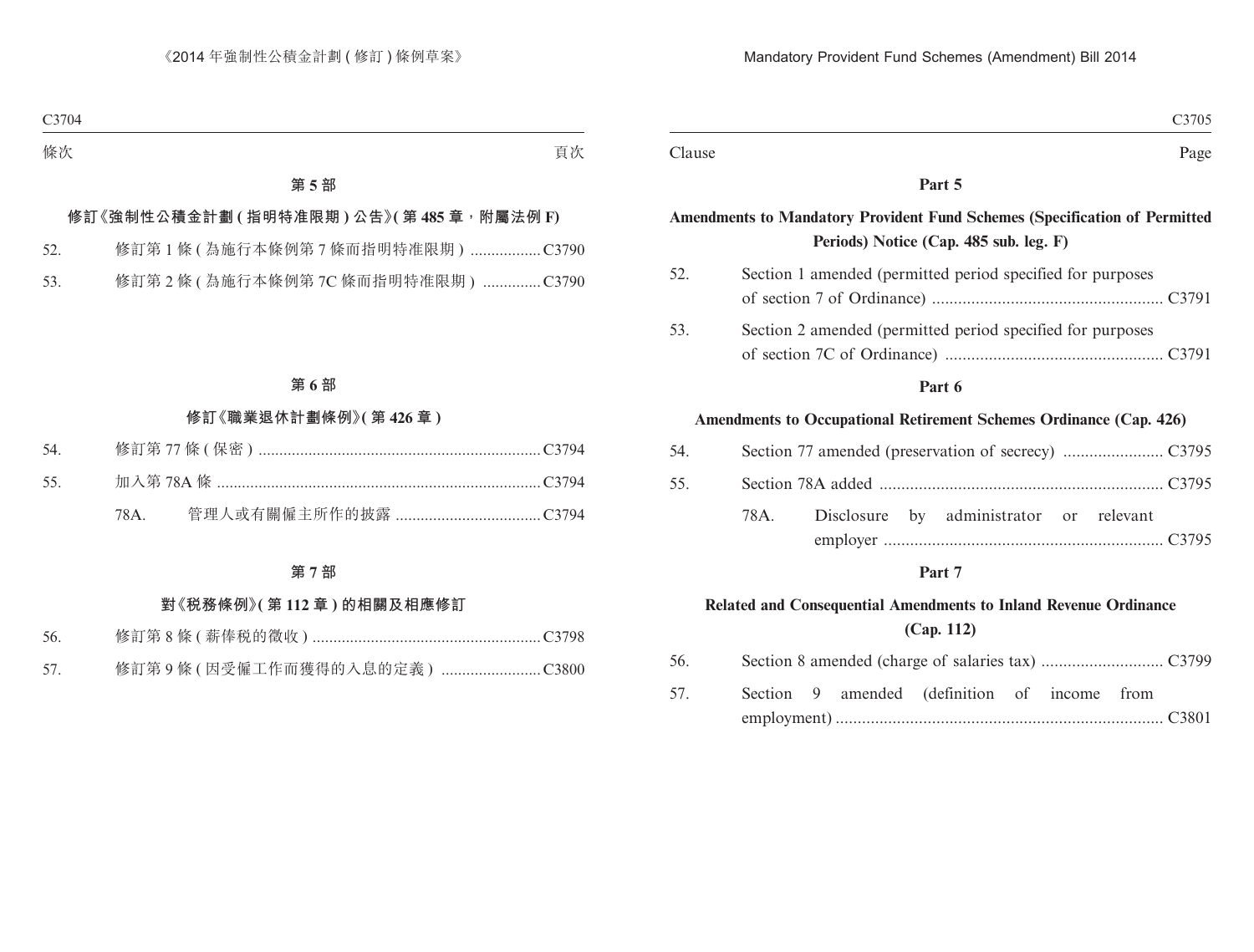# A BILL

# To

Amend the Mandatory Provident Fund Schemes Ordinance and its subsidiary legislation to provide for benefits withdrawal on terminal illness and by instalments from mandatory provident fund schemes, and on terminal illness from certain schemes under the Mandatory Provident Fund Schemes (Exemption) Regulation; to provide for time calculation, documentation, fees and penalties, and electronic communication, for administration of mandatory provident fund schemes; to provide for approval, information disclosure and enforcement in respect of those schemes; to amend the Occupational Retirement Schemes Ordinance to provide for information disclosure in respect of certain schemes; and to make technical, related and consequential amendments.

Enacted by the Legislative Council.

# **Part 1**

# **Preliminary**

## **1. Short title and commencement**

(1) This Ordinance may be cited as the Mandatory Provident Fund Schemes (Amendment) Ordinance 2014.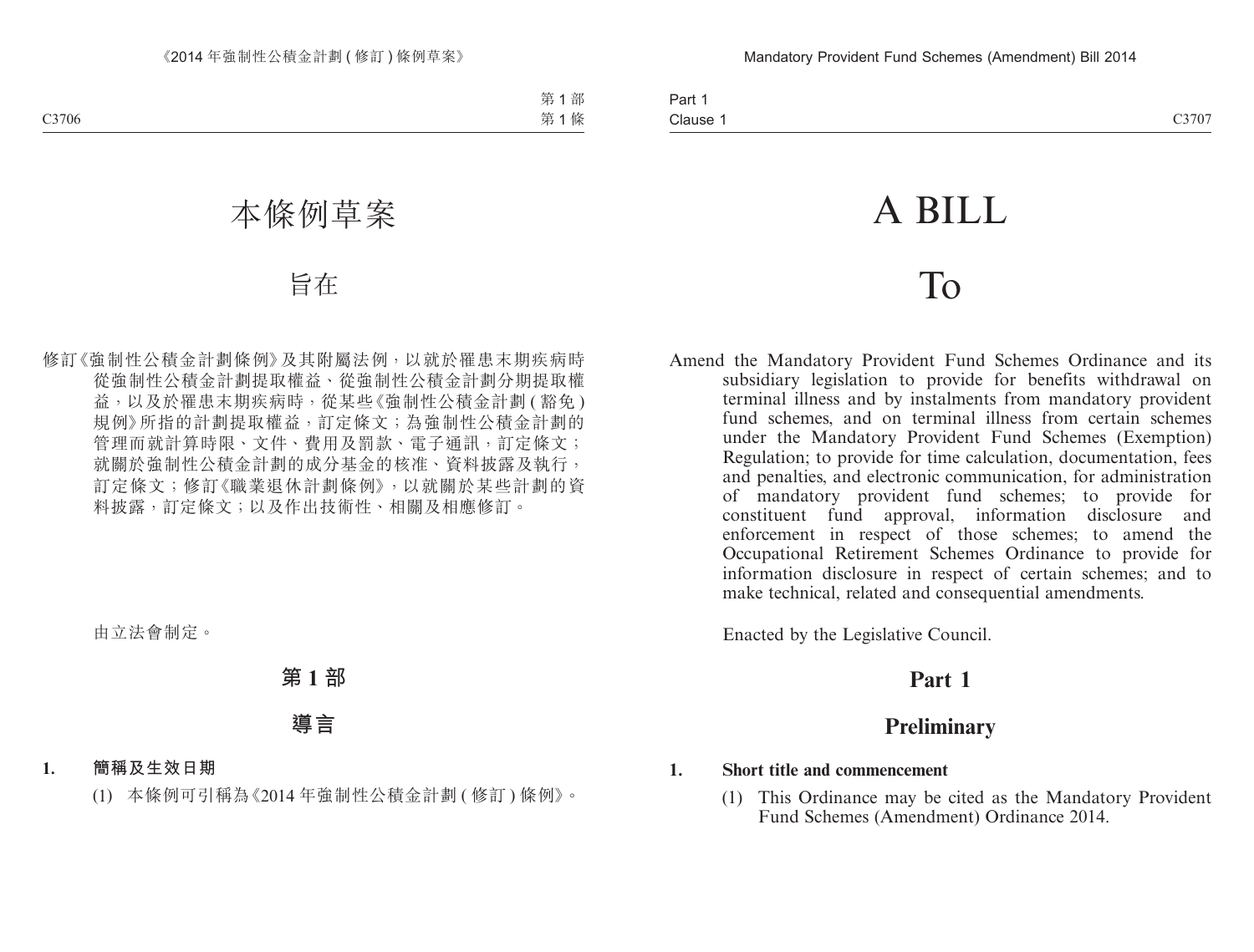| Part 1<br>Clause 2 |  |
|--------------------|--|
|                    |  |

- (2) Subject to subsection (3), this Ordinance comes into operation on a day to be appointed by the Secretary for Financial Services and the Treasury by notice published in the Gazette.
- (3) This section and sections 2, 3, 5, 7, 8, 9, 10, 11, 12, 13, 14, 15, 17, 18, 19, 20, 21(2), 23, 24, 26, 28, 29, 34, 35, 36, 48, 49(4) and (5), 50, 54 and 55 come into operation on the day on which this Ordinance is published in the Gazette.

#### **2. Enactments amended**

The enactments specified in Parts 2 to 7 are amended as set out in those Parts.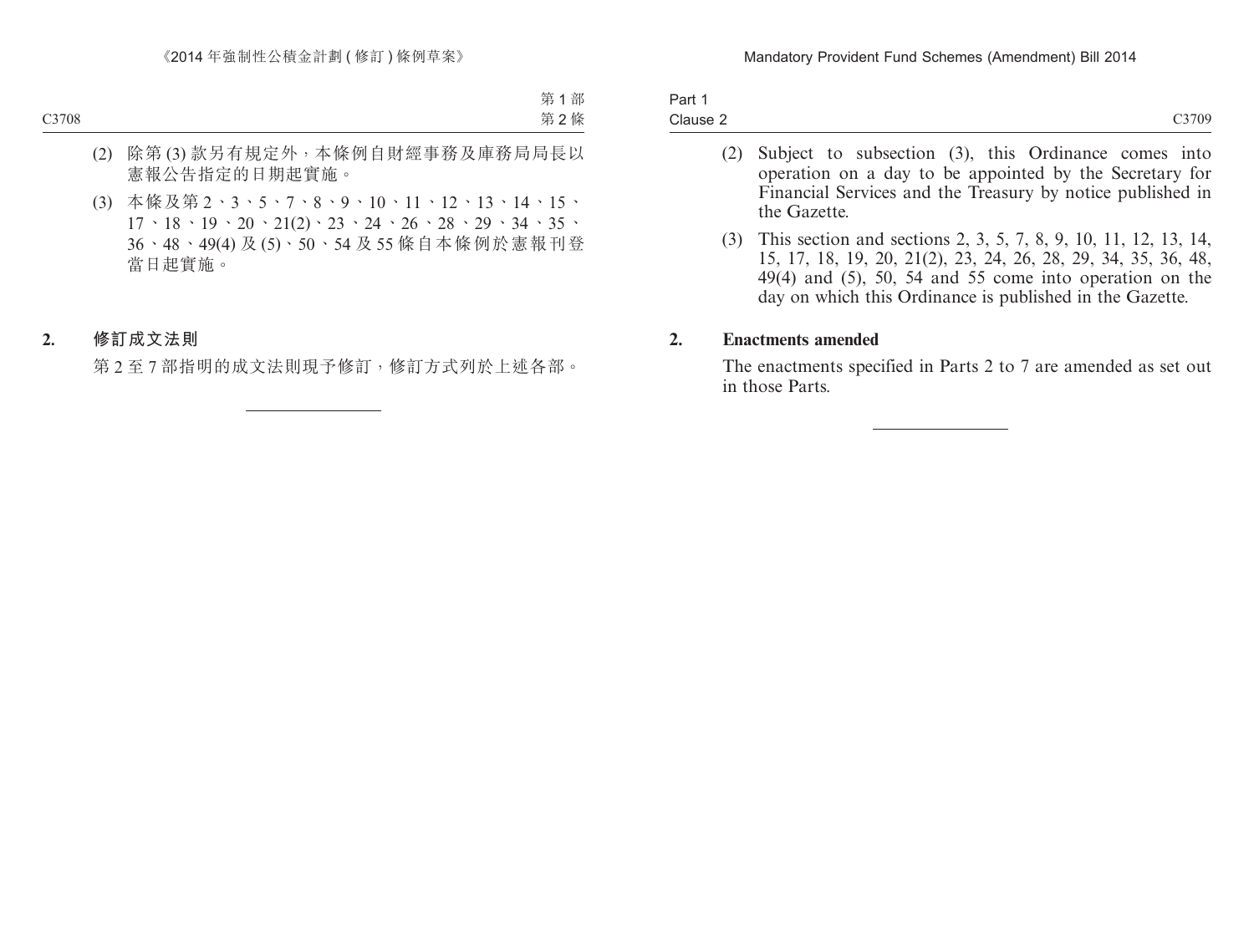Part 2 Clause 3

# **Part 2**

# **Amendments to Mandatory Provident Fund Schemes Ordinance (Cap. 485)**

#### **3. Section 2 amended (interpretation)**

(1) Section 2(1), definition of *accrued benefits*—

#### **Repeal**

"investments thereof, but taking into account any losses in respect thereof"

#### **Substitute**

"investments of the contributions, but taking into account any losses in respect of the investments and any amounts paid in respect of the scheme member".

(2) Section  $2(1)$ —

#### **Add in alphabetical order**

- "*constituent fund* (成分基金), in relation to a registered scheme, means the fund that constitutes the scheme, or a fund that forms part of the scheme;".
- **4. Section 7AA amended (employer required to pay contributions to Authority where relevant employee not member of registered scheme)**
	- (1) Section 7AA(11)—

## **Repeal the definition of** *permitted period* **Substitute**

"*permitted period* (特准限期) means, subject to subsection  $(13)$ —

(a) for a relevant employee who is not a casual employee, 60 days; or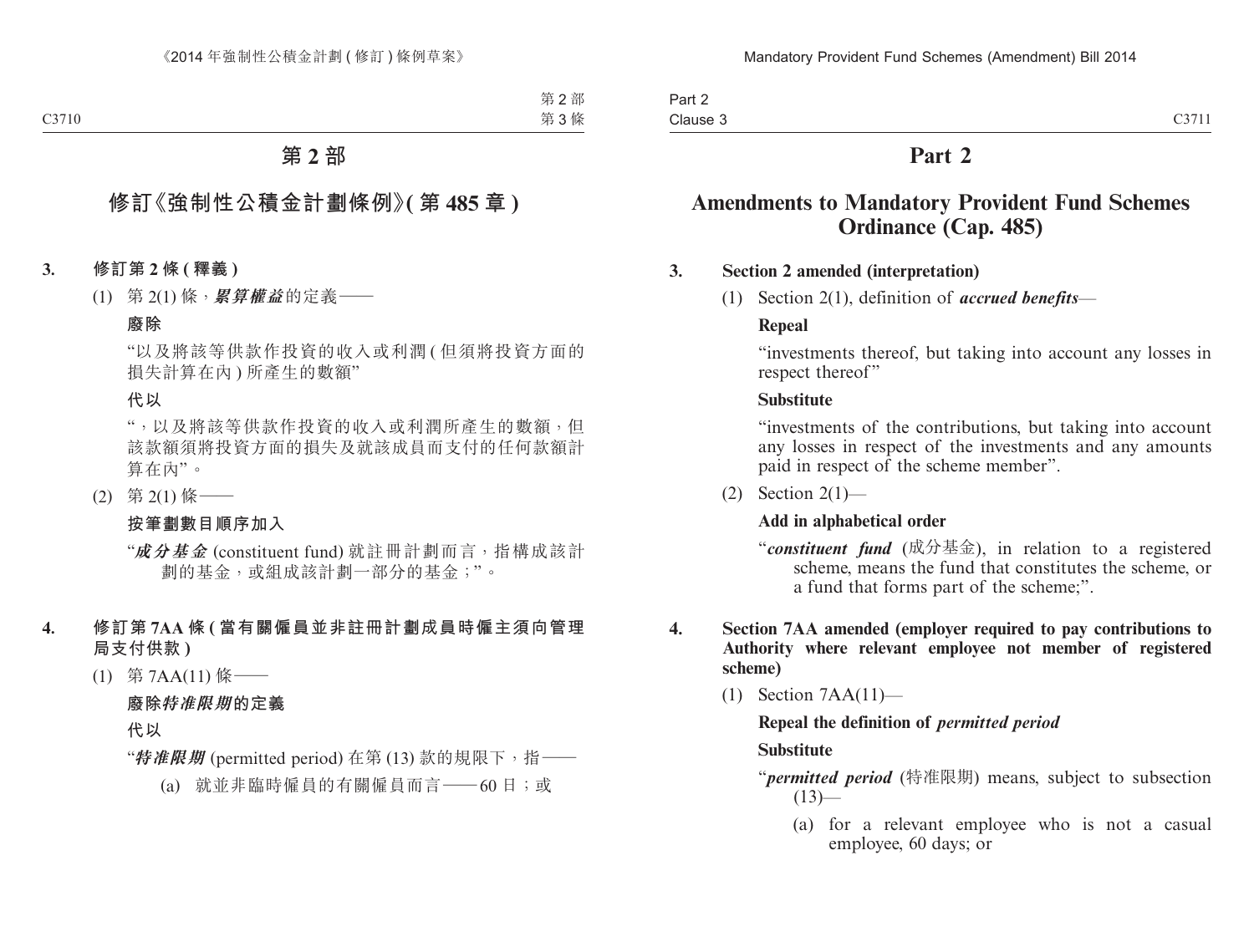| Part 2   |       |
|----------|-------|
| Clause 5 | C3713 |

- (b) for a casual employee, 10 days;".
- (2) After section 7AA(12)—

#### **Add**

- "(13) In computing a period of time for the definition of *permitted period* in subsection (11), even if the last day of the period is a day specified in subsection (14), the period ends on that day.
	- (14) The day specified for subsection (13) is—
		- (a) a Saturday;
		- (b) a public holiday; or
		- (c) a gale warning day or black rainstorm warning day as defined by section 71(2) of the Interpretation and General Clauses Ordinance (Cap. 1).".

#### **5. Section 10 amended (maximum level of income for contribution purposes)**

(1) Section 10—

#### **Repeal subsection (2)**

#### **Substitute**

- "(2) An employer who receives a notice under subsection (1) must give effect to the election by making deductions and paying contributions in respect of the employee in accordance with section 7A<sup>"</sup>.
- (2) After section 10(3)—

#### **Add**

"(3A) An employer of a relevant employee whose relevant income is more than the maximum level of relevant income may contribute to a registered scheme in respect of the excess relevant income, but is not obliged to do so.".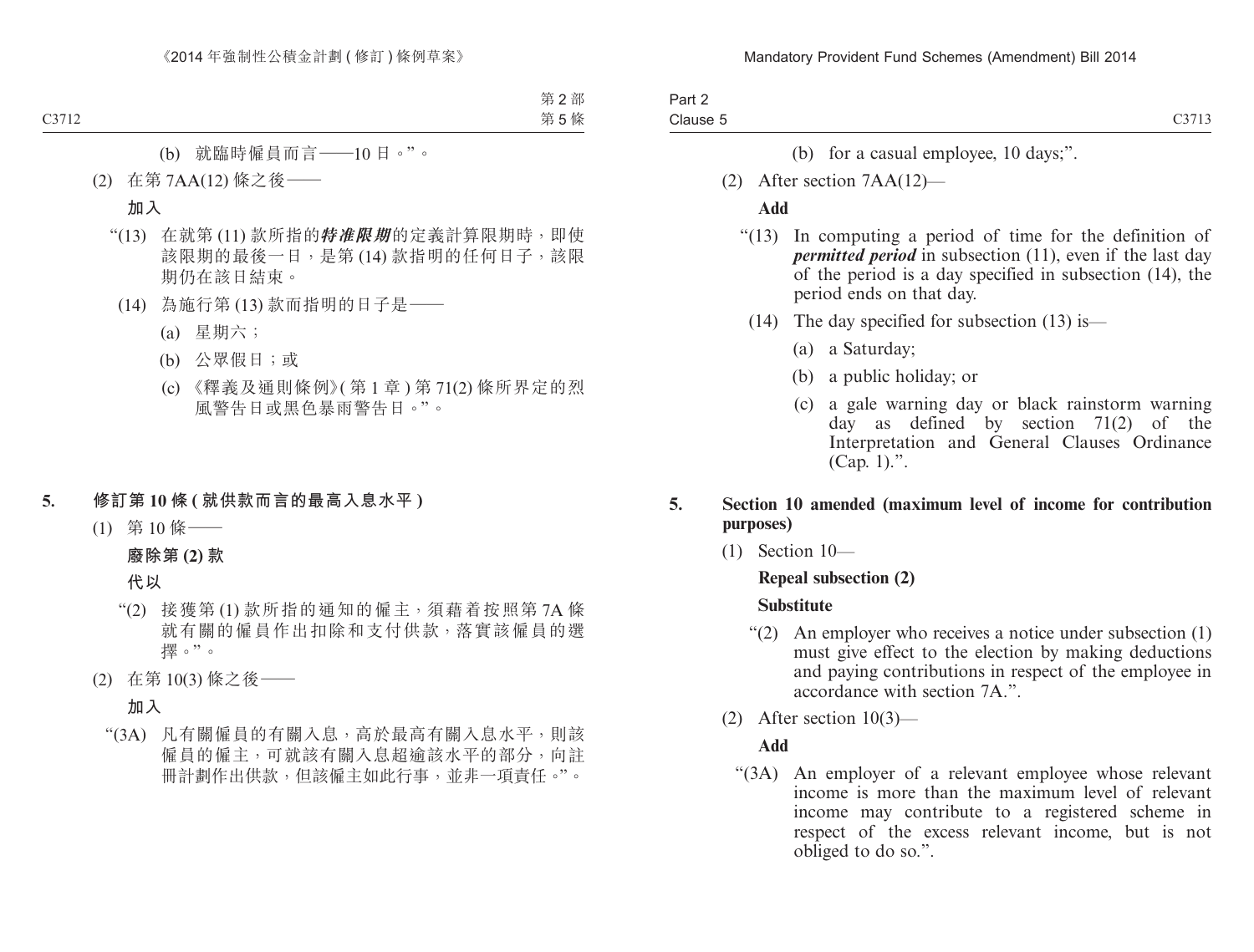| Part 2   |  |
|----------|--|
| Clause 6 |  |

## (3) Section 10(4)—

## **Repeal**

"is not required to contribute to a registered scheme in respect of the excess relevant income"

# **Substitute**

"may contribute to a registered scheme in respect of the excess relevant income, but is not required to do so".

# **6. Section 15 amended (withdrawal of accrued benefits)**

(1) Section 15(1)—

# **Repeal**

"in a lump sum."

# **Substitute**

 $\sqrt{6}$ 

- (a) in a lump sum; or
- (b) by instalments.".
- (2) Section 15(2)—

# **Repeal**

"in a lump sum".

(3) After section 15(2)—

# **Add**

- "(2A) Subject to subsection (2B), a scheme member referred to in subsection (2) is entitled to be paid the entirety of the accrued benefits—
	- (a) in a lump sum; or
	- (b) by instalments.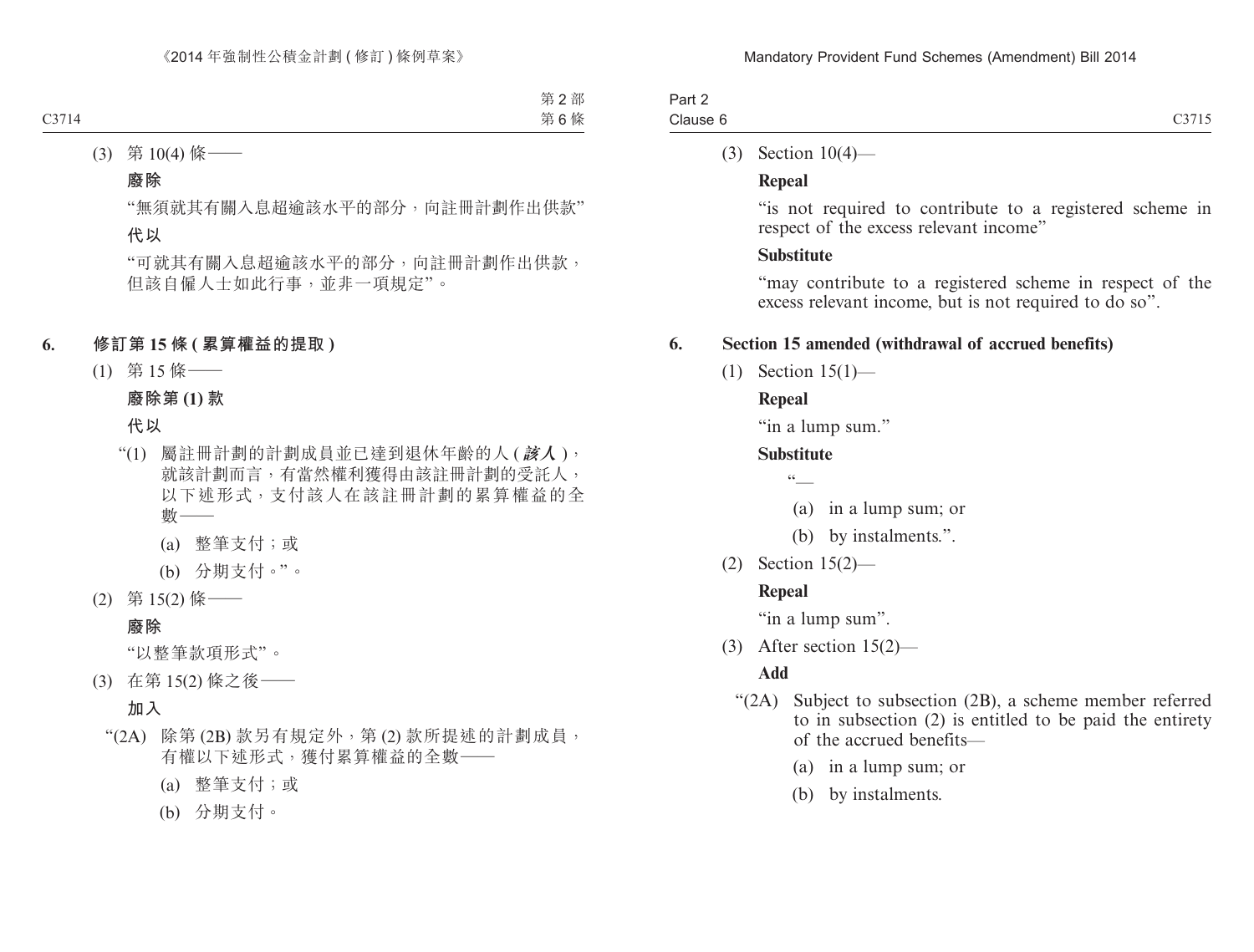| Part 2   |  |
|----------|--|
| Clause 6 |  |

- (2B) Subsection (2A)(b) does not apply to a scheme member whose entitlement is exercised in the circumstances specified under subsection (3) in the regulations.".
- (4) Section 15(3)(a)—

## **Repeal**

"and".

(5) Section 15(3)(b)—

## **Repeal**

"incapacity."

## **Substitute**

"incapacity; and".

(6) After section  $15(3)(b)$ —

# **Add**

"(c) the scheme member's terminal illness.".

(7) Section 15(4)—

# **Repeal**

"the approved trustee of the scheme must pay the whole of the member's accrued"

# **Substitute**

"and any of the member's accrued benefits are held in the scheme, the approved trustee of the scheme must pay those".

(8) After section 15(6)—

# **Add**

"(7) For the purposes of this section, a scheme member has permanently ceased employment or self-employment if the member—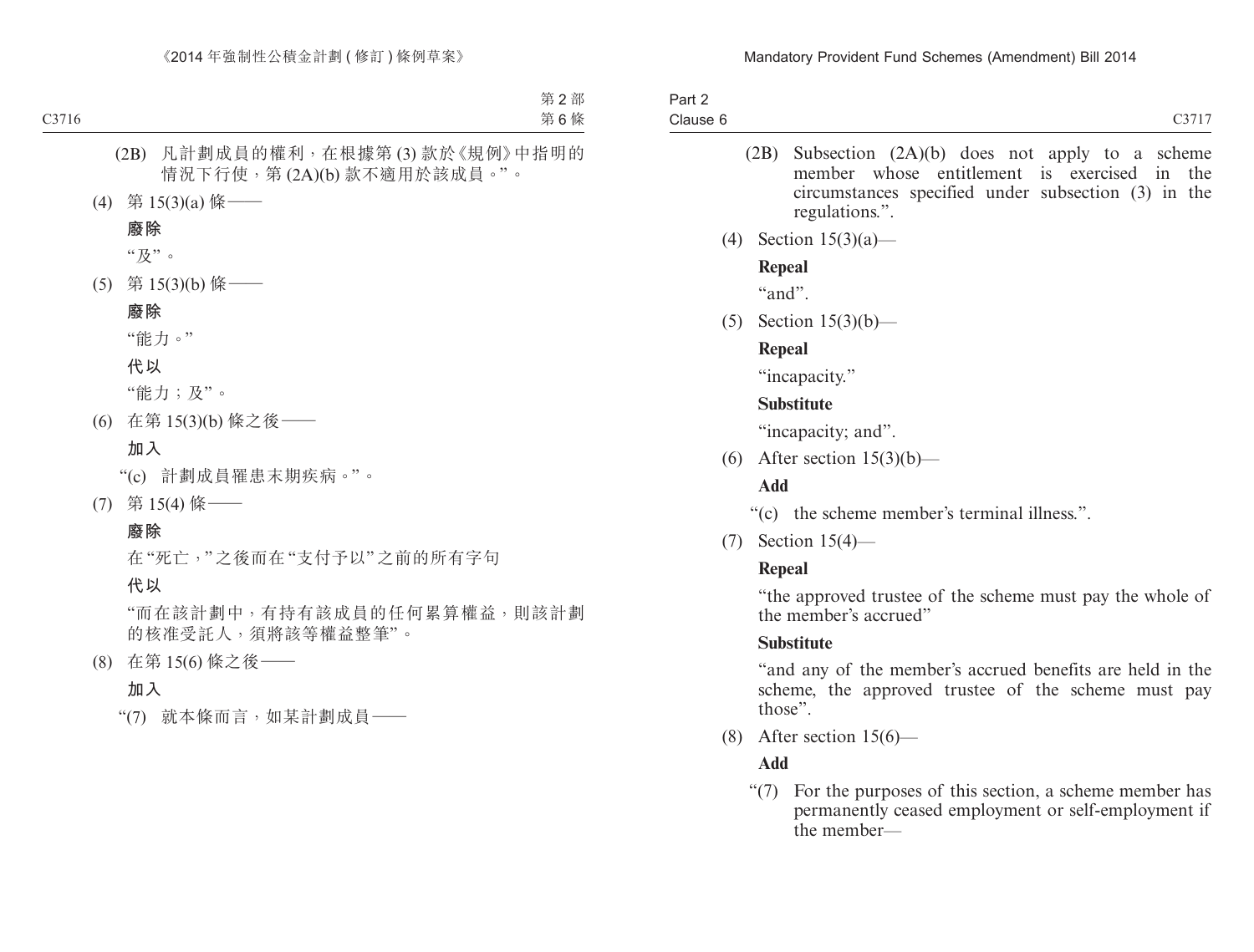| Part 2   |            |
|----------|------------|
| Clause 7 | $C_{2710}$ |

- (a) has ceased all employment with no intention of becoming employed or self-employed again; and
- (b) has ceased all self-employment with no intention of becoming self-employed or employed again.".

#### **7. Sections 21BA and 21BB added**

After section 21B—

**Add**

#### "**21BA. Constituent funds of registered schemes to be approved**

- (1) An approved trustee of a registered scheme must, before making a constituent fund available in the scheme for investment by scheme members, ensure that the fund has been approved by the Authority.
- (2) An approved trustee who, without reasonable excuse, fails to comply with subsection (1) commits an offence and is liable—
	- (a) on conviction on indictment to a fine of \$5,000,000 and to imprisonment for 7 years and, in the case of a continuing offence, to a further fine of \$100,000 for each day on which the offence is continued; or
	- (b) on summary conviction to a fine of \$500,000 and to imprisonment for 2 years and, in the case of a continuing offence, to a further fine of \$10,000 for each day on which the offence is continued.

#### **21BB. Application for approval and cancellation of approval of constituent funds of registered schemes**

- (1) The Authority may on application made by an approved trustee of a registered scheme—
	- (a) approve a constituent fund of the scheme; or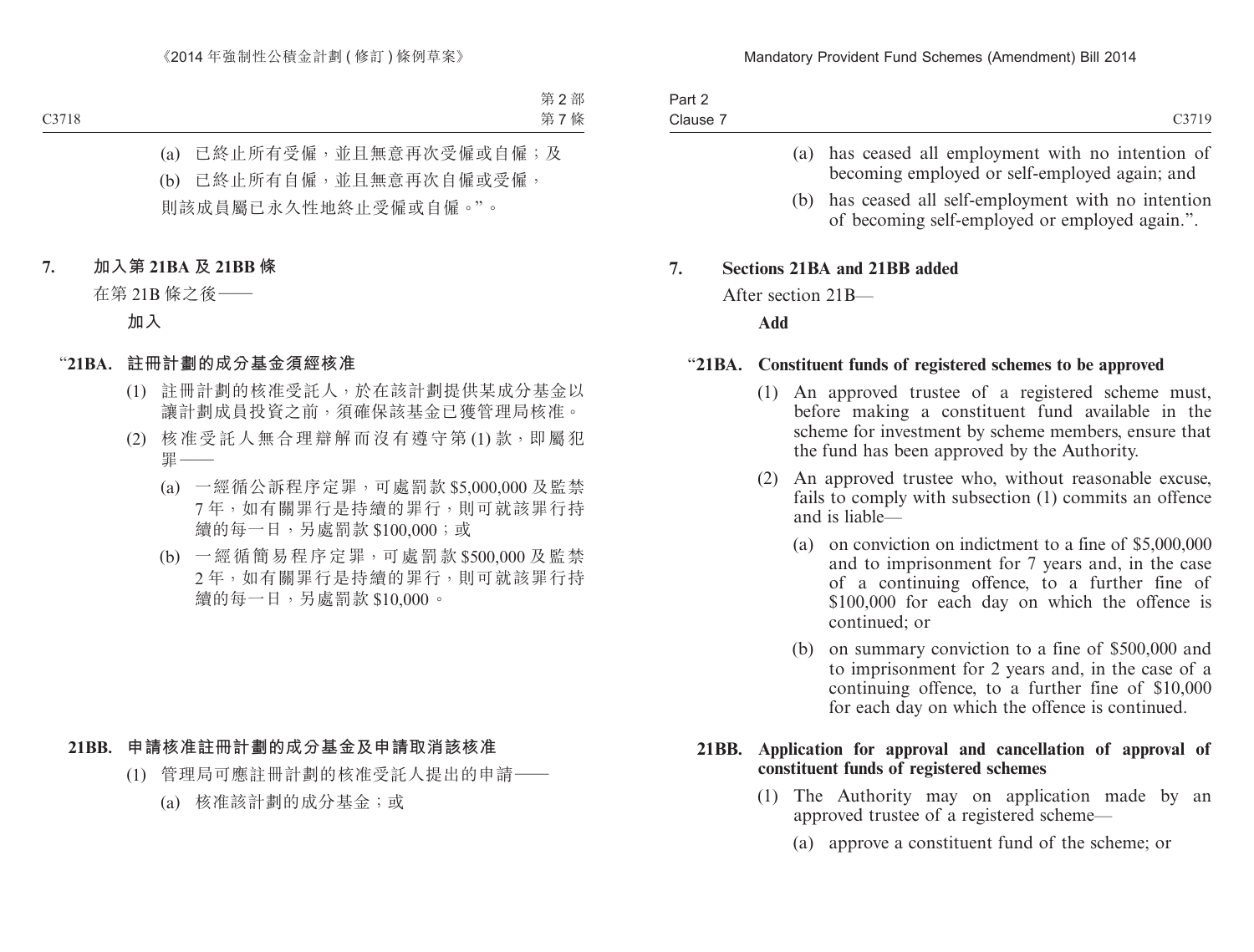| Part 2<br>Clause 7 |     | C3721                                                                                                                                                                                                                                 |
|--------------------|-----|---------------------------------------------------------------------------------------------------------------------------------------------------------------------------------------------------------------------------------------|
|                    |     | (b) cancel the approval granted in respect of a<br>constituent fund of the scheme.                                                                                                                                                    |
|                    | (2) | An application for approval or cancellation must—                                                                                                                                                                                     |
|                    |     | (a) be in a form specified or approved by the<br>Authority; and                                                                                                                                                                       |
|                    |     | contain the information, and be accompanied by<br>(b)<br>the documents, specified for the purposes of this<br>section in the guidelines.                                                                                              |
|                    | (3) | An application for approval must include a statement<br>of investment policy that sets out—                                                                                                                                           |
|                    |     | (a) the investment objectives of the fund;                                                                                                                                                                                            |
|                    |     | the policy as to the kinds of securities and other<br>(b)<br>assets in which the fund may be invested;                                                                                                                                |
|                    |     | the policy as to the balance between different<br>(c)<br>kinds of securities and other assets of the fund;                                                                                                                            |
|                    |     | the policy regarding the acquisition, holding and<br>(d)<br>disposal of financial futures contracts, and of<br>financial option contracts, for the purposes of the<br>fund; and                                                       |
|                    |     | the risks inherent in implementing the policies<br>(e)<br>referred to in paragraphs (b), (c) and (d), and the<br>return expected to result from giving effect to<br>those policies.                                                   |
|                    | (4) | The Authority may, by written notice, require an<br>applicant for approval or cancellation to provide<br>additional information<br>and documents<br>that<br>are<br>reasonably necessary to enable it to determine the<br>application. |
|                    | (5) | If the requirement referred to in subsection $(4)$ is not<br>complied with within a reasonable time specified in the<br>notice, the Authority may reject the application.                                                             |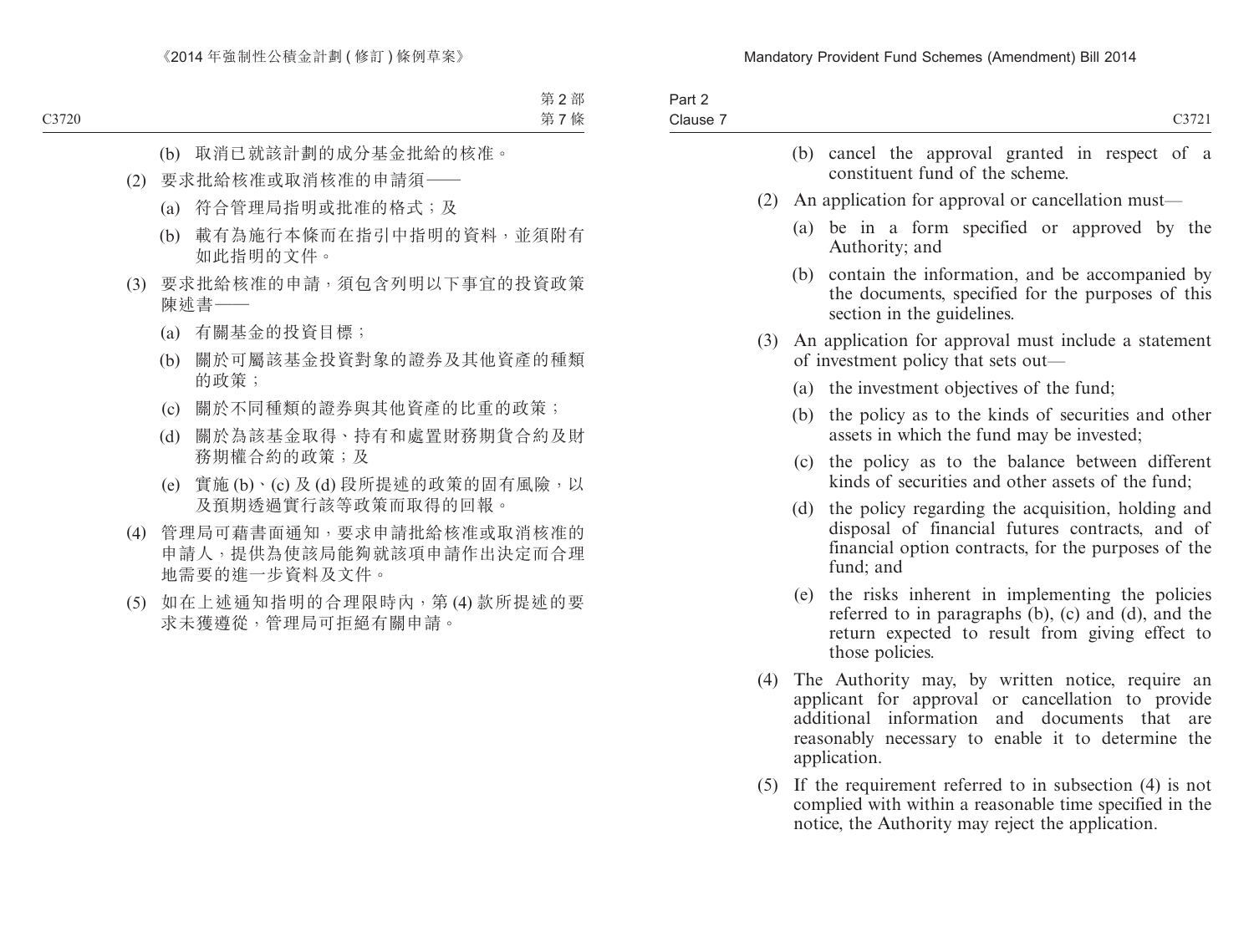| Part 2   |        |
|----------|--------|
| Clause 8 | 0.2722 |

|    |        | (6) Without limiting any other ground on which the<br>Authority may refuse to approve any constituent fund<br>under subsection (1), the Authority may refuse to<br>approve a constituent fund if it is not satisfied that the<br>fund is in the scheme members' interests. |
|----|--------|----------------------------------------------------------------------------------------------------------------------------------------------------------------------------------------------------------------------------------------------------------------------------|
|    | (7)    | The Authority must not reject an application for<br>approval or cancellation without giving the applicant<br>an opportunity to make representations (either orally<br>or in writing or both) as to why the application should<br>not be rejected.                          |
|    | (8)    | If the Authority rejects an application for approval or<br>cancellation, it must-                                                                                                                                                                                          |
|    |        | (a) give written notice of the rejection to the<br>applicant; and                                                                                                                                                                                                          |
|    |        | include in the notice a statement setting out the<br>(b)<br>reasons for the rejection.                                                                                                                                                                                     |
|    | (9)    | The approval granted in respect of each constituent<br>fund of a registered scheme is taken to be cancelled on<br>the cancellation of the registration of the scheme.".                                                                                                    |
| 8. |        | <b>Section 23 amended (Residual Provident Fund Scheme)</b>                                                                                                                                                                                                                 |
|    |        | Section 23(2), (3) and (4), Chinese text—                                                                                                                                                                                                                                  |
|    | Repeal |                                                                                                                                                                                                                                                                            |
|    |        | "監督" (wherever appearing)                                                                                                                                                                                                                                                  |
|    |        | <b>Substitute</b>                                                                                                                                                                                                                                                          |
|    |        | "管理局".                                                                                                                                                                                                                                                                     |
| 9. |        | Section 42 amended (Authority may disclose certain information<br>despite section 41)                                                                                                                                                                                      |
|    |        | $(1)$ After section $42(1)(a)$                                                                                                                                                                                                                                             |

(1) After section  $42(1)(c)$ —

**Add**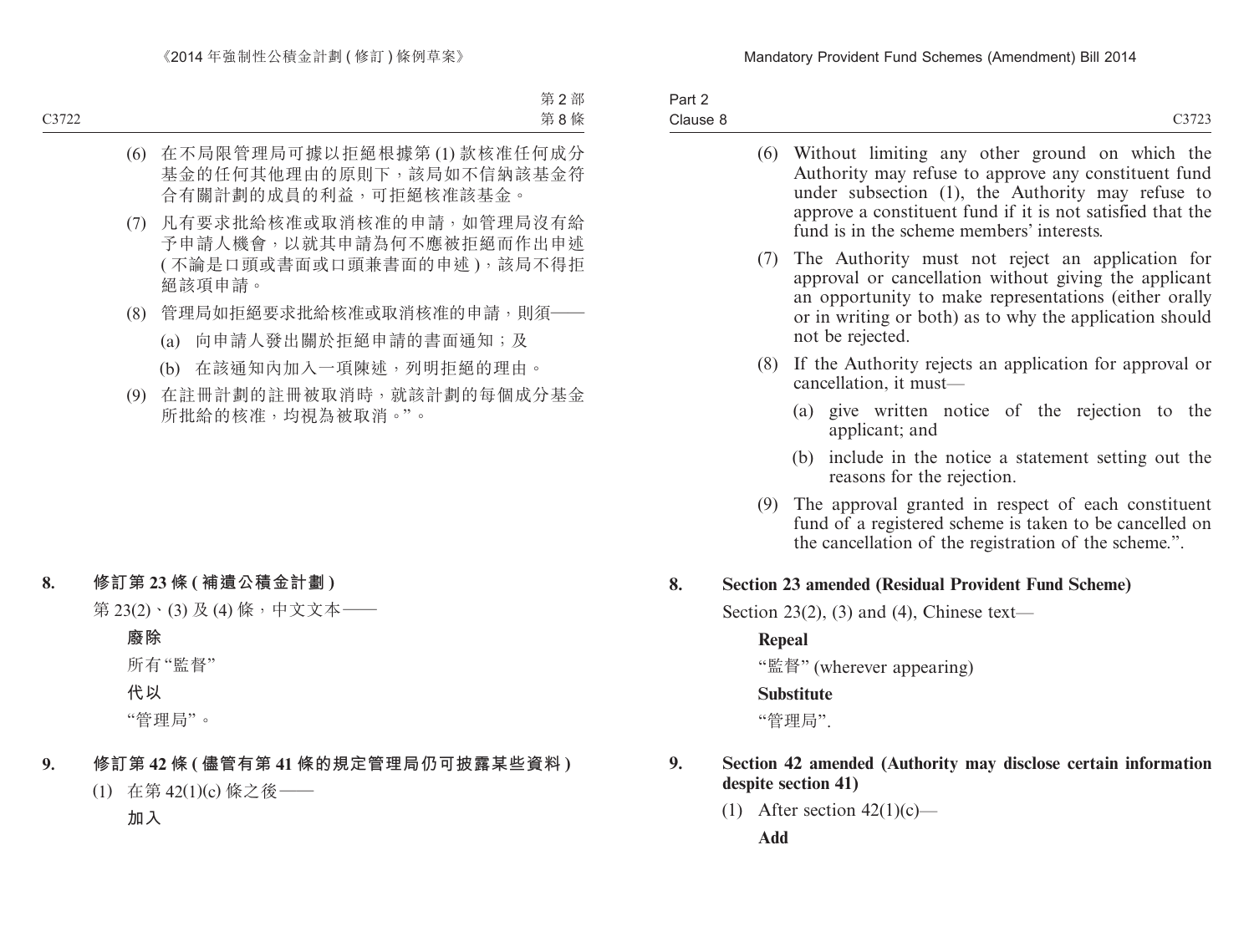- "(caa) disclose the information for seeking advice from, or giving advice by, counsel or a solicitor or other professional adviser acting or proposing to act in a professional capacity in connection with a matter arising under this Ordinance;".
- (2) Section 42(1)—

## **Repeal paragraph (d)**

## **Substitute**

- "(d) subject to subsections (1A) and (2), disclose the information to—
	- (i) the Chief Executive;
	- (ii) the Financial Secretary;
	- (iii) the Secretary for Justice;
	- (iv) the Registrar of Occupational Retirement Schemes;
	- (v) the Insurance Authority;
	- (vi) the Monetary Authority;
	- (vii) the Securities and Futures Commission;
	- (viii) the Commissioner of Inland Revenue;
		- (ix) the Privacy Commissioner for Personal Data;
		- (x) the Ombudsman;
		- (xi) the Registrar of Companies;
	- (xii) the Financial Reporting Council established by section 6(1) of the Financial Reporting Council Ordinance (Cap. 588);
	- (xiii) the Official Receiver appointed under the Bankruptcy Ordinance (Cap. 6);
	- (xiv) a liquidator appointed under the Companies (Winding Up and Miscellaneous Provisions) Ordinance (Cap. 32); or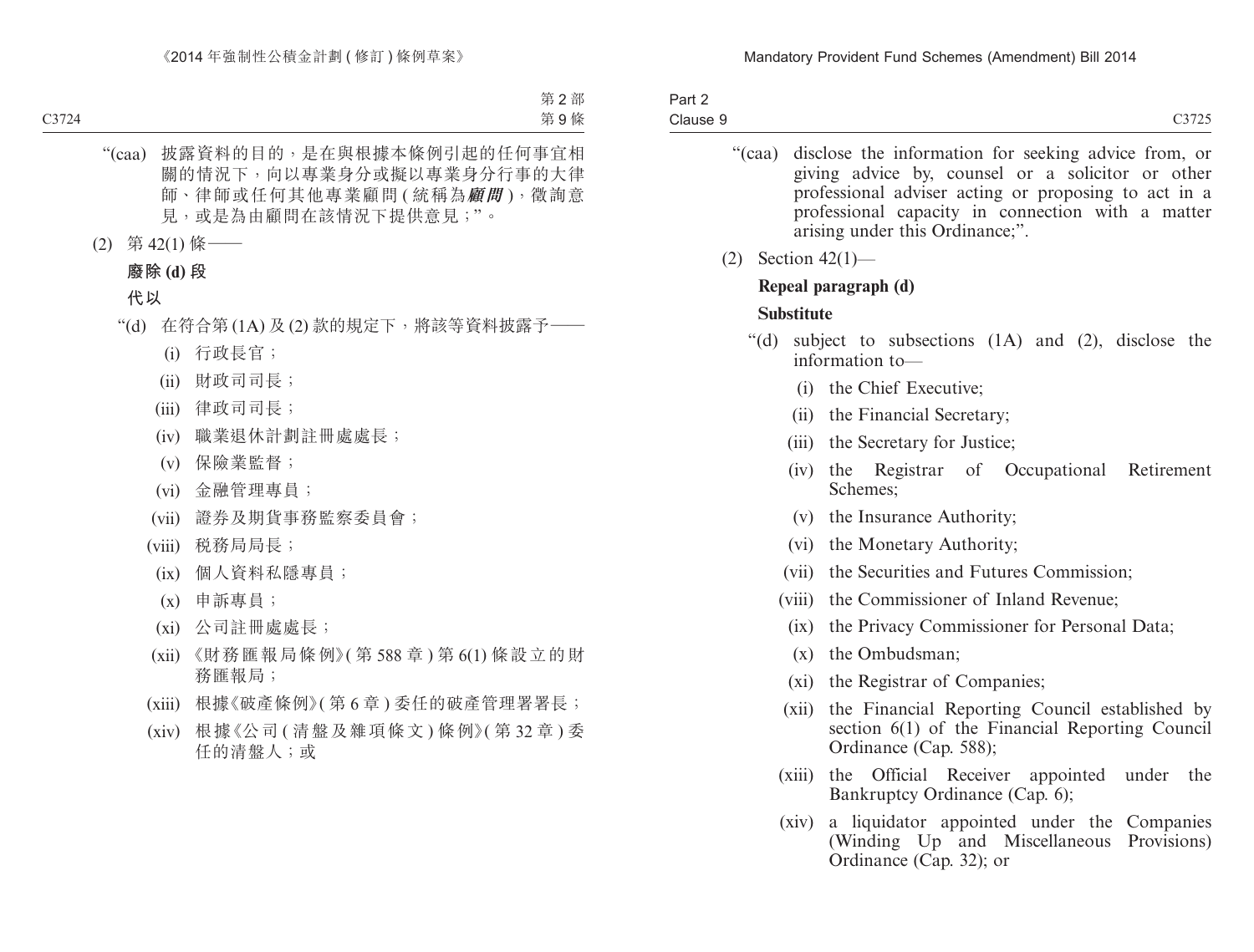| Part 2   |  |
|----------|--|
| Clause 9 |  |
|          |  |

- (xv) a person authorized by a person or body specified in subparagraph (i), (ii), (iii), (iv), (v), (vi) or  $(vii).$ ".
- (3) After section  $42(1)$ —

## **Add**

- "(1A) The Authority may only disclose information under subsection  $(1)(d)$  if it is satisfied that—
	- (a) the disclosure is in the interests of the scheme members concerned;
	- (b) the disclosure is in the public interest; or
	- (c) the disclosure enables the exercise or performance of a function imposed or conferred by law.".
- (4) Section 42—

## **Repeal subsection (5).**

(5) After section  $42(7)$ —

# **Add**

- "(8) Subject to subsection (9), if information is disclosed by the operation of subsection (1) (other than paragraph (a), (ca) or (f) of that subsection), any of the following persons must not disclose the information (or any part of it) to any other person—
	- (a) the person to whom the information is so disclosed;
	- (b) another person obtaining or receiving the information, whether directly or indirectly, from that person.
	- (9) Subsection (8) does not prevent a person from disclosing information to any other person if—
		- (a) the Authority consents to the disclosure;
		- (b) the disclosure—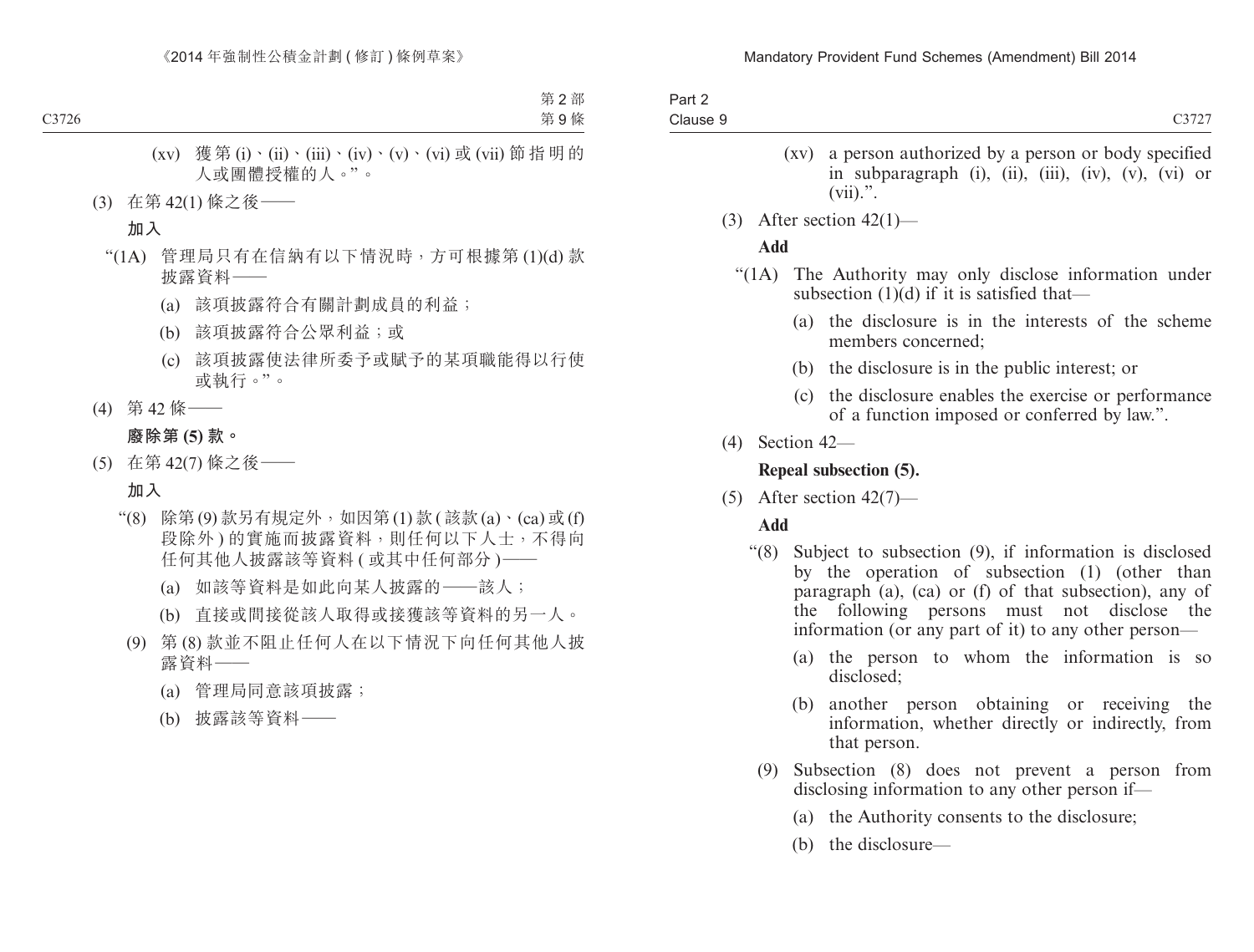| Part 2<br>Clause 9 | C3729                                                                                                                                                                                                                                                |
|--------------------|------------------------------------------------------------------------------------------------------------------------------------------------------------------------------------------------------------------------------------------------------|
|                    | (i) is made by a person or body specified in<br>subsection $(1)(d)(v)$ , $(vi)$ or $(vii)$ , or a person<br>authorized by any of them; and                                                                                                           |
|                    | (ii) in the opinion of the person or body, enables<br>or assists the person or body to perform their<br>functions under Part 4A;                                                                                                                     |
|                    | (c) the information (or the part of it) has already<br>been made available to the public;                                                                                                                                                            |
|                    | (d) the disclosure is for seeking advice from, or giving<br>advice by, counsel or a solicitor or other<br>professional adviser acting or proposing to act in<br>a professional capacity in connection with a<br>matter arising under this Ordinance; |

- (e) the disclosure is in connection with any judicial or other proceedings to which the person or that other person referred to in subsection (8)(a) or (b) is a party; or
- (f) the disclosure is in accordance with a court order, a law or a requirement made under a law.
- (10) Section 41 does not prevent the Authority from giving consent under subsection (9)(a) if it is satisfied that the disclosure—
	- (a) is in the interests of the scheme members concerned;
	- (b) is in the public interest; or
	- (c) enables the exercise or performance of a function imposed or conferred by law.
- (11) The Authority may, in disclosing information under this section or in giving consent under subsection (9)(a), impose conditions that it considers appropriate.
- (12) A person who contravenes subsection (8) commits an offence and is liable on conviction to a fine at level 4.".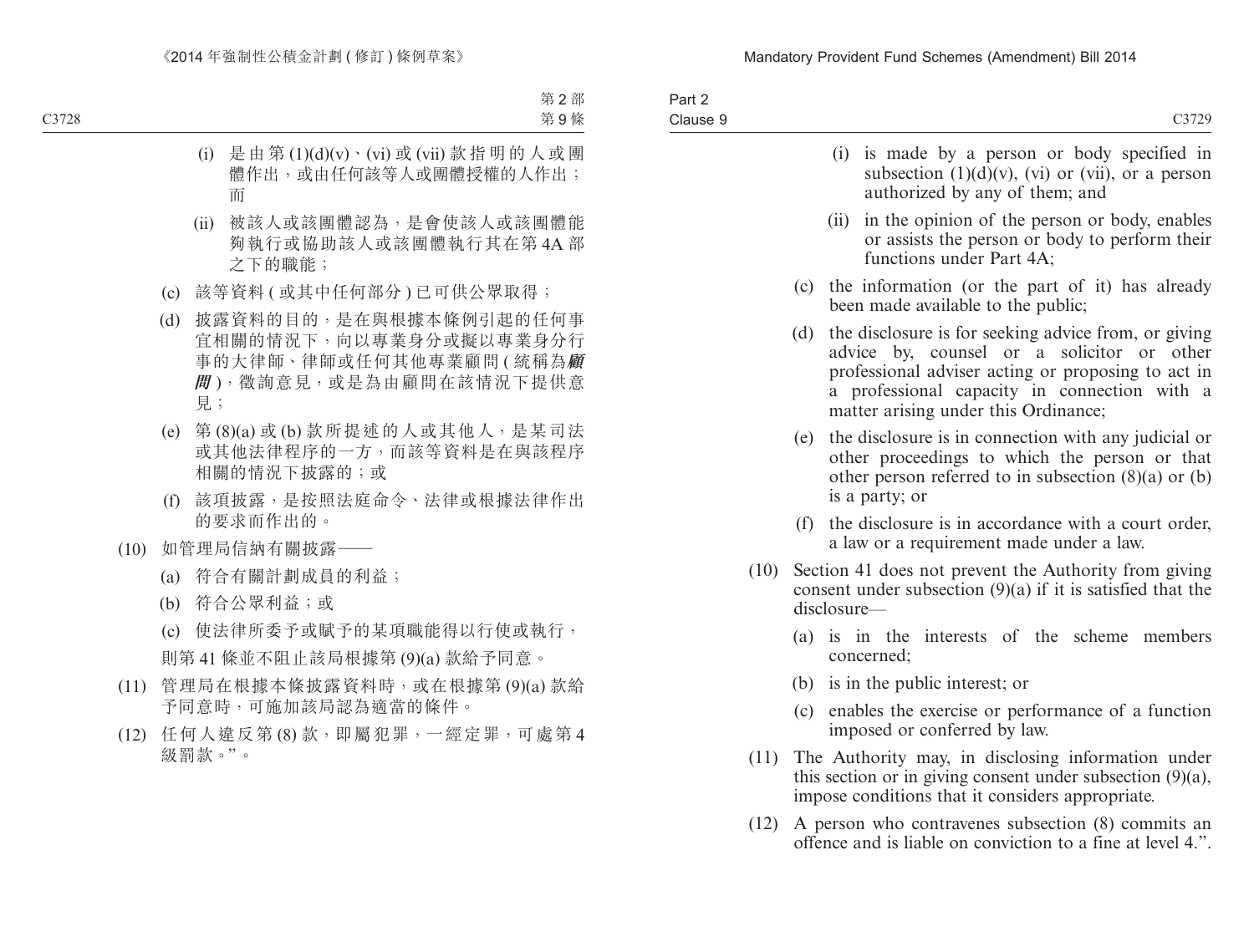| Part 2    |       |
|-----------|-------|
| Clause 10 | C3731 |

#### **10. Section 42AA amended (Authority or specified entity may disclose information obtained under Part 4A despite section 41)**

(1) Section 42AA, heading—

**Repeal**

"**Authority or specified**"

**Substitute**

"**Specified**".

(2) Section 42AA(1)—

## **Repeal**

"the Authority or" (wherever appearing).

(3) After section  $42AA(3)(c)$ —

## **Add**

- "(ca) disclose the information for seeking advice from, or giving advice by, counsel or a solicitor or other professional adviser acting or proposing to act in a professional capacity in connection with a matter arising under this Ordinance;".
- (4) Section 42AA(3)—

## **Repeal paragraph (e)**

## **Substitute**

- "(e) subject to subsections (3A) and (4), disclose the information to—
	- (i) the Chief Executive;
	- (ii) the Financial Secretary;
	- (iii) the Secretary for Justice;
	- (iv) the Registrar of Occupational Retirement Schemes;
	- (v) the Commissioner of Inland Revenue;
	- (vi) the Privacy Commissioner for Personal Data;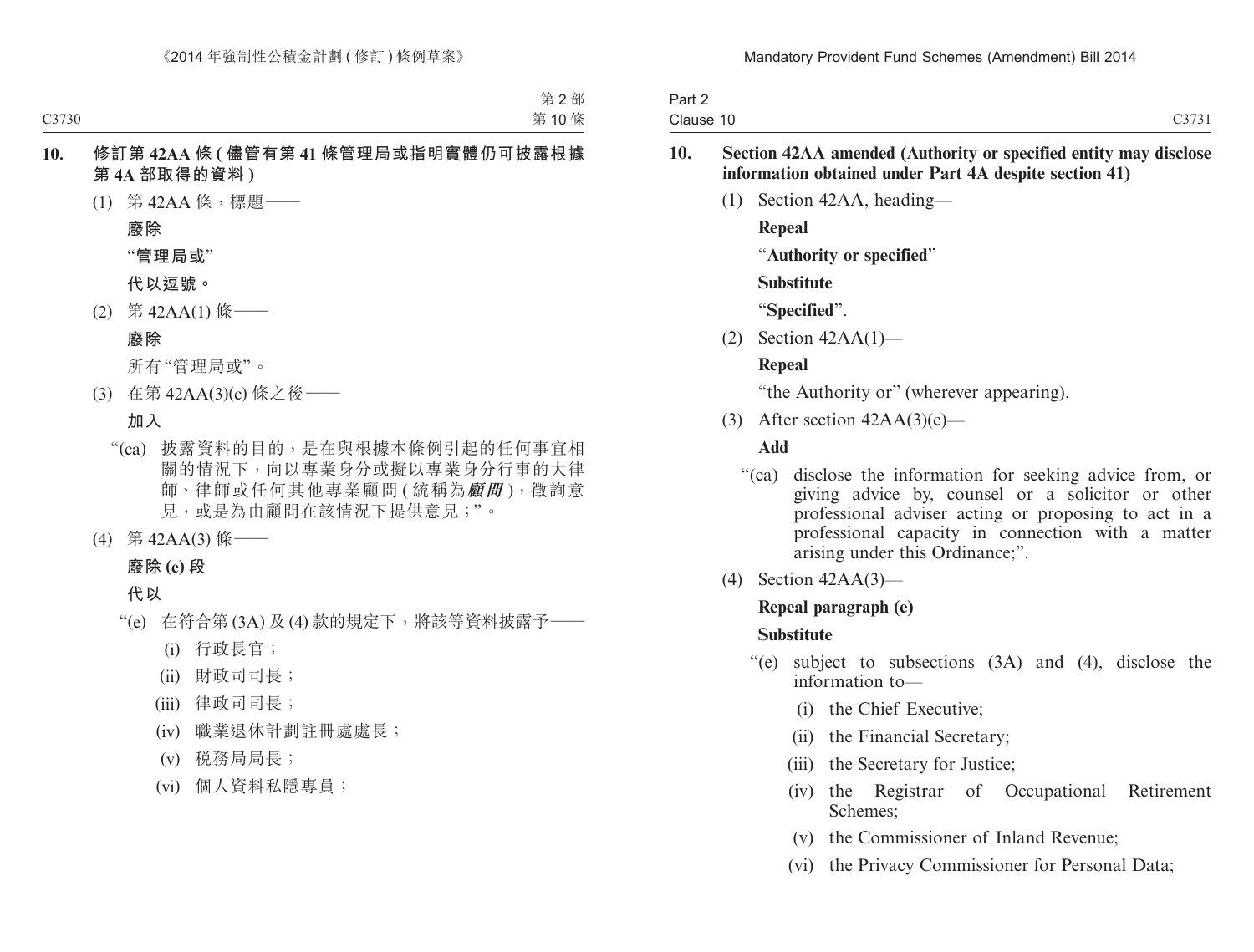| Part 2<br>Clause 10     | C3733                                                                                                                                   |
|-------------------------|-----------------------------------------------------------------------------------------------------------------------------------------|
|                         | (vii) the Ombudsman;                                                                                                                    |
|                         | (viii) the Registrar of Companies;                                                                                                      |
| (ix)                    | the Financial Reporting Council established by<br>section 6(1) of the Financial Reporting Council<br>Ordinance (Cap. 588);              |
| $(\mathbf{x})$          | Official Receiver<br>the<br>under<br>the<br>appointed<br>Bankruptcy Ordinance (Cap. 6);                                                 |
| (xi)                    | a liquidator appointed under the Companies<br>(Winding Up and Miscellaneous Provisions)<br>Ordinance (Cap. 32); or                      |
| (xii)                   | a person authorized by a person or body specified<br>in subparagraph (i), (ii), (iii) or (iv).".                                        |
| (5)                     | After section $42AA(3)$ —                                                                                                               |
| Add                     |                                                                                                                                         |
| (3A)                    | An entity specified in subsection (5) may only disclose<br>information under subsection $(3)(e)$ if, in its opinion,<br>the disclosure- |
|                         | (a) is in the interests of the scheme members<br>concerned;                                                                             |
| (b)                     | is in the public interest; or                                                                                                           |
| (c)                     | enables the exercise or performance of a function<br>imposed or conferred by law.".                                                     |
| (6) Section $42AA(4)$ — |                                                                                                                                         |
| Repeal                  |                                                                                                                                         |
| "subsection $(1)$ "     |                                                                                                                                         |
| <b>Substitute</b>       |                                                                                                                                         |
|                         | "subsection (3)".                                                                                                                       |
| (7)                     | After section $42AA(5)$ —                                                                                                               |

**Add**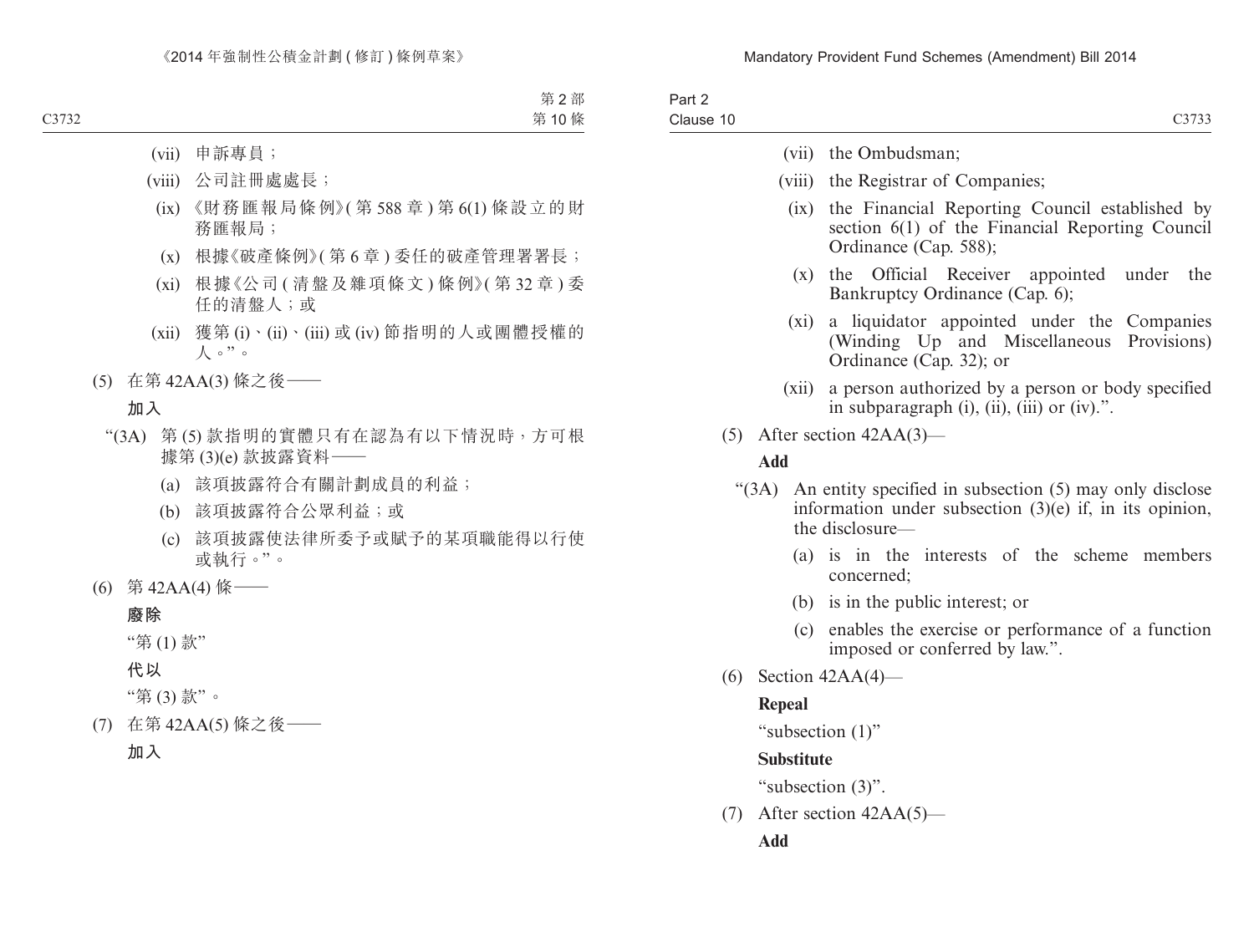| Part 2    |  |
|-----------|--|
| Clause 10 |  |

| $\degree(6)$ |     | Subject to subsection (7), if information is disclosed<br>by the operation of subsection (3) (other than<br>paragraph $(a)$ , $(d)$ or $(f)$ of that subsection), any of the<br>following persons (not being the Authority or an entity<br>specified in subsection (5)) must not disclose the<br>information (or any part of it) to any other person— |
|--------------|-----|-------------------------------------------------------------------------------------------------------------------------------------------------------------------------------------------------------------------------------------------------------------------------------------------------------------------------------------------------------|
|              |     | (a) the person to whom the information is so<br>disclosed;                                                                                                                                                                                                                                                                                            |
|              | (b) | another person obtaining or receiving the<br>information, whether directly or indirectly, from<br>that person.                                                                                                                                                                                                                                        |
| (7)          |     | Subsection (6) does not prevent a person from<br>disclosing information to any other person if—                                                                                                                                                                                                                                                       |
|              |     | (a) the entity disclosing the information consents to<br>the disclosure;                                                                                                                                                                                                                                                                              |
|              | (b) | the information (or the part of it) has already<br>been made available to the public;                                                                                                                                                                                                                                                                 |
|              | (c) | the disclosure is for seeking advice from, or giving<br>advice by, counsel or a solicitor or<br>other<br>professional adviser acting or proposing to act in<br>a professional capacity in connection with a<br>matter arising under this Ordinance;                                                                                                   |
|              | (d) | the disclosure is in connection with any judicial or<br>other proceedings to which the person or that<br>other person referred to in subsection $(6)(a)$ or $(b)$<br>is a party; or                                                                                                                                                                   |
|              | (e) | the disclosure is in accordance with a court order,                                                                                                                                                                                                                                                                                                   |

- a law or a requirement made under a law.
- (8) Section 41 does not prevent the entity disclosing the information from giving consent under subsection (7)(a) if, in its opinion, the disclosure—
	- (a) is in the interests of the scheme members concerned;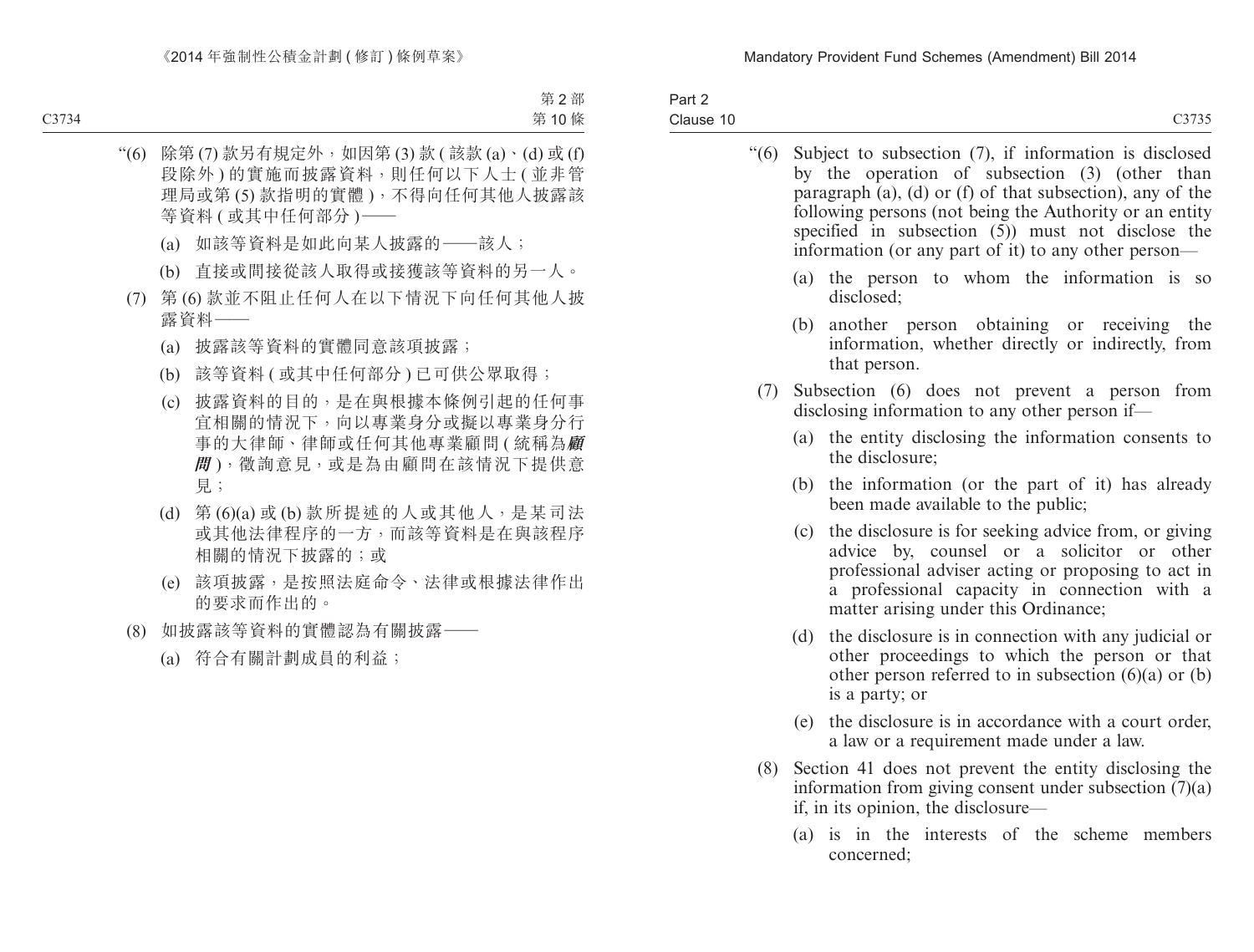| Part 2    |       |
|-----------|-------|
| Clause 11 | C3737 |

- (b) is in the public interest; or
- (c) enables the exercise or performance of a function imposed or conferred by law.
- (9) The entity disclosing the information may, in disclosing information under this section or in giving consent under subsection (7)(a), impose conditions that it considers appropriate.
- (10) A person who contravenes subsection (6) commits an offence and is liable on conviction to a fine at level 4.".

#### **11. Section 42AAB added**

After section 42AA—

**Add**

#### "**42AAB. Administrator under Occupational Retirement Schemes Ordinance or approved trustee may disclose certain information despite section 41**

- (1) Section 41 does not prevent an administrator as defined by section 2(1) of the Occupational Retirement Schemes Ordinance (Cap. 426), or an approved trustee of a registered scheme, from disclosing information if—
	- (a) the Authority has given written consent; and
	- (b) any of the following applies—
		- (i) the person to whom the information relates has given written consent;
		- (ii) the information is disclosed in a manner that prevents particulars relating to the identity of the person to whom the information relates from being ascertained from the information.
- (2) The Authority may, in giving consent, impose conditions that it considers appropriate.".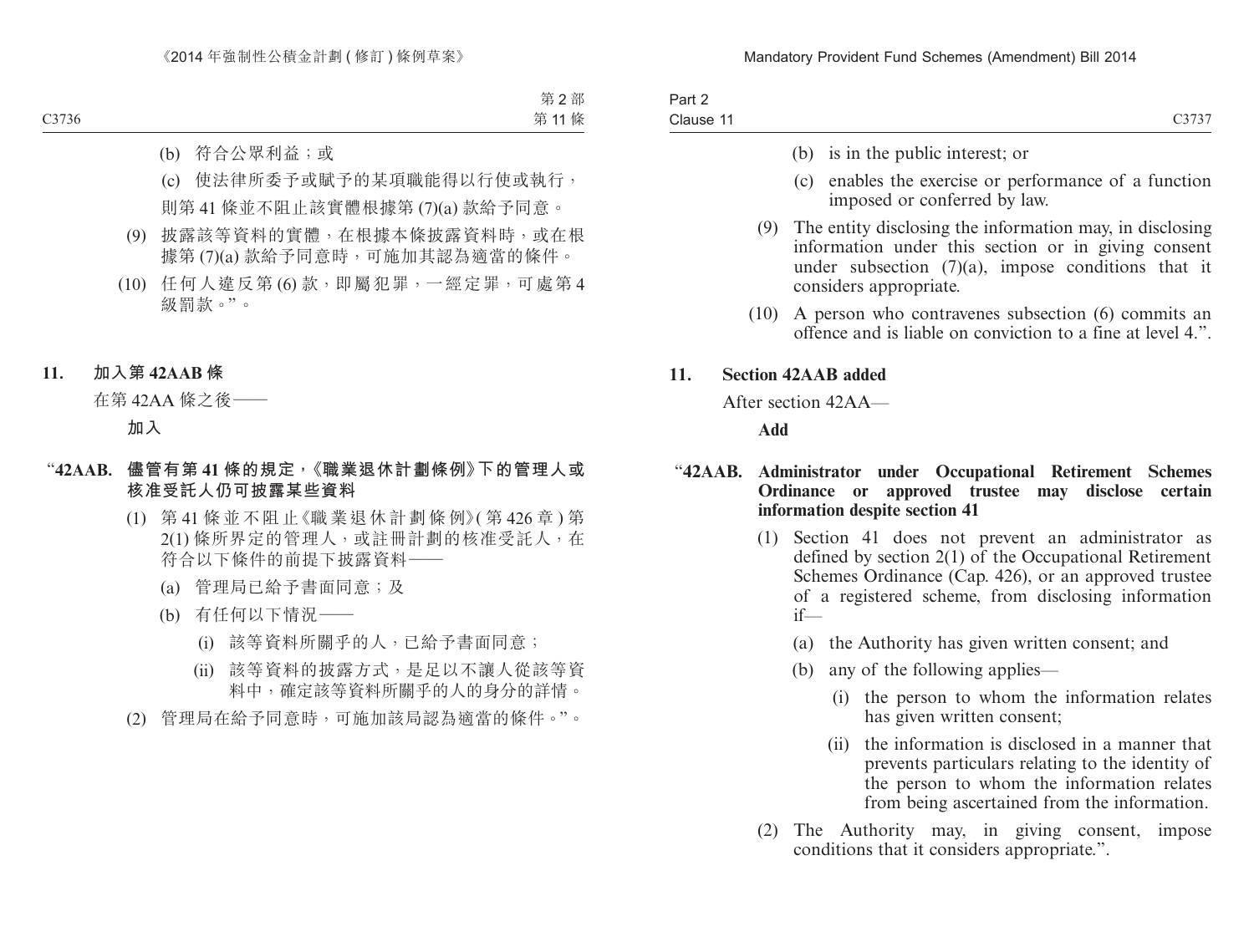| Part 2    |       |
|-----------|-------|
| Clause 12 | C3739 |

#### **12. Section 43 amended (offence for unapproved person to carry on business as approved trustee, etc.)**

Section 43(3)—

#### **Repeal paragraphs (a) and (b)**

#### **Substitute**

- "(a) on conviction on indictment to a fine of \$5,000,000 and to imprisonment for 7 years and, in the case of a continuing offence, to a further fine of \$100,000 for each day on which the offence is continued; or
- (b) on summary conviction to a fine of \$500,000 and to imprisonment for 2 years and, in the case of a continuing offence, to a further fine of \$10,000 for each day on which the offence is continued.".

## **13. Section 43C amended (offences by self-employed persons)**

Section 43C—

**Repeal subsection (3).**

**14. Section 43E amended (offence to make false or misleading statement)**

Section 43E—

**Repeal subsection (2).**

# **15. Section 43F amended (offence relating to pay-record)**

Section 43F—

**Repeal subsection (2).**

## **16. Section 46 amended (regulations)**

Section 46(1A)(f), after "total incapacity"—

**Add**

", terminal illness".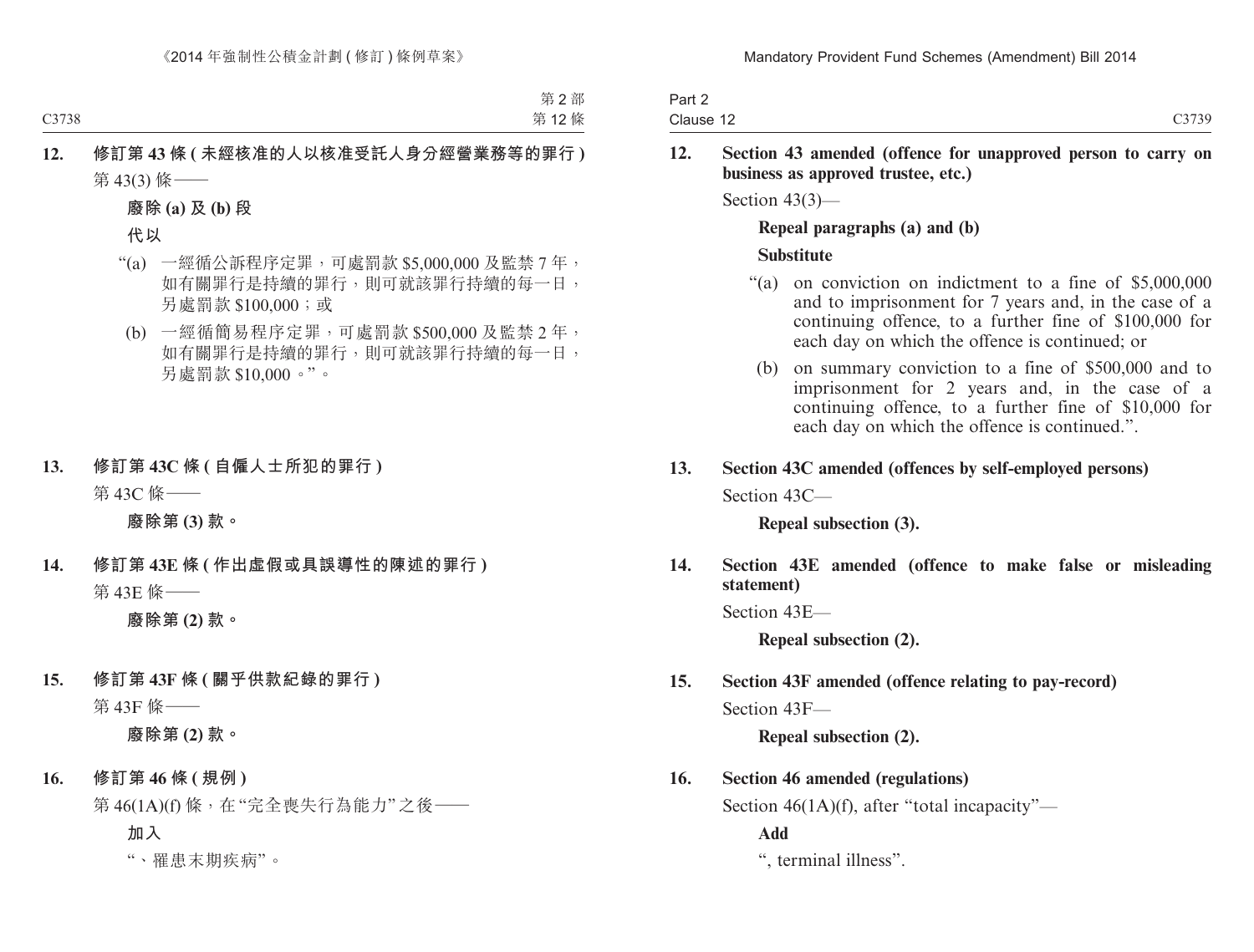Part 2 Clause 17 C3741

#### **17. Section 47D added**

After section 47C—

**Add**

#### "**47D. Time limit for prosecution**

- (1) Despite section 26 of the Magistrates Ordinance (Cap. 227), proceedings in respect of an offence (other than an indictable offence) under this Ordinance or any subsidiary legislation under this Ordinance may be brought within 3 years after the commission of the offence unless otherwise specified.
- (2) Subsection (1) does not apply in relation to proceedings in respect of an offence that was committed before the commencement date of section 17 of the Mandatory Provident Fund Schemes (Amendment) Ordinance  $2014$  ( of  $2014$ ).".

#### **18. Schedule 1 amended (exempt persons)**

Schedule 1, Chinese text, Part 1, items 2 and 3—

#### **Repeal**

"及有關".

#### **19. Schedule 6 amended (decisions which may be the subject of an appeal)**

Schedule 6, after item 6—

#### **Add**

- "6AA. A decision of the Authority to reject an application for—
	- (a) the approval of a constituent fund of a registered scheme; or
	- (b) the cancellation of approval granted in respect of a constituent fund of a registered scheme.".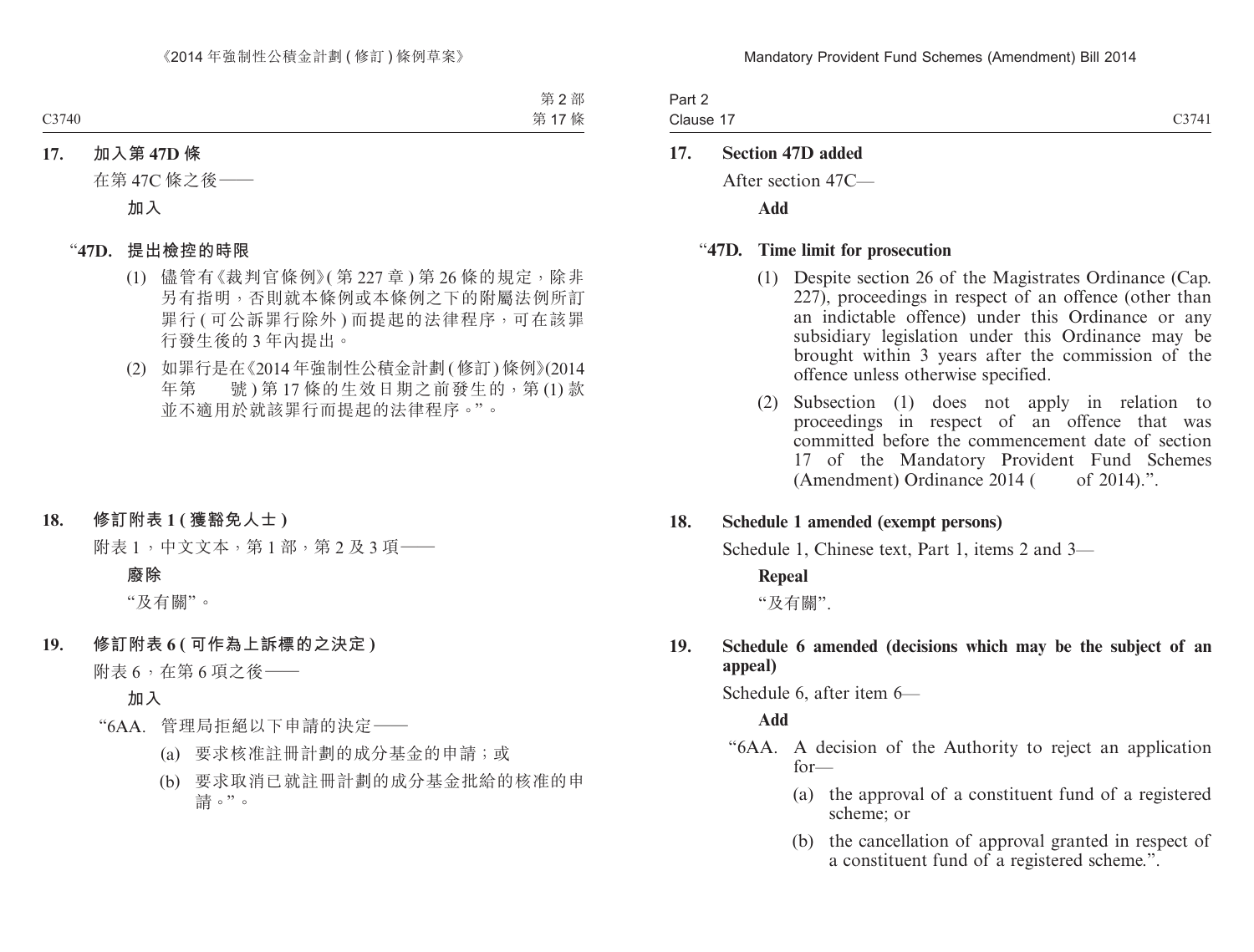| Part 2    |       |
|-----------|-------|
| Clause 20 | C3743 |

**20. Schedule 7 amended (age specified for the purposes of section 15(2))**

Schedule 7—

## **Repeal**

"[ss. 15, 43 & 48]"

## **Substitute**

"[ss. 15 & 48]".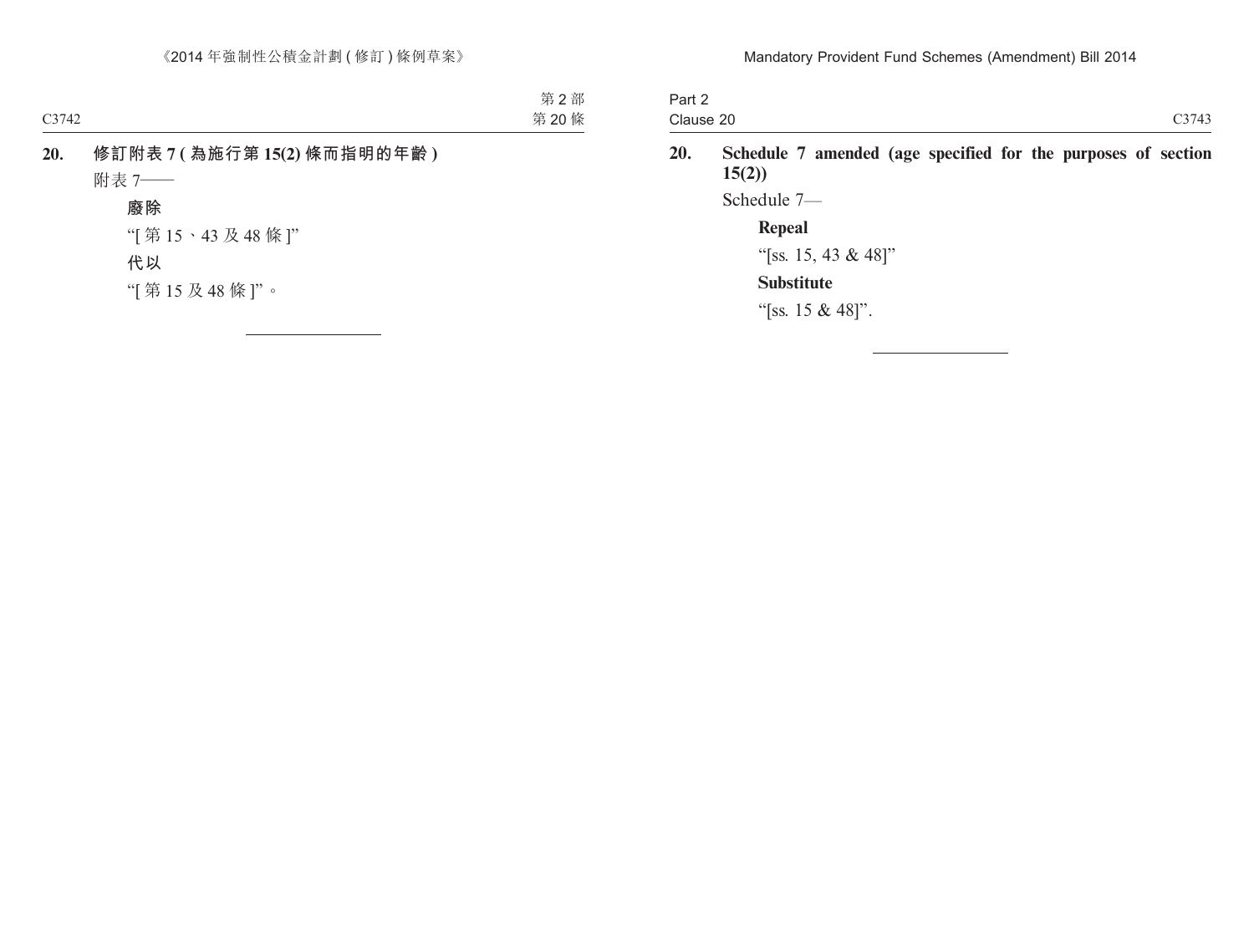# **Part 3**

# **Amendments to Mandatory Provident Fund Schemes (General) Regulation (Cap. 485 sub. leg. A)**

- **21. Section 2 amended (interpretation)**
	- (1) Section 2—

**Repeal the definition of** *contribution day* **Substitute**

"*contribution day* (供款日)—

- (a) in relation to a self-employed person—see section 131(3) and (4); and
- (b) in relation to a participating employer—see section  $122(1)$ ;".
- (2) Section 2—

**Repeal the definition of** *constituent fund***.**

## **22. Section 31 amended (non-refusal of scheme applicants)**

(1) Section 31, heading, after "**applicants**"—

**Add**

"**and notice of participation**".

(2) Section 31—

## **Repeal subsection (4)**

## **Substitute**

"(4) An applicant for membership of or participation in a registered scheme must be given a notice of participation that complies with subsection (4A) within 30 days beginning on whichever is the later of the following dates—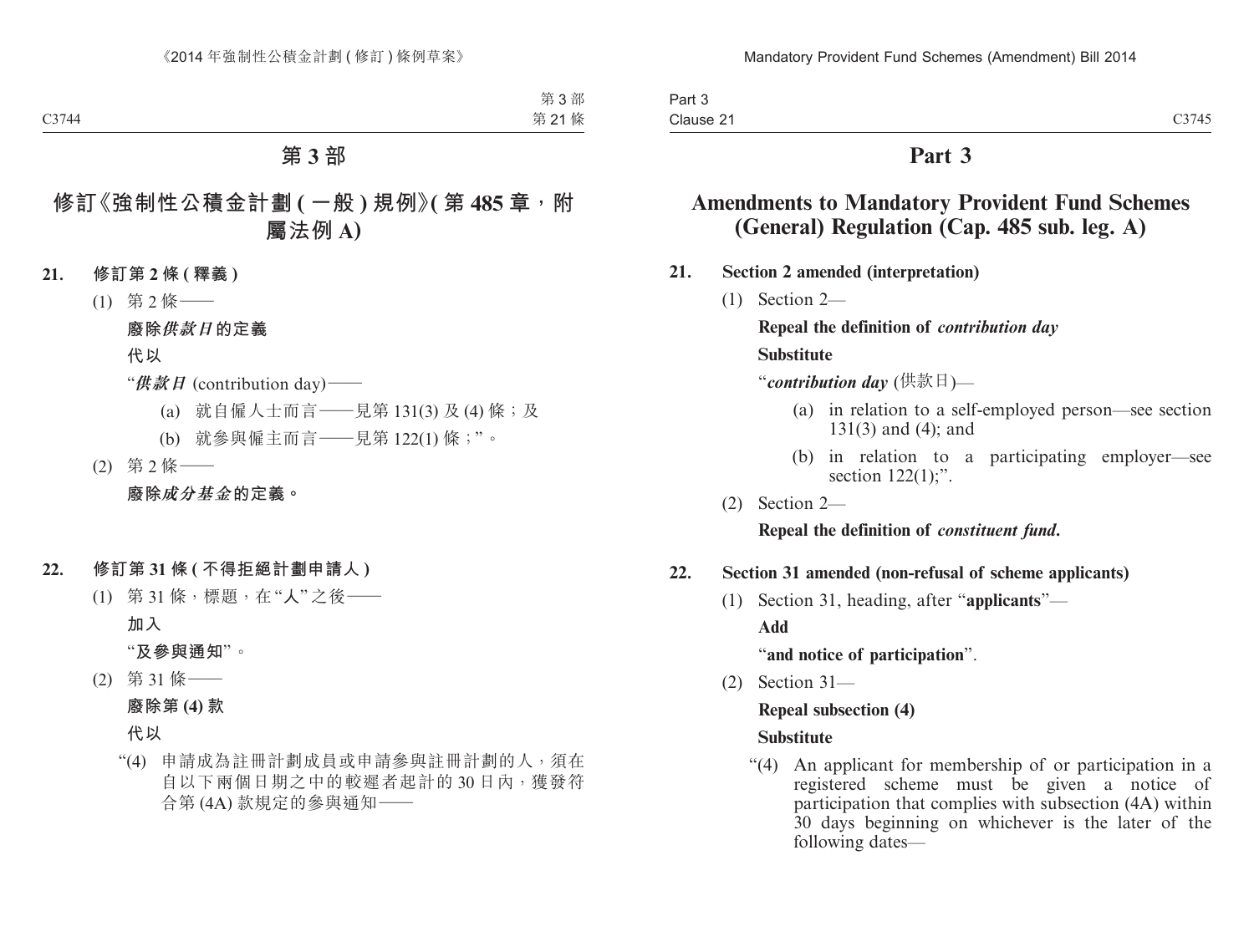| Part 3    |       |
|-----------|-------|
| Clause 23 | C3747 |
|           |       |

- (a) the date on which all the information required for the application is submitted;
- (b) the date on which the applicant agrees to comply with the governing rules of the scheme.".
- (3) After section 31(4)—

#### **Add**

- "(4A) A notice of participation must specify—
	- (a) the name of the scheme;
	- (b) the name of the approved trustee of the scheme;
	- (c) either—
		- (i) if the trustee is a natural person who does not have a place of business in Hong Kong, the trustee's residential address; or
		- (ii) in any other case, the address of the trustee's principal place of business in Hong Kong;
	- (d) the name of the scheme member or the participating employer (as the case may be); and
	- (e) the date of issue of the notice.".
- **23. Section 34 amended (no fees etc. for transfer of accrued benefits other than necessary transaction costs)**

Section 34—

## **Repeal**

"No fees may be charged, and no financial penalties may be imposed,"

## **Substitute**

"No fees or financial penalties may be charged to or imposed on a scheme member, or deducted from the member's account,".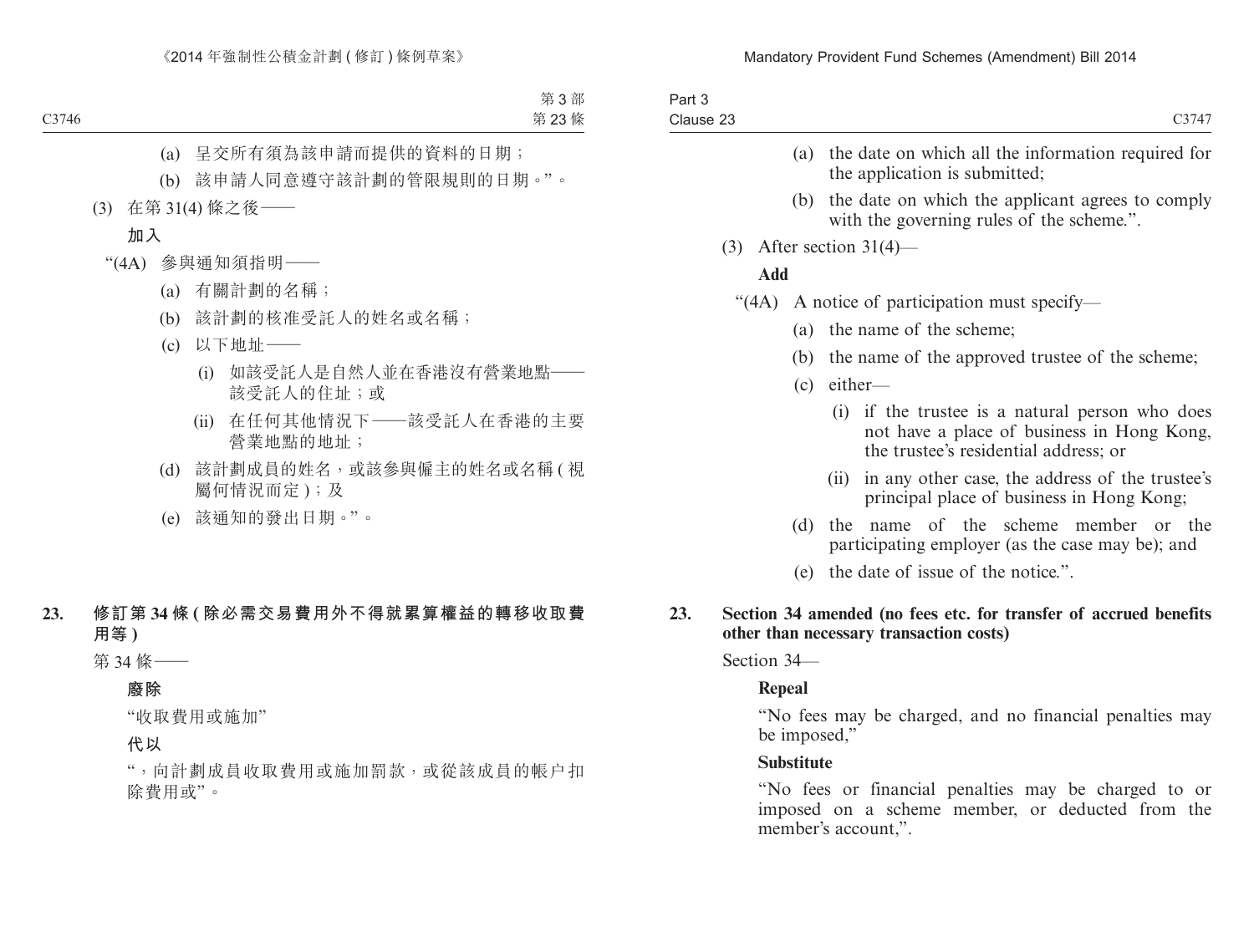| Part 3    |       |
|-----------|-------|
| Clause 24 | C3749 |

### **24. Section 35 amended (no fees etc. for transfer of accrued benefits in certain circumstances)**

(1) Section 35(1)—

## **Repeal**

"If, after contributions have ceased to be paid to a registered scheme by or on behalf of a scheme member, no fees may be charged, and no financial penalties may be imposed,"

#### **Substitute**

"If contributions have ceased to be paid to a registered scheme by or on behalf of a scheme member, no fees or financial penalties (other than the amount described in subsection (1A)) may be charged to or imposed on the member, or deducted from the member's account,".

 $(2)$  After section 35(1)—

## **Add**

- "(1A) The amount is an amount representing the necessary transaction costs that—
	- (a) are incurred, or reasonably likely to be incurred, by the approved trustee in selling or purchasing investments in order to give effect to the transfer; and
	- (b) are payable to a party other than that approved trustee."

## **25. Sections 35A and 35B added**

After section 35—

**Add**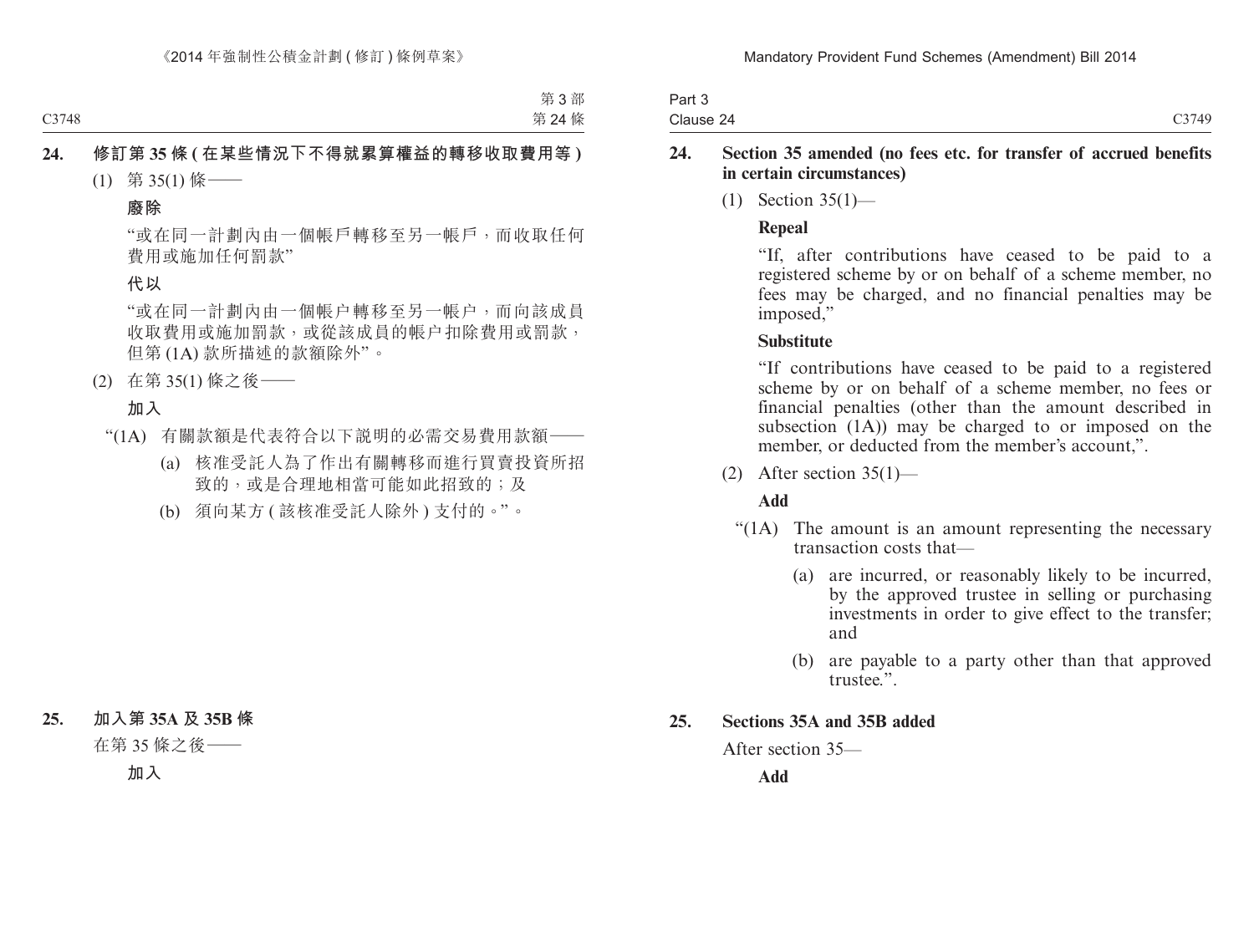| Part 3    |       |
|-----------|-------|
| Clause 25 | C3751 |

#### "**35A. No fees etc. for payment of accrued benefits in lump sum other than necessary transaction costs**

- (1) No fees or financial penalties (other than the amount described in subsection (2)) may be charged to or imposed on a scheme member, or deducted from the member's account, for the payment of the member's accrued benefits in a lump sum.
- (2) The amount is an amount representing the necessary transaction costs that—
	- (a) are incurred, or reasonably likely to be incurred, by the approved trustee in selling or purchasing investments in order to give effect to the payment; and
	- (b) are payable to a party other than that approved trustee.

#### **35B. Payment of accrued benefits by instalments**

- (1) This section applies if a scheme member is entitled to be paid the accrued benefits by instalments.
- (2) The approved trustee of the scheme must act according to any written instructions regarding the time, frequency or amount of payment of the member's accrued benefits by instalments that the member may give under the governing rules of the scheme if 30 days have passed since the member gave those instructions to the approved trustee.
- (3) No fees or financial penalties (other than the amount described in subsection (4)) may be charged to or imposed on the member, or deducted from the member's account, for the payment of the member's accrued benefits by instalments in any year for the first 12 instalments of that year.
- (4) The amount is an amount representing the necessary transaction costs that—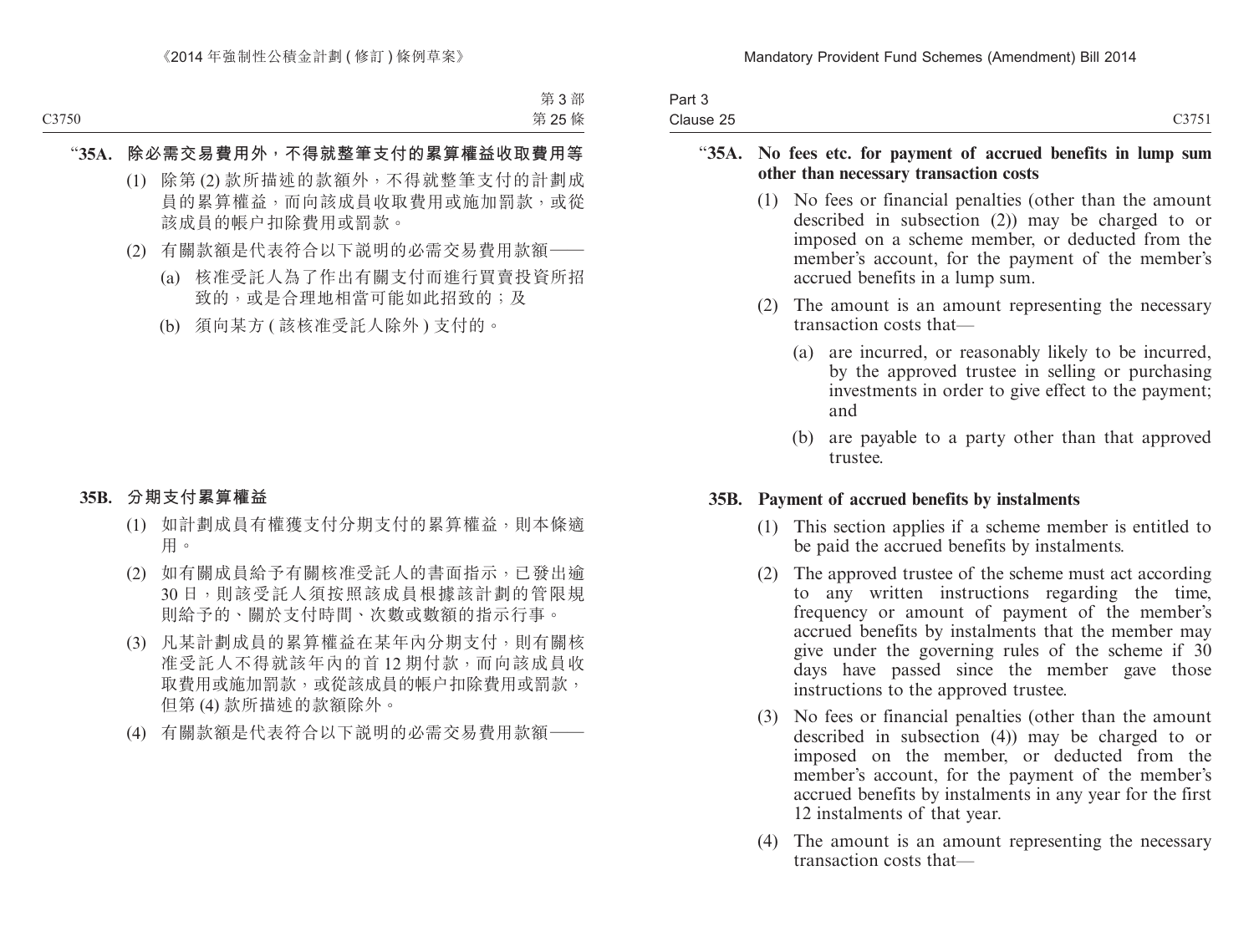| Part 3    |  |
|-----------|--|
| Clause 26 |  |

(a) are incurred, or reasonably likely to be incurred, by the approved trustee in selling or purchasing investments in order to give effect to the payment; and (b) are payable to a party other than that approved trustee.". **26. Section 36 amended (scheme may consist of a single constituent fund or of separate constituent funds)**

Section 36—

**Repeal subsections (2), (3), (4), (5), (6) and (7).**

**27. Section 55 repealed (approved trustee to give membership certificates to relevant employees)**

Section 55—

**Repeal the section.**

**28. Section 78 amended (separate accounts for each scheme member)** Section 78(6), (7) and (8)—

**Repeal**

"any losses in respect thereof" (wherever appearing)

## **Substitute**

"any losses in respect of the investments and any amounts paid in respect of the member".

## **29. Section 109 amended (approved trustee to lodge trustee's return with Authority)**

Section 109(7)(b)—

# **Repeal**

"in accordance with Part XI of the Companies Ordinance (Cap. 32)"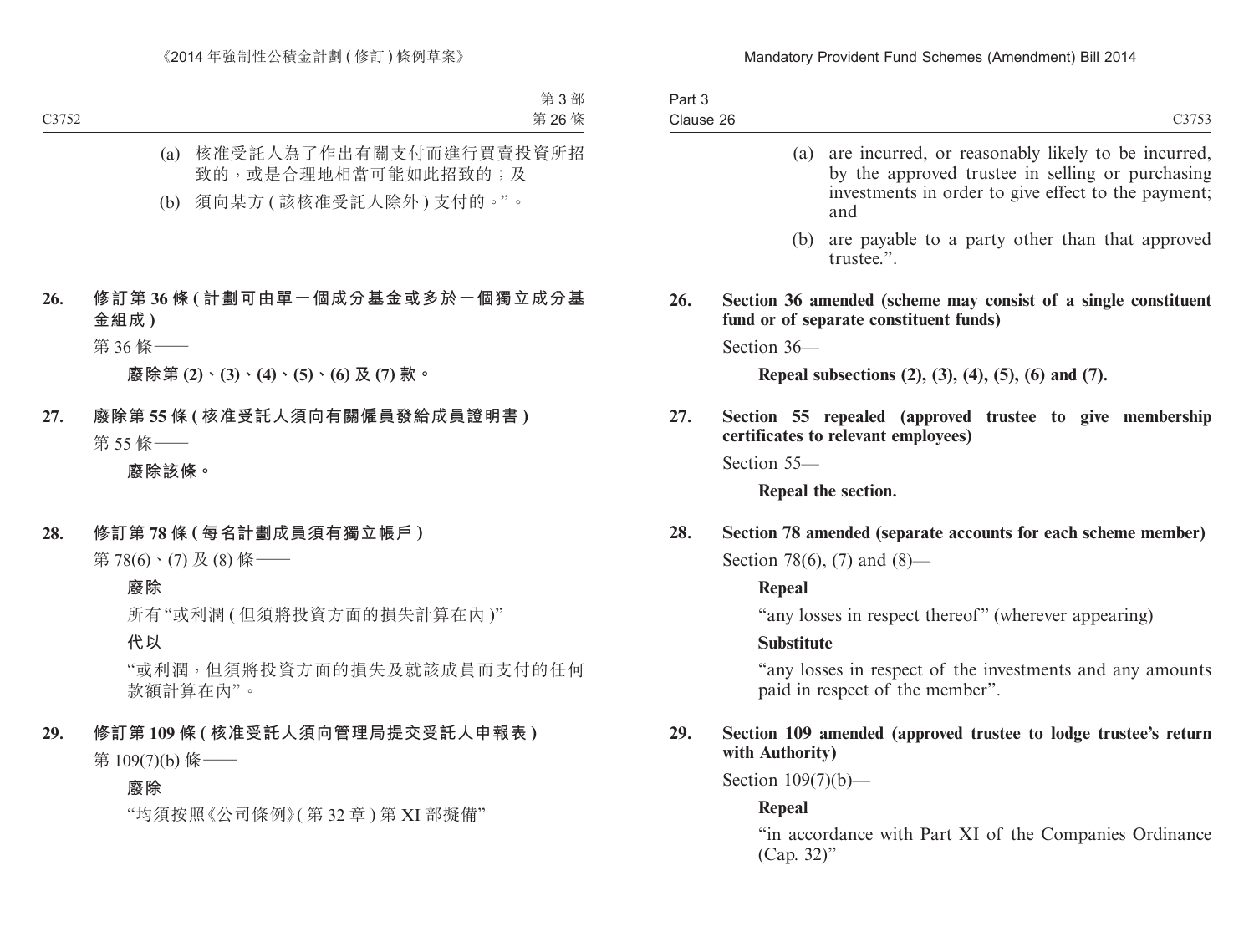| Part 3    |       |
|-----------|-------|
| Clause 30 | C3755 |

#### **Substitute**

"in a form and language, and must contain the particulars, as required by the Authority by written notice to the trustee".

#### **30. Section 122 amended (participating employer to calculate relevant income and pay mandatory contributions)**

Section 122(1)—

#### **Repeal the definition of** *permitted period*

#### **Substitute**

"*permitted period* (特准限期) has the meaning given by section  $7AA(11)$  of the Ordinance.".

## **31. Section 124 repealed (Authority to give participation certificates to participating employers)**

Section 124—

**Repeal the section.**

- **32. Section 131 amended (contribution period in respect of selfemployed person)**
	- (1) Section 131, heading, after "**Contribution period**"—

**Add**

"**and contribution day**".

(2) After section 131(2)—

## **Add**

"(3) The last day of the period prescribed in this section in relation to a self-employed person is the contribution day for the self-employed person.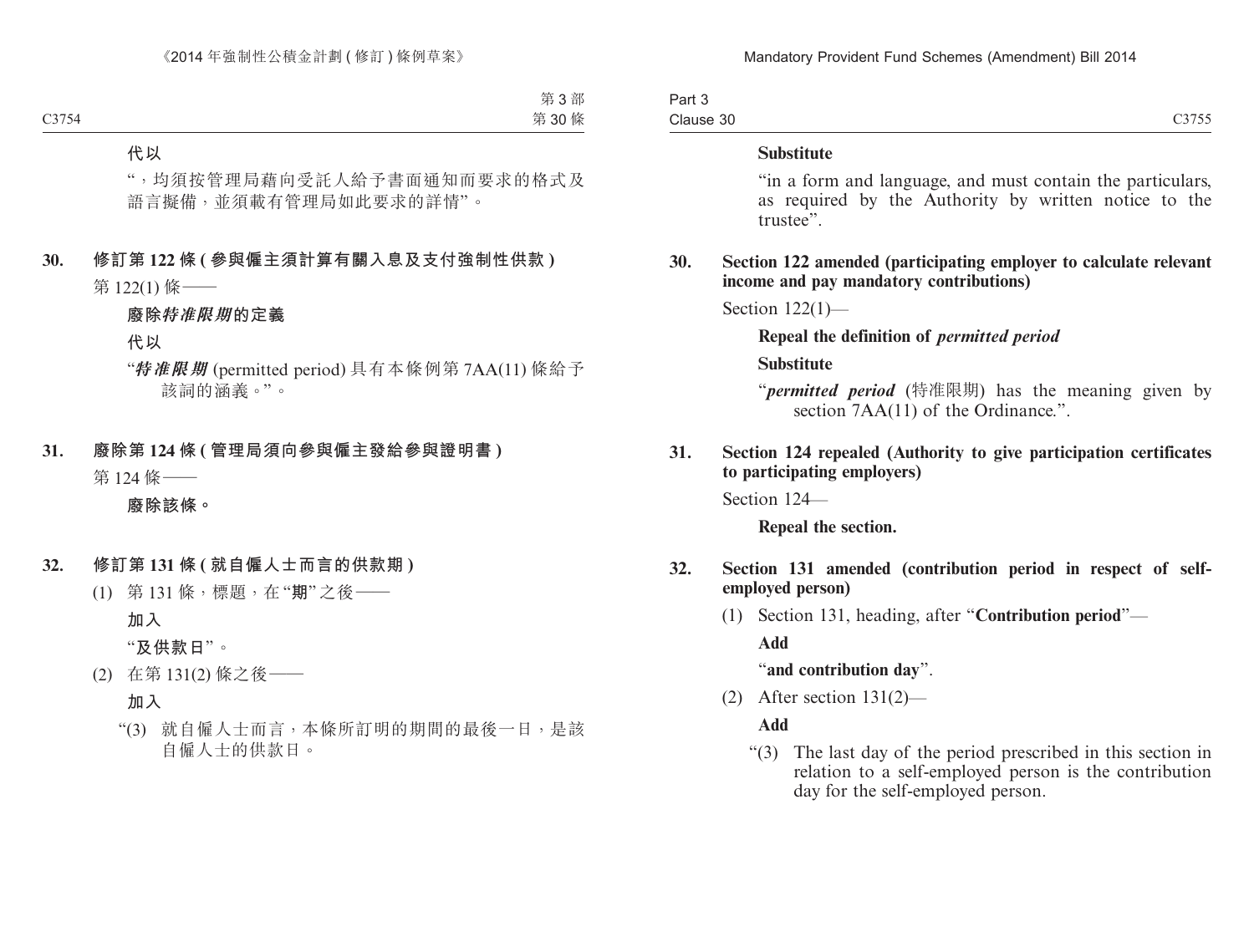| Part 3    |  |
|-----------|--|
| Clause 33 |  |

| (4) However, if that last day is a day specified in<br>subsection (5), the next following day that is not a day<br>so specified is the contribution day for the self-<br>employed person. |
|-------------------------------------------------------------------------------------------------------------------------------------------------------------------------------------------|
| (5) The day specified for subsection (4) is —                                                                                                                                             |
| (a) a Saturday;                                                                                                                                                                           |
| (b) a public holiday; or                                                                                                                                                                  |
| (c) a gale warning day or black rainstorm warning<br>day as defined by section $71(2)$ of the<br>Interpretation and General Clauses Ordinance<br>(Cap. 1).".                              |

#### **33. Section 143 amended (participating employer to notify trustee of certain information)**

Section 143(2)(c)—

## **Repeal**

"as shown in the participation certificate issued under section 124 to the employer".

#### **34. Section 154 amended (approved trustee to give transfer statement to scheme member)**

(1) Section 154(1)(c)—

## **Repeal**

"amount (expressed in money)"

## **Substitute**

"monetary amount".

(2) After section 154(2)—

**Add**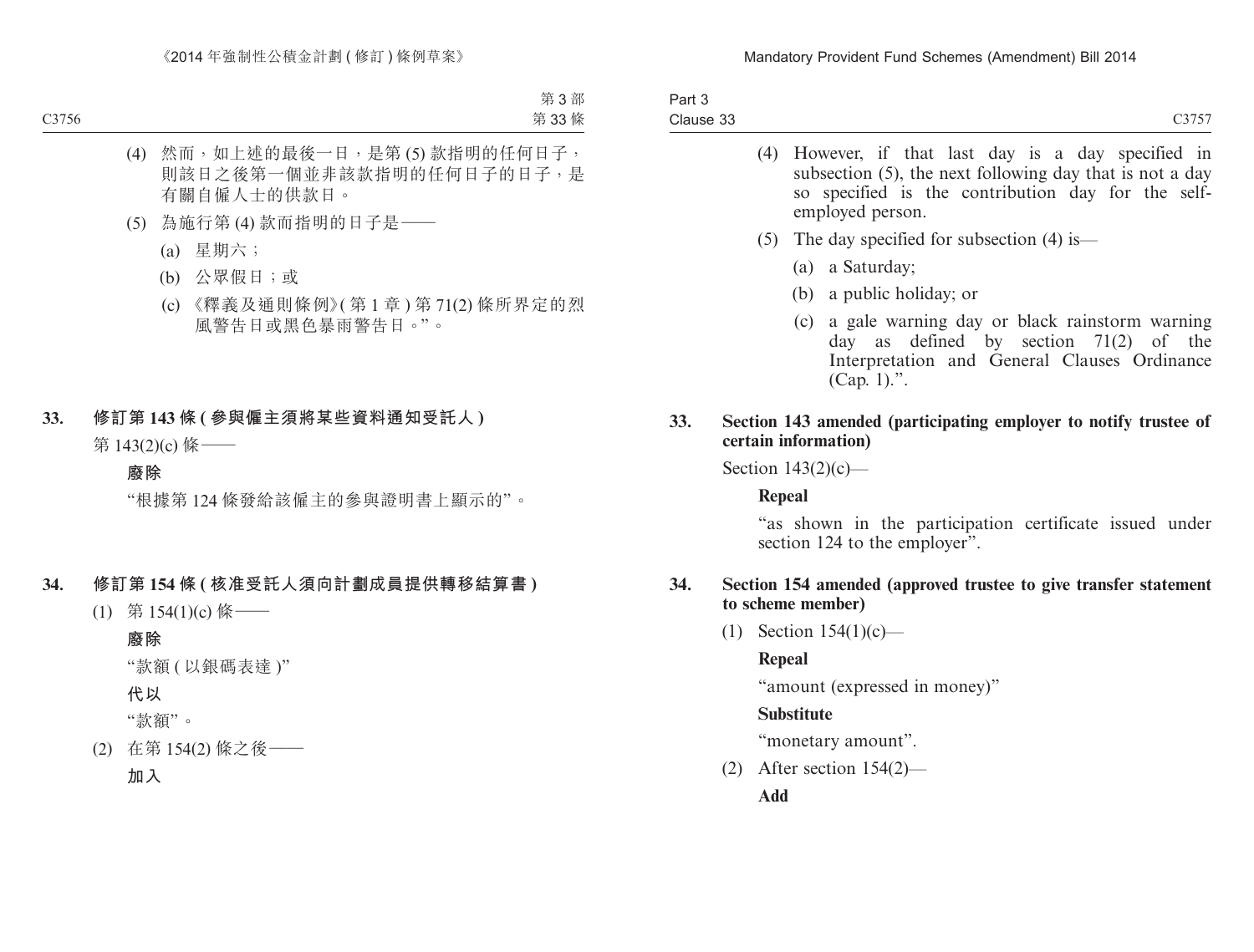| Part 3    |       |
|-----------|-------|
| Clause 34 | C3750 |
|           |       |

| "(2A) However, if, by the operation of section $153(1A)$ , the<br>transferee trustee has served on the transferor trustee<br>the completed election form in the form of an<br>electronic record to an electronic system, the transferor<br>trustee- |                                                                                                                                                                                                      |  |
|-----------------------------------------------------------------------------------------------------------------------------------------------------------------------------------------------------------------------------------------------------|------------------------------------------------------------------------------------------------------------------------------------------------------------------------------------------------------|--|
| (a)                                                                                                                                                                                                                                                 | is not required to comply with subsection (2); and                                                                                                                                                   |  |
| (b)                                                                                                                                                                                                                                                 | must give the transferee trustee in the form of an<br>electronic record to the electronic system—                                                                                                    |  |
|                                                                                                                                                                                                                                                     | (i) the registration number issued by the<br>Authority on registration of the scheme and<br>the account number of the account from<br>which the transfer was made;                                   |  |
|                                                                                                                                                                                                                                                     | (ii) the name of the member;                                                                                                                                                                         |  |
|                                                                                                                                                                                                                                                     | (iii) the monetary amount of the accrued benefits<br>transferred from the account and the<br>respective amounts specified in each sub-<br>account of the account immediately before<br>the transfer; |  |
| (iv)                                                                                                                                                                                                                                                | the registration number of the scheme to<br>which the accrued benefits have<br>been<br>transferred;                                                                                                  |  |
|                                                                                                                                                                                                                                                     | (v) the date of the transfer; and                                                                                                                                                                    |  |
| (vi)                                                                                                                                                                                                                                                | any other information specified by the<br>Authority in the guidelines.                                                                                                                               |  |

- (2B) Subsection (2A) does not apply if—
	- (a) the electronic system is suspended under section 6KA(5) of the Ordinance from being used for the purposes of subsection (2A); and
	- (b) the suspension takes effect in relation to the transferee trustee or the transferor trustee.".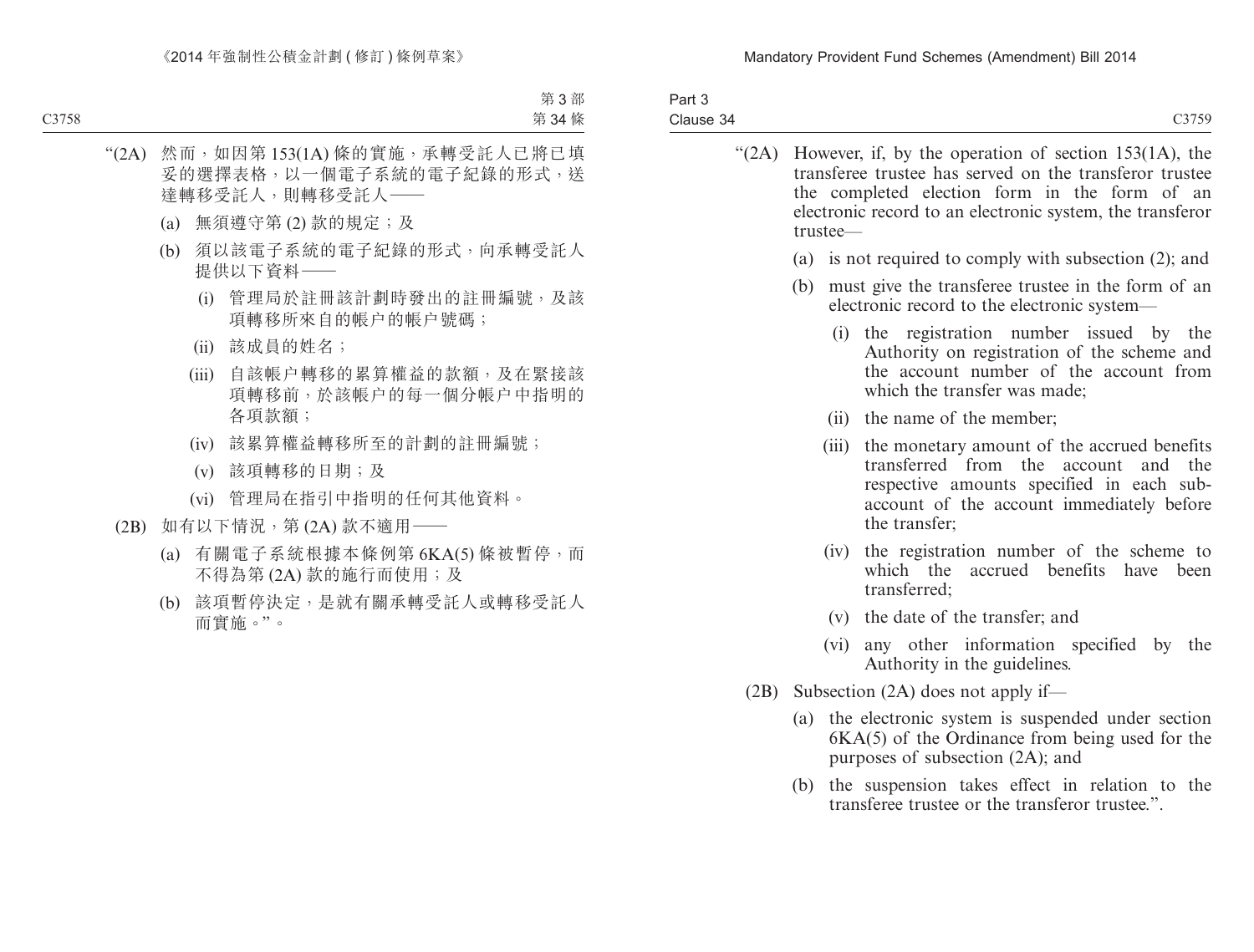| Part 3    |                   |
|-----------|-------------------|
| Clause 35 | C <sub>3761</sub> |
|           |                   |

(3) Section 154(3)(c)—

**Repeal**

"amount (expressed in money)"

## **Substitute**

"monetary amount".

**35. Section 155 amended (confirmation of transfer to new scheme)** Section 155—

**Repeal**

"amount (expressed in money)"

## **Substitute**

"monetary amount".

- **36. Section 157B amended (register of members of registered schemes who have established and maintained personal accounts within master trust schemes or industry schemes)**
	- (1) Section 157B(4)(b)—

## **Repeal**

 $\mathfrak{c}$  or".

(2) After section  $157B(4)(b)$ —

## **Add**

"(ba) a person entitled in priority to the administration of the estate of a deceased person; or".

# **37. Section 158 amended (definition)**

(1) Section 158—

# **Renumber the section as section 158(1).**

(2) Section 158(1), definition of *claim*— **Repeal**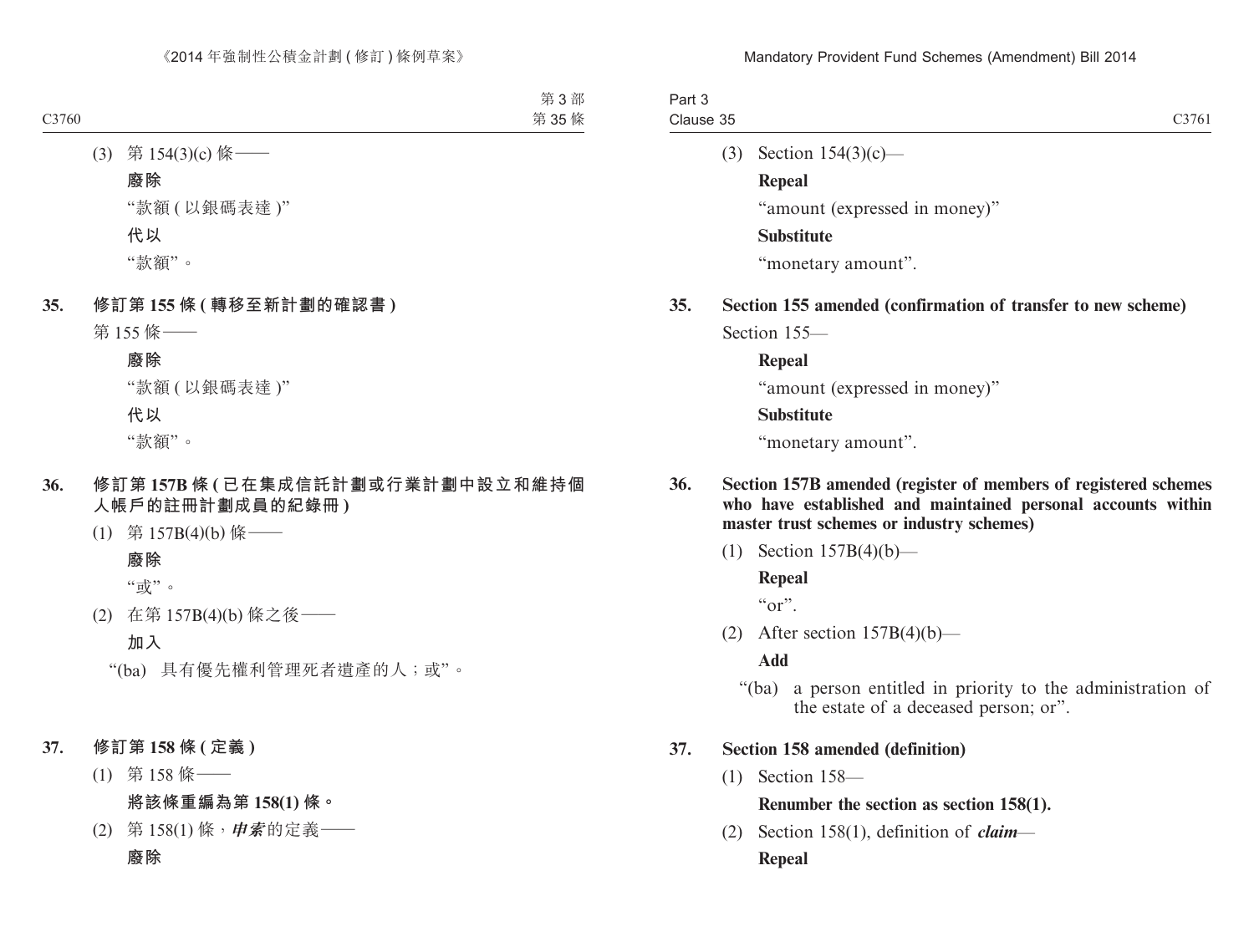Part 3 Clause 38

"Ordinance."

#### **Substitute**

"Ordinance;".

(3) Section 158(1)—

#### **Add in alphabetical order**

- "*registered Chinese medicine practitioner* (註冊中醫) has the meaning given by section 2(1) of the Chinese Medicine Ordinance (Cap. 549).".
- (4) After section 158(1)—

#### **Add**

- "(2) For the purposes of this Part, a member departs from Hong Kong permanently if the member departs from Hong Kong to reside elsewhere with no intention of returning for employment or to resettle in Hong Kong as a permanent resident.
	- (3) A member who has an illness that is likely to reduce the life expectancy of the member to 12 months or less has a terminal illness for the purposes of this Part.".

### **38. Section 162 amended (additional classes of persons entitled to be paid accrued benefits)**

After section  $162(1)(b)$ —

**Add**

"(ba) has a terminal illness; or".

#### **39. Section 164 amended (claim for payment on ground of total incapacity)**

(1) Section  $164(2)(a)$ , Chinese text—

**Repeal**

"醫生證明書"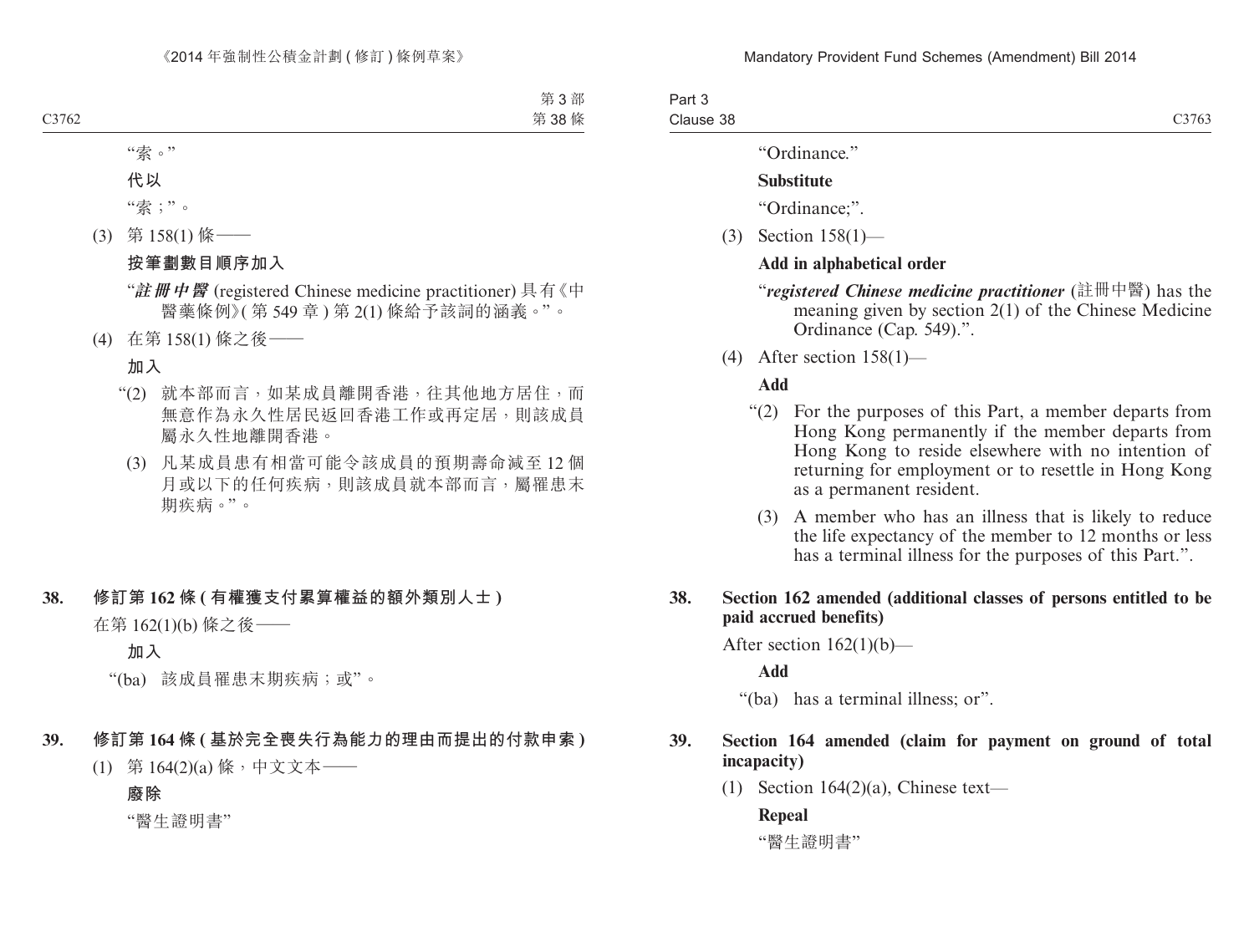Part 3 Clause 39

#### **Substitute**

"醫學證明書".

(2) Section 164(2)(c)—

#### **Repeal**

everything after "the trustee with"

## **Substitute**

"a declaration by the member, in a form specified or approved by the Authority, stating that that contract of employment for that particular kind of work has been terminated.".

(3) Section 164—

## **Repeal subsection (3).**

(4) Section 164(4)(a), Chinese text—

## **Repeal**

"醫生證明書"

## **Substitute**

"醫學證明書".

(5) Section 164(5)(a), Chinese text—

# **Repeal**

"醫生證明書"

## **Substitute**

"醫學證明書".

(6) Section 164(5)(c)—

## **Repeal**

everything after "the trustee with" **Substitute**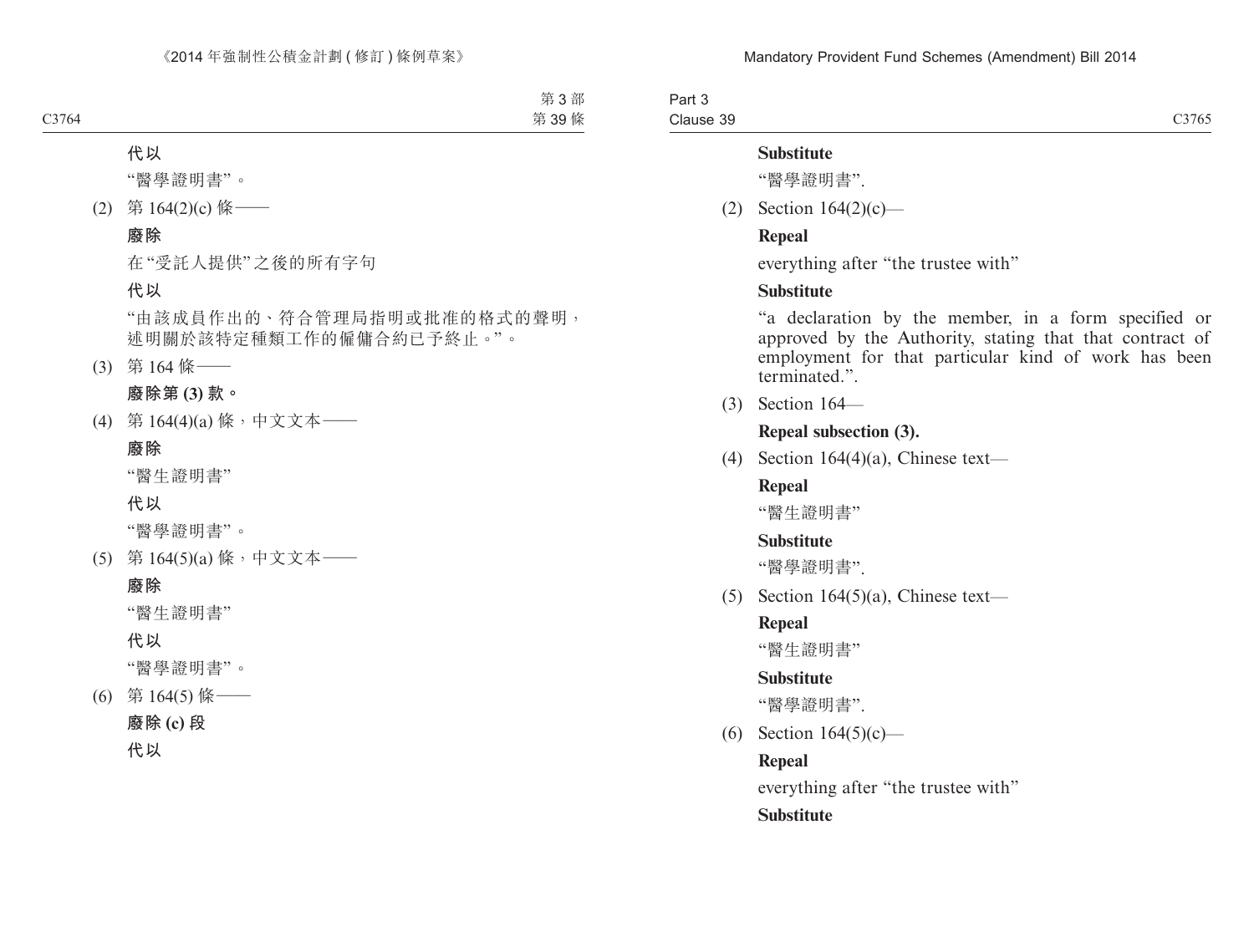| Part 3    |       |
|-----------|-------|
| Clause 40 | C3767 |

"a declaration by the member, in a form specified or approved by the Authority, stating that that contract of employment for that particular kind of work has been terminated."

(7) Section 164 $(6)(a)$ , Chinese text—

## **Repeal**

"醫生證明書"

## **Substitute**

"醫學證明書".

(8) Section 164(7), Chinese text—

## **Repeal**

"醫生證明書" (wherever appearing)

## **Substitute**

"醫學證明書".

(9) Section 164—

**Repeal subsection (8).**

# **40. Section 164A added**

After section 164—

**Add**

# "**164A. Claim for payment on ground of terminal illness**

- (1) A member of a registered scheme who, before reaching the retirement age, wishes to be paid the member's accrued benefits on the ground of terminal illness must lodge with the approved trustee of the scheme a claim for payment of the member's accrued benefits in accordance with this section.
- (2) The claim must be in a form specified or approved by the Authority.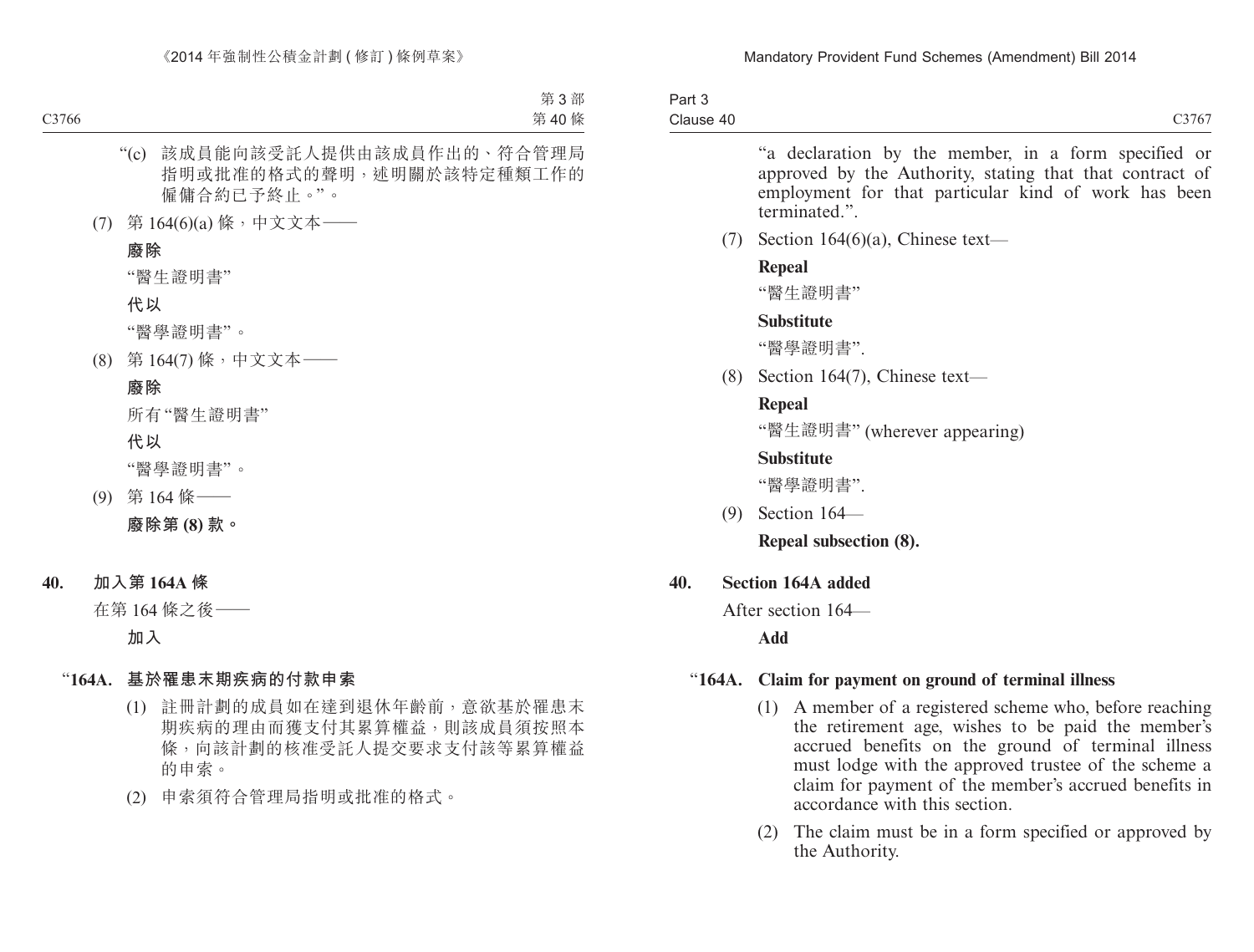| Part 3    |       |
|-----------|-------|
| Clause 41 | C3769 |

|     | (3) If a claim is made by a scheme member of a registered<br>scheme who has a terminal illness, the approved<br>trustee of the scheme may only pay the member's<br>accrued benefits to that member if the member can<br>provide a medical certificate, in a form specified or<br>approved by the Authority, that— |
|-----|-------------------------------------------------------------------------------------------------------------------------------------------------------------------------------------------------------------------------------------------------------------------------------------------------------------------|
|     | (a) is issued by a registered medical practitioner or<br>registered Chinese medicine practitioner;                                                                                                                                                                                                                |
|     | states that, in the practitioner's opinion, the<br>(b)<br>member falls within section 158(3); and                                                                                                                                                                                                                 |
|     | (c) is dated not earlier than 12 months before the<br>date on which the claim is lodged.".                                                                                                                                                                                                                        |
| 41. | Section 165 amended (claim for payment of small balance)                                                                                                                                                                                                                                                          |
|     | Section $165(2)(a)$ —                                                                                                                                                                                                                                                                                             |
|     | Repeal                                                                                                                                                                                                                                                                                                            |
|     | "within the foreseeable future".                                                                                                                                                                                                                                                                                  |
| 42. | <b>Section 165A added</b>                                                                                                                                                                                                                                                                                         |
|     | After section 165—                                                                                                                                                                                                                                                                                                |
|     | Add                                                                                                                                                                                                                                                                                                               |
|     |                                                                                                                                                                                                                                                                                                                   |
|     | "165A. Claim for payment by committee of estate appointed under<br><b>Mental Health Ordinance</b>                                                                                                                                                                                                                 |
|     | $(1)$ This soction applies if a committee of the estate is                                                                                                                                                                                                                                                        |

- (1) This section applies if a committee of the estate is appointed in relation to the property and affairs of a member of a registered scheme.
- (2) The committee of the estate may, as if it were the member—
	- (a) lodge with the approved trustee of the registered scheme a claim for payment of the accrued benefits of the member; or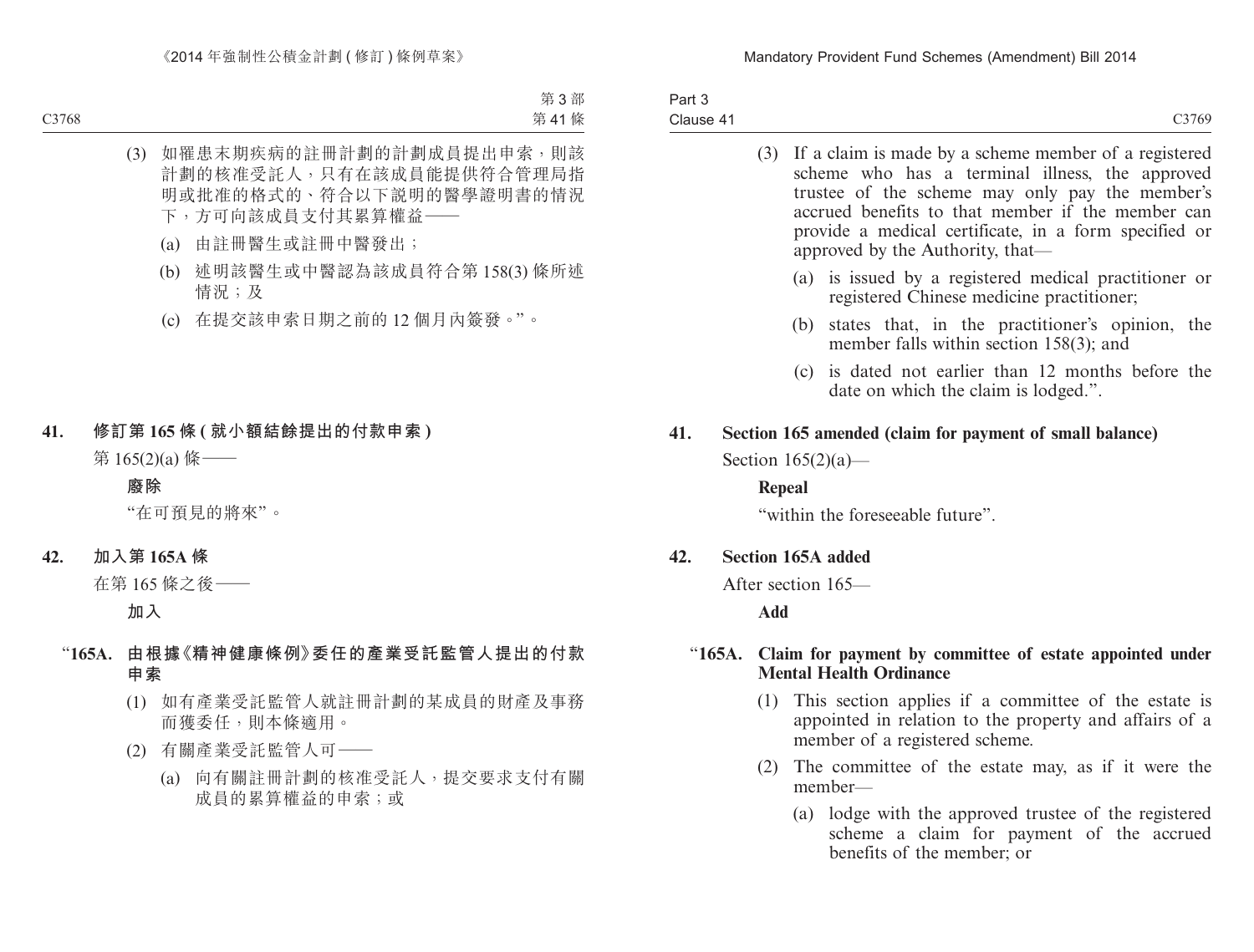| Part 3    |  |
|-----------|--|
| Clause 43 |  |

- (b) continue with a claim initiated by the member.
- (3) This section does not apply in relation to a claim made under section 161.
- (4) In this section—
- *committee of the estate* (產業受託監管人) means a committee of the estate appointed under section 11 of the Mental Health Ordinance (Cap. 136).".

#### **43. Section 166 amended (approved trustee to ensure payment of accrued benefits within certain periods)**

(1) Section 166(1)—

**Repeal**

"If"

#### **Substitute**

"Subsections (1A) and (1B) apply if".

(2) Section 166(1)—

## **Repeal**

everything after "entitled to be paid those benefits"

## **Substitute a full stop.**

(3) After section  $166(1)$ —

## **Add**

- "(1A) If the benefits are paid in a lump sum, the trustee must ensure that the benefits are paid to the claimant not later than whichever is the later of the following—
	- (a) 30 days after the date on which the claim is lodged;
	- (b) 30 days after the contribution day in respect of the last contribution period that ends before the claim is lodged.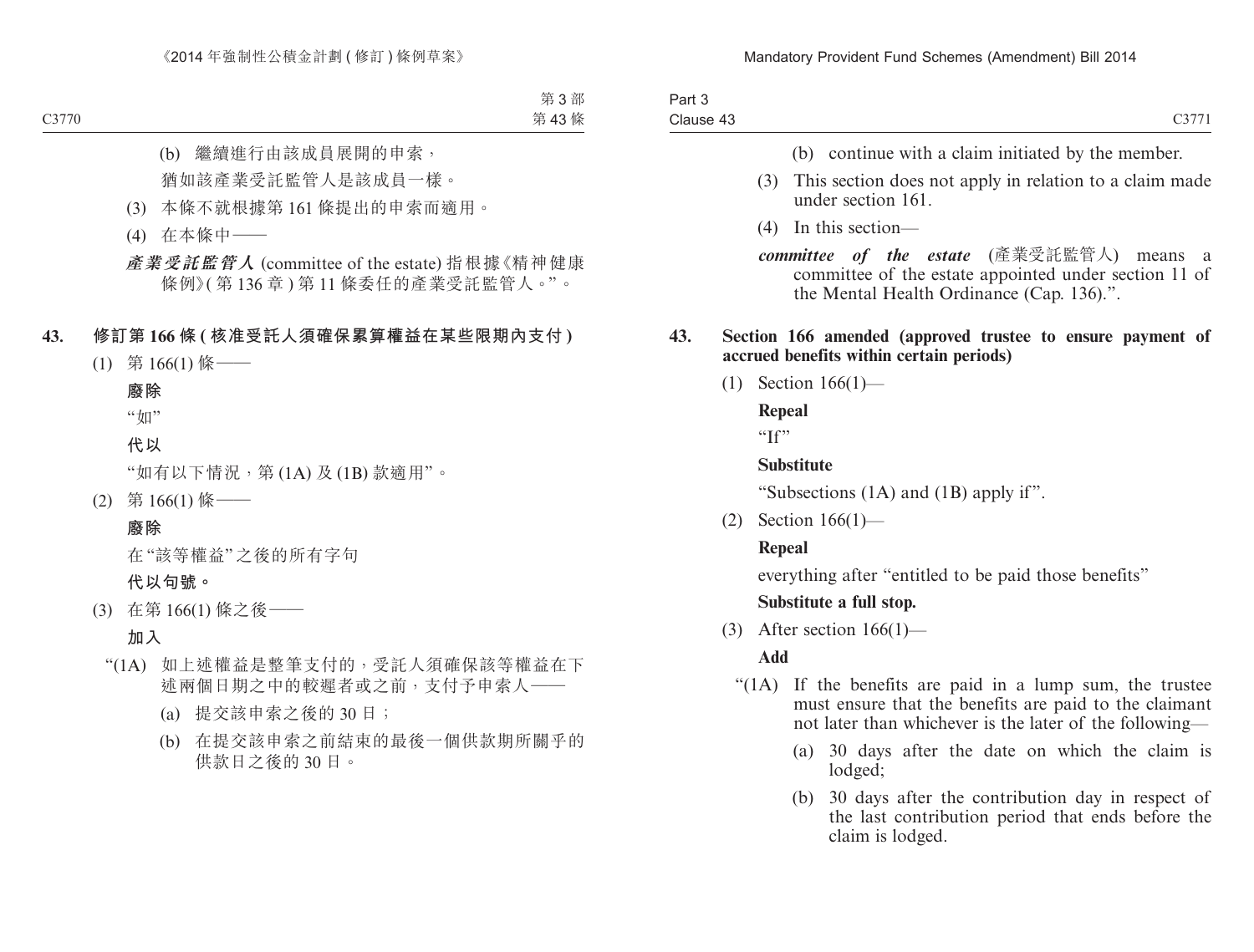Part 3 Clause 44

- C3773
- (1B) If the benefits are paid by instalments, the trustee must, unless otherwise agreed between the trustee and the claimant, ensure that each instalment is paid to the claimant no later than 30 days after the date on which the claimant instructs the trustee to pay that instalment."
- (4) Section 166—

**Repeal subsection (2).**

## **44. Section 168 amended (approved trustee to ensure claimant provided with final benefit statement)**

(1) Section 168, heading—

**Repeal**

"**final benefit statement**"

**Substitute**

"**benefit payment statement**".

(2) Section 168—

**Repeal**

"final benefit statement"

# **Substitute**

"benefit payment statement".

(3) Section  $168(e)$ (iii)—

# **Repeal the full stop**

# **Substitute**

": and".

(4) After section 168(e)—

**Add**

"(f) any other information as may be specified for the purposes of this section by guidelines.".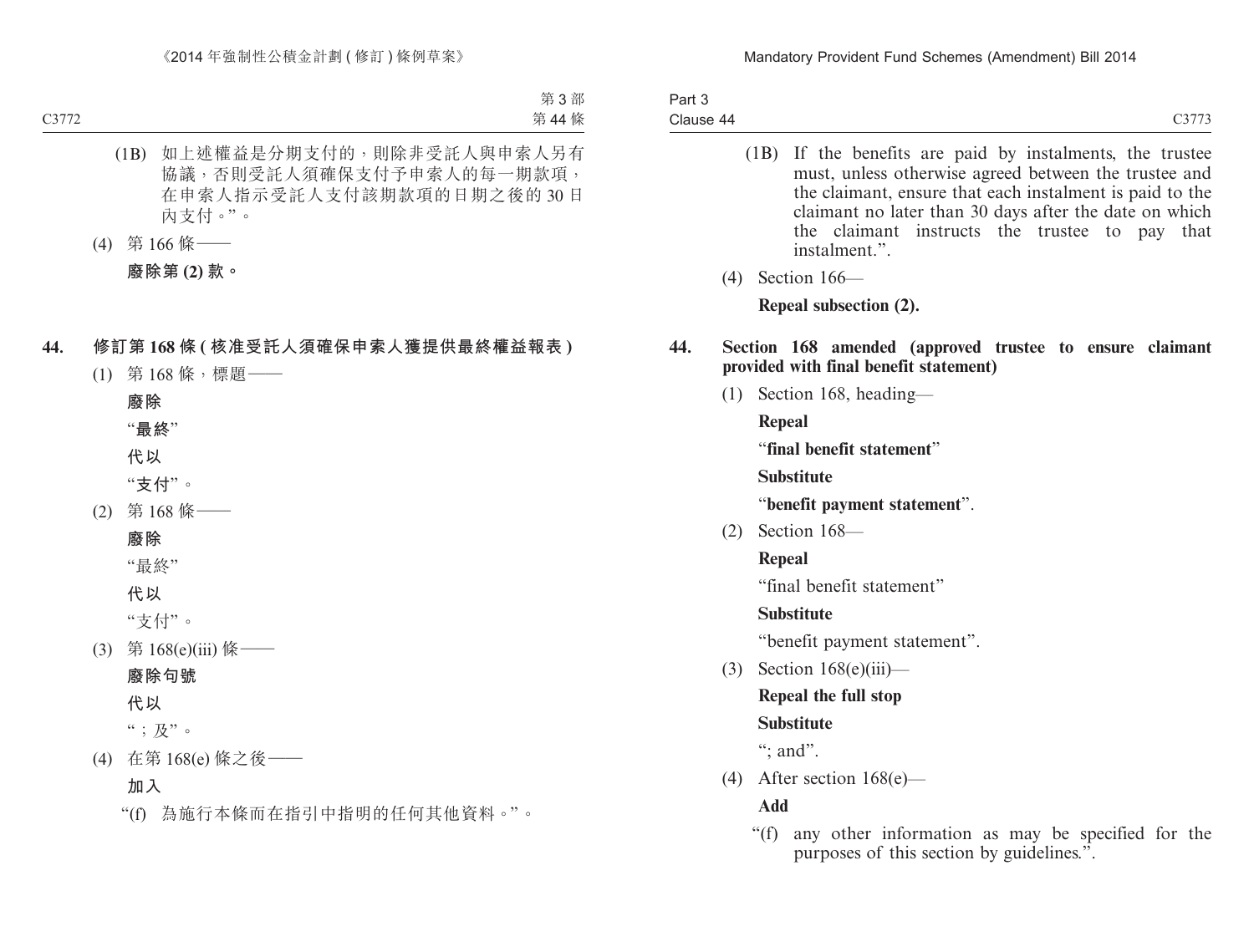| Part 3    |       |
|-----------|-------|
| Clause 45 | C3775 |

#### **45. Section 172 amended (duty of approved trustee to notify scheme member who has reached retirement age of his entitlement)**

(1) Section  $172(1)(a)$ , after "benefits"—

#### **Add**

"in a lump sum or by instalments".

(2) Section 172(1)(b)—

#### **Repeal**

everything after "as to"

#### **Substitute**

 $cc$ 

- (i) whether or not the member elects to retain the member's accrued benefits with the scheme; and
- (ii) for a member who elects to be paid, whether the member elects to be paid in a lump sum or by instalments.".

#### **46. Section 175 amended (offences)**

Section 175, after "or  $(4)$ ,"—

#### **Add**

" $164A(3)$ ,".

#### **47. Section 206 amended (how notices etc. are to be served, etc. for purposes of the Ordinance)**

(1) Section 206, heading—

**Repeal** "**served, etc.**"

**Substitute**

"**given**".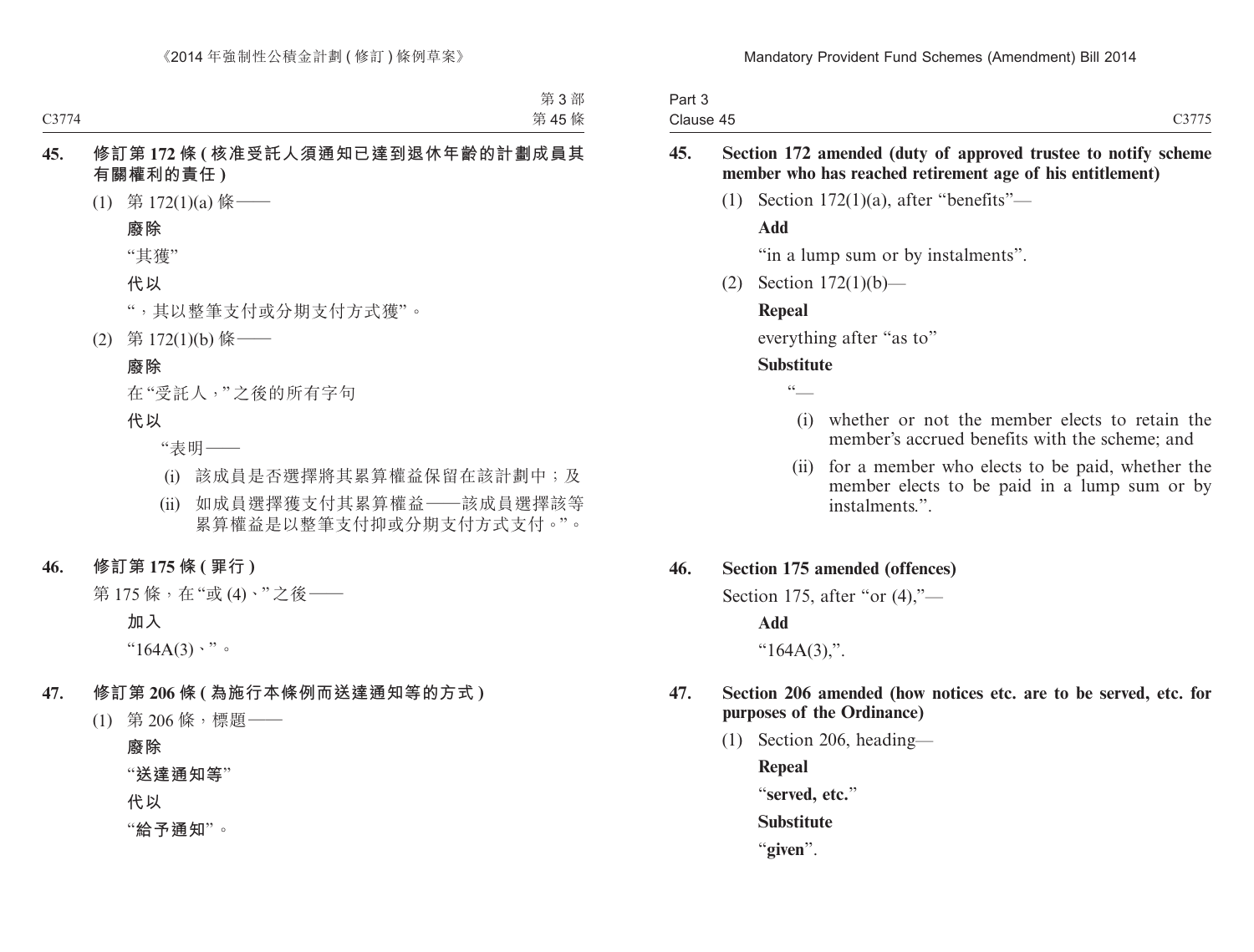| Part 3<br>Clause 47 | C3777                                                                                                                                                                                                                                                                                                                 |
|---------------------|-----------------------------------------------------------------------------------------------------------------------------------------------------------------------------------------------------------------------------------------------------------------------------------------------------------------------|
| (2)                 | Section $206(1)$ —                                                                                                                                                                                                                                                                                                    |
|                     | Repeal                                                                                                                                                                                                                                                                                                                |
|                     | ", served or lodged" (wherever appearing).                                                                                                                                                                                                                                                                            |
| (3)                 | Section 206(1)(b)(i), English text—                                                                                                                                                                                                                                                                                   |
|                     | <b>Repeal</b>                                                                                                                                                                                                                                                                                                         |
|                     | "giving"                                                                                                                                                                                                                                                                                                              |
|                     | <b>Substitute</b>                                                                                                                                                                                                                                                                                                     |
|                     | "handing".                                                                                                                                                                                                                                                                                                            |
| (4)                 | Section 206(1)(c)(i), English text—                                                                                                                                                                                                                                                                                   |
|                     | Repeal                                                                                                                                                                                                                                                                                                                |
|                     | "giving"                                                                                                                                                                                                                                                                                                              |
|                     | <b>Substitute</b>                                                                                                                                                                                                                                                                                                     |
|                     | "handing".                                                                                                                                                                                                                                                                                                            |
| (5)                 | After section $206(1)$ —                                                                                                                                                                                                                                                                                              |
|                     | Add                                                                                                                                                                                                                                                                                                                   |
|                     | "(1A) A notice or other document to be given for the<br>purposes of the Ordinance is, in the absence of<br>evidence to the contrary, taken to have been given if it<br>is sent by post to the last known place of business or<br>residence of the person to whom the notice or<br>document is required to be given.". |
| (6)                 | Section 206-                                                                                                                                                                                                                                                                                                          |

# **Repeal subsection (2)**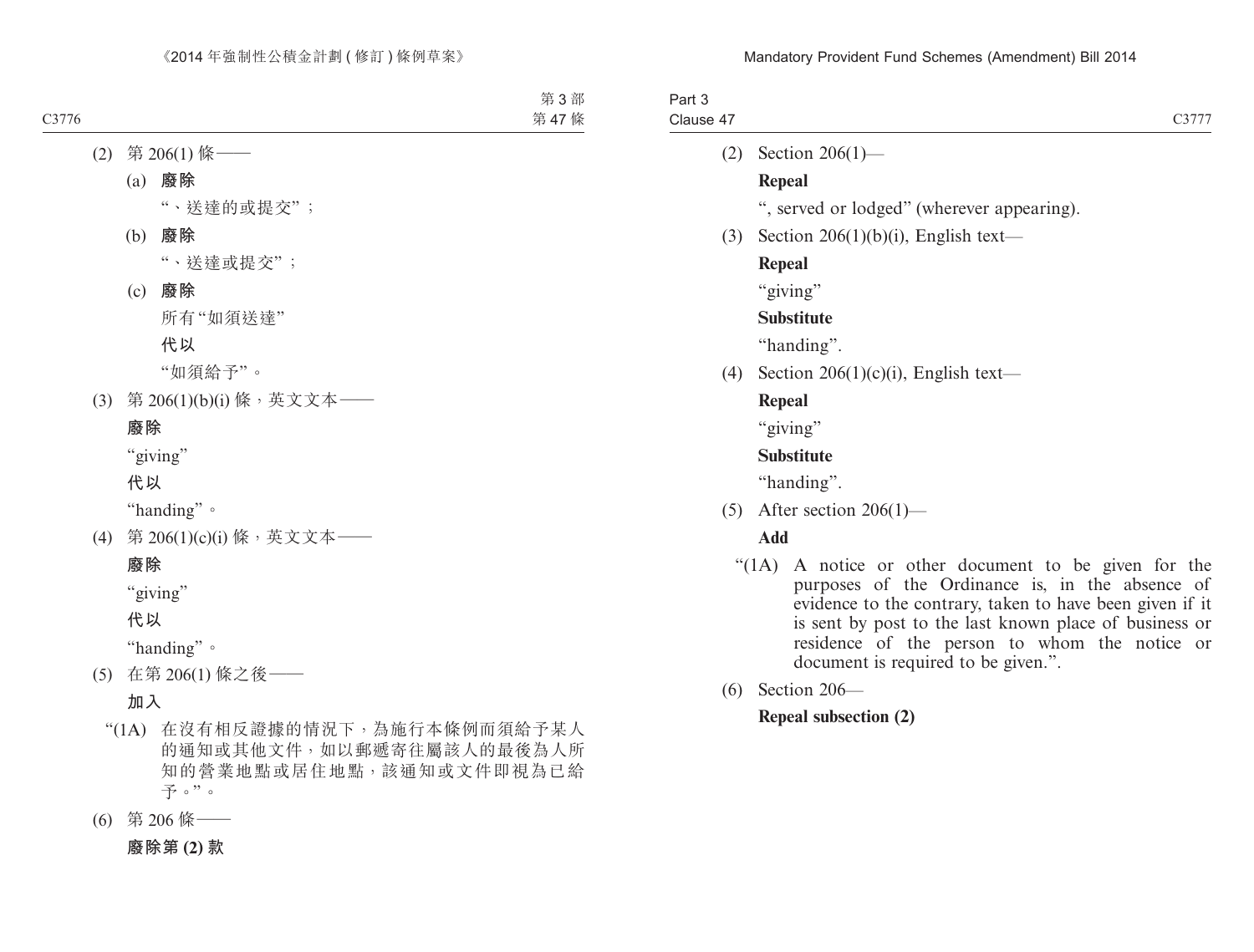Part 3 Clause 47 C3779

#### **Substitute**

- "(2) A notice or other document is also taken to have been given for the purposes of the Ordinance if—
	- (a) it is sent to the recipient by facsimile transmission or electronic mail at the recipient's facsimile number or electronic mail address last known to the sender, or by other means specified by the recipient, and a record generated by the means of transmission establishes that the notice or document was so sent;
	- (b) it is made available to the recipient by means of a website or by other electronic means, and the recipient is notified of its availability by the operation of paragraph (a) or subsection  $(1)(a)$ , (b) or (c); or
	- (c) it is made available to the recipient by means of an electronic system designated by the Authority under section 6KA(1) of the Ordinance for use for the purposes of this subsection.
- (2A) Subsection (2)(a) and (b) does not apply unless the recipient has given consent to being given the notice or document by the means described in that subsection.
- (2B) For the purposes of subsection (2A), if the recipient is a participating employer or a member (or a prospective participating employer or a prospective member) of a registered scheme, prior consent must be given in the terms specified by the Authority.".
- (7) Section 206—

#### **Repeal subsections (3) and (4).**

(8) After section  $206(5)$ —

## **Add**

"(6) In this section—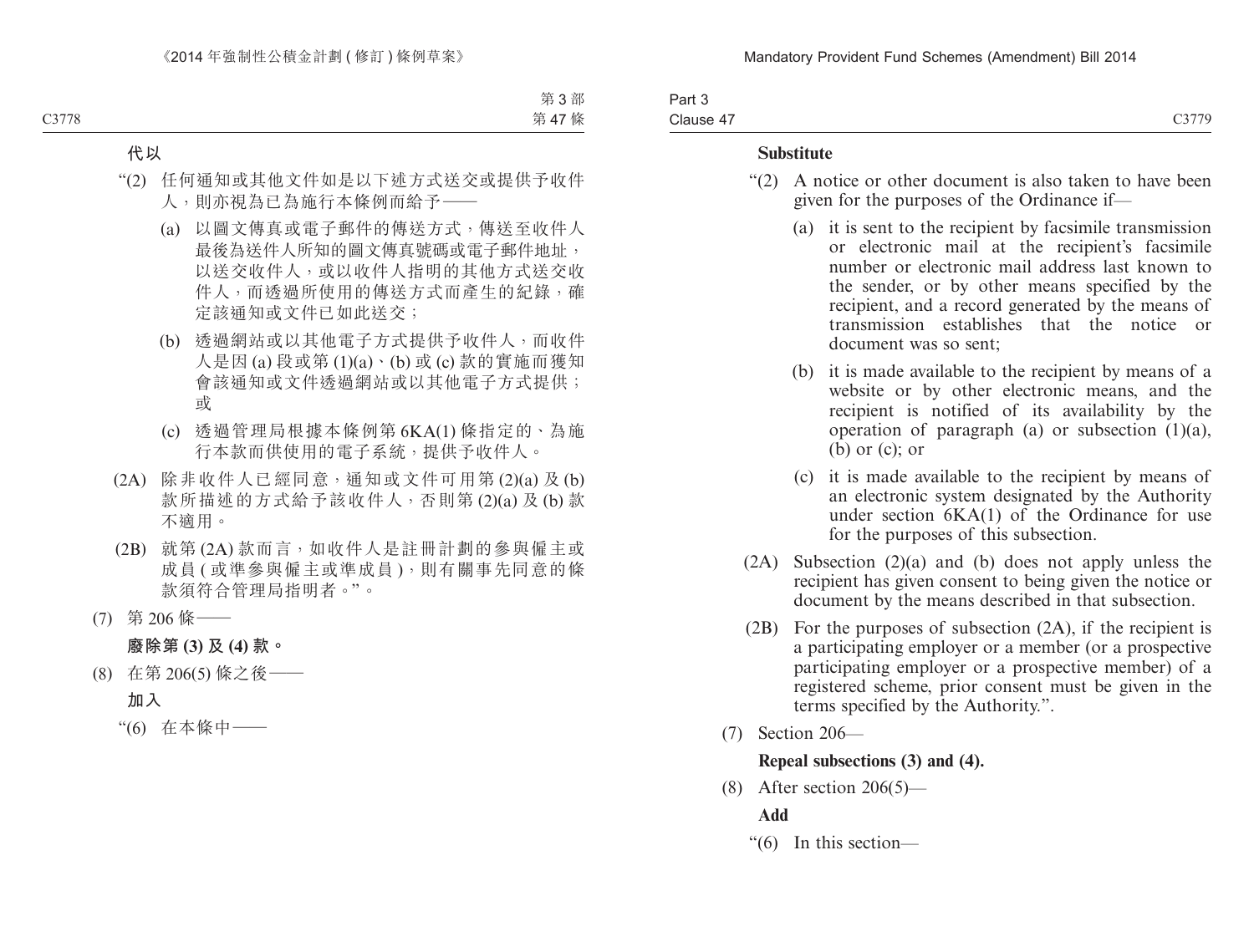| C3781                                                                                                                                       | Clause 48      | Part 3 |  |
|---------------------------------------------------------------------------------------------------------------------------------------------|----------------|--------|--|
| <i>give</i> (给予), in relation to a notice or document, includes<br>serve, lodge, send, deliver, provide or otherwise make<br>available.".   |                |        |  |
| Section 206A amended (how documents are to be served for<br>purposes of section $153(1)$ )                                                  |                | 48.    |  |
| Section 206A, heading-                                                                                                                      | (1)            |        |  |
| Repeal                                                                                                                                      |                |        |  |
| " $153(1)$ "                                                                                                                                |                |        |  |
| <b>Substitute</b>                                                                                                                           |                |        |  |
| "153(1) or $154(2A)(b)$ ".                                                                                                                  |                |        |  |
| Section $206A(1)$ —                                                                                                                         | (2)            |        |  |
| Repeal                                                                                                                                      |                |        |  |
| " $153(1)$ " (wherever appearing)                                                                                                           |                |        |  |
| <b>Substitute</b>                                                                                                                           |                |        |  |
| " $153(1)$ or $154(2A)(b)$ ".                                                                                                               |                |        |  |
| Schedule 4 amended (financial penalties)                                                                                                    |                | 49.    |  |
| Schedule 4, item 7, after "applicants"—                                                                                                     | (1)            |        |  |
|                                                                                                                                             | <b>Add</b>     |        |  |
| "and notice of participation".                                                                                                              |                |        |  |
| Schedule 4, after item 11-                                                                                                                  | (2)            |        |  |
|                                                                                                                                             |                |        |  |
| 20,000<br>Requirements with<br>10,000<br>50,000<br>respect to charging<br>of fees etc. for<br>payment of accrued<br>benefits in lump<br>sum | " $11A$ 35A(1) |        |  |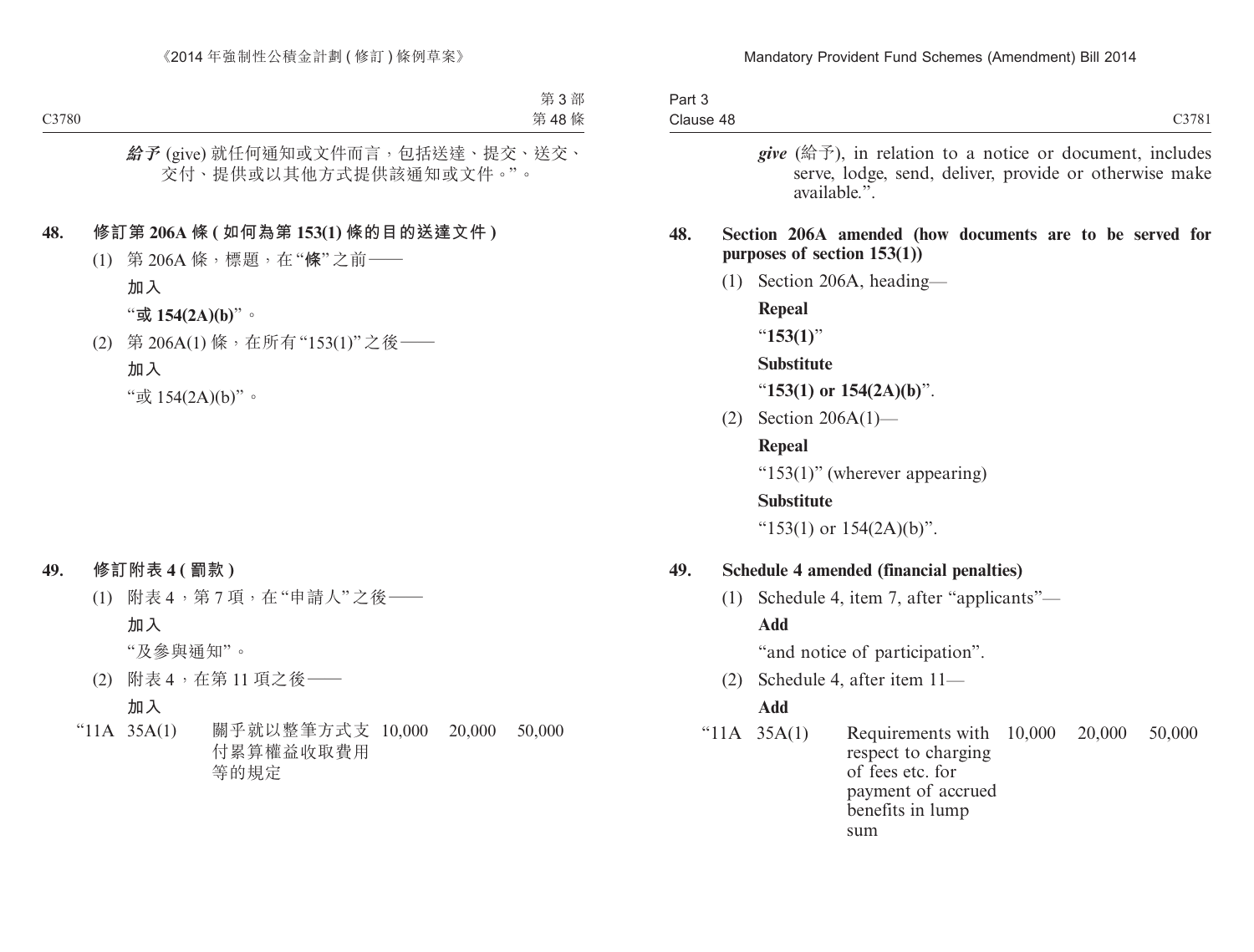## Mandatory Provident Fund Schemes (Amendment) Bill 2014

| Part 3<br>Clause 49 |                             |                                                                     |        |               | C3783       |
|---------------------|-----------------------------|---------------------------------------------------------------------|--------|---------------|-------------|
| 11B                 | 35B(1)                      | Requirements on<br>payment of accrued<br>benefits by<br>instalments |        | 10,000 20,000 | $50,000$ ". |
| (3)                 | Schedule 4-                 |                                                                     |        |               |             |
|                     | Repeal items 15, 46 and 47. |                                                                     |        |               |             |
| (4)                 |                             | Schedule 4, item 64–                                                |        |               |             |
|                     | Repeal                      |                                                                     |        |               |             |
|                     | $^{64}$ 154"                |                                                                     |        |               |             |
|                     | <b>Substitute</b>           |                                                                     |        |               |             |
|                     | " $154(1)$ and $(3)$ ".     |                                                                     |        |               |             |
| (5)                 |                             | Schedule 4, after item 64-                                          |        |               |             |
|                     | <b>Add</b>                  |                                                                     |        |               |             |
| "64A                | 154(2)<br>and $(2A)$        | Transferor trustee<br>to give information<br>to transferee trustee  | 10,000 | 20,000        | $50,000$ ". |
| (6)                 | Schedule 4-                 |                                                                     |        |               |             |
|                     | Repeal item 69.             |                                                                     |        |               |             |
| (7)                 |                             | Schedule 4, item $71-$                                              |        |               |             |
|                     | <b>Repeal</b>               |                                                                     |        |               |             |
|                     | "final benefit statement"   |                                                                     |        |               |             |
|                     | <b>Substitute</b>           |                                                                     |        |               |             |
|                     |                             | "benefit payment statement".                                        |        |               |             |
|                     |                             |                                                                     |        |               |             |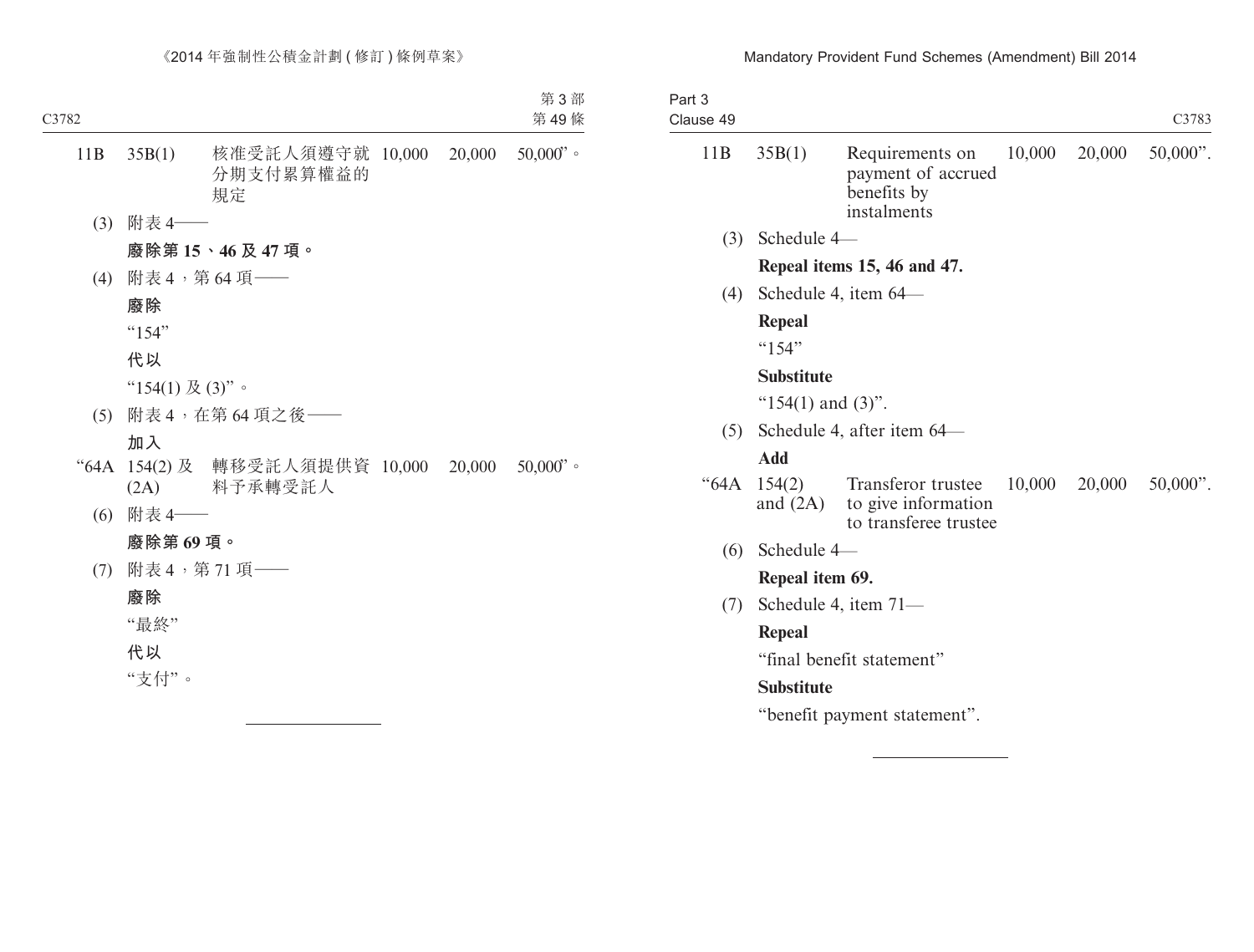# **Part 4**

# **Amendments to Mandatory Provident Fund Schemes (Exemption) Regulation (Cap. 485 sub. leg. B)**

**50. Section 26 amended (offences)**

Section 26—

**Repeal subsection (2).**

## **51. Schedule 2 amended (mandatory conditions)**

(1) Schedule 2, after section 6(9)—

## **Add**

- "(9A) A new member of a relevant scheme is eligible to withdraw the member's minimum MPF benefits on the ground of terminal illness if the member lodges with the trustee of the scheme—
	- (a) a claim in a form provided or approved by the Authority; and
	- (b) a certificate that is—
		- (i) signed by a registered medical practitioner or registered Chinese medicine practitioner certifying that, in the practitioner's opinion, the member falls within subsection (12G); and
		- (ii) dated not earlier than 12 months before the date on which the claim is lodged.".
- (2) Schedule 2, after section 6(12)—

## **Add**

"(12A) Subsection (12B) applies if a committee of the estate is appointed in relation to the property and affairs of a new member of a relevant scheme.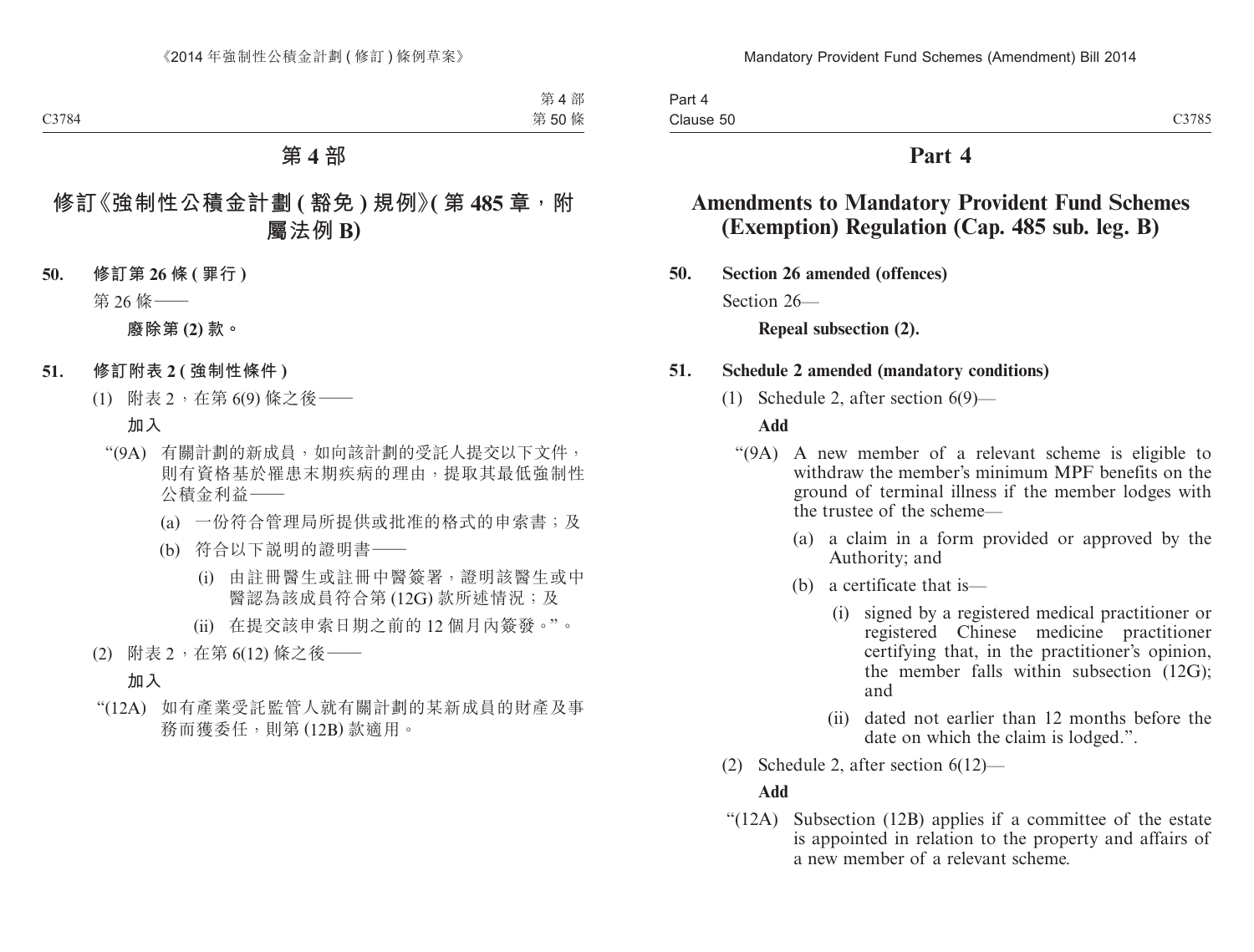| Part 4    |       |
|-----------|-------|
| Clause 51 | C3787 |

- (12B) The committee of the estate may, as if it were the member—
	- (a) lodge with the trustee of the scheme a claim for payment of the minimum MPF benefits of the member; or
	- (b) continue with a claim initiated by the member.
- (12C) Subsection (12B) does not apply in relation to a claim made under subsection (10).
- (12D) In this section
	- *committee of the estate* (產業受託監管人) means a committee of the estate appointed under section 11 of the Mental Health Ordinance (Cap. 136);
	- *registered Chinese medicine practitioner* (註冊中醫) has the meaning given by section 2(1) of the Chinese Medicine Ordinance (Cap. 549).
- (12E) For the purposes of this section, a new member has permanently ceased employment or self-employment if the member—
	- (a) has ceased all employment with no intention of becoming employed or self-employed again; and
	- (b) has ceased all self-employment with no intention of becoming self-employed or employed again.
- (12F) For the purposes of this section, a new member departs from Hong Kong permanently if the member departs from Hong Kong to reside elsewhere with no intention of returning for employment or to resettle in Hong Kong as a permanent resident.
- (12G) A new member who has an illness that is likely to reduce the life expectancy of the member to 12 months or less has a terminal illness for the purposes of this section.".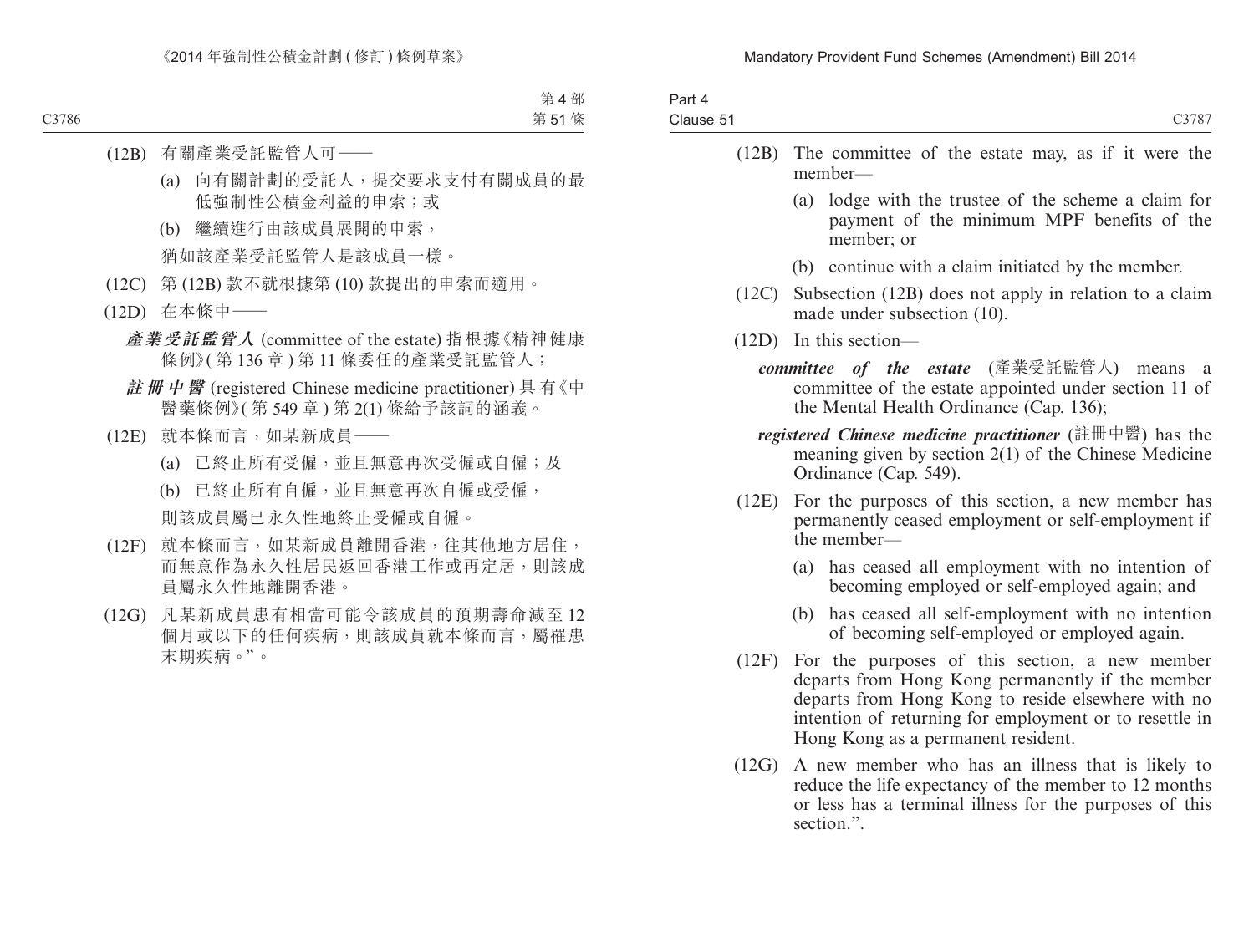| Part 4    |                                     |       |
|-----------|-------------------------------------|-------|
| Clause 51 |                                     | C3789 |
| (3)       | Schedule 2, section $6(13)$ —       |       |
|           | Repeal                              |       |
|           | "subsection $(9)(a)$ "              |       |
|           | <b>Substitute</b>                   |       |
|           | "subsections $(9)(a)$ and $(9A)$ ". |       |
| (4)       | Schedule 2, section $6(13)$ —       |       |
|           | Repeal paragraph (a).               |       |
|           |                                     |       |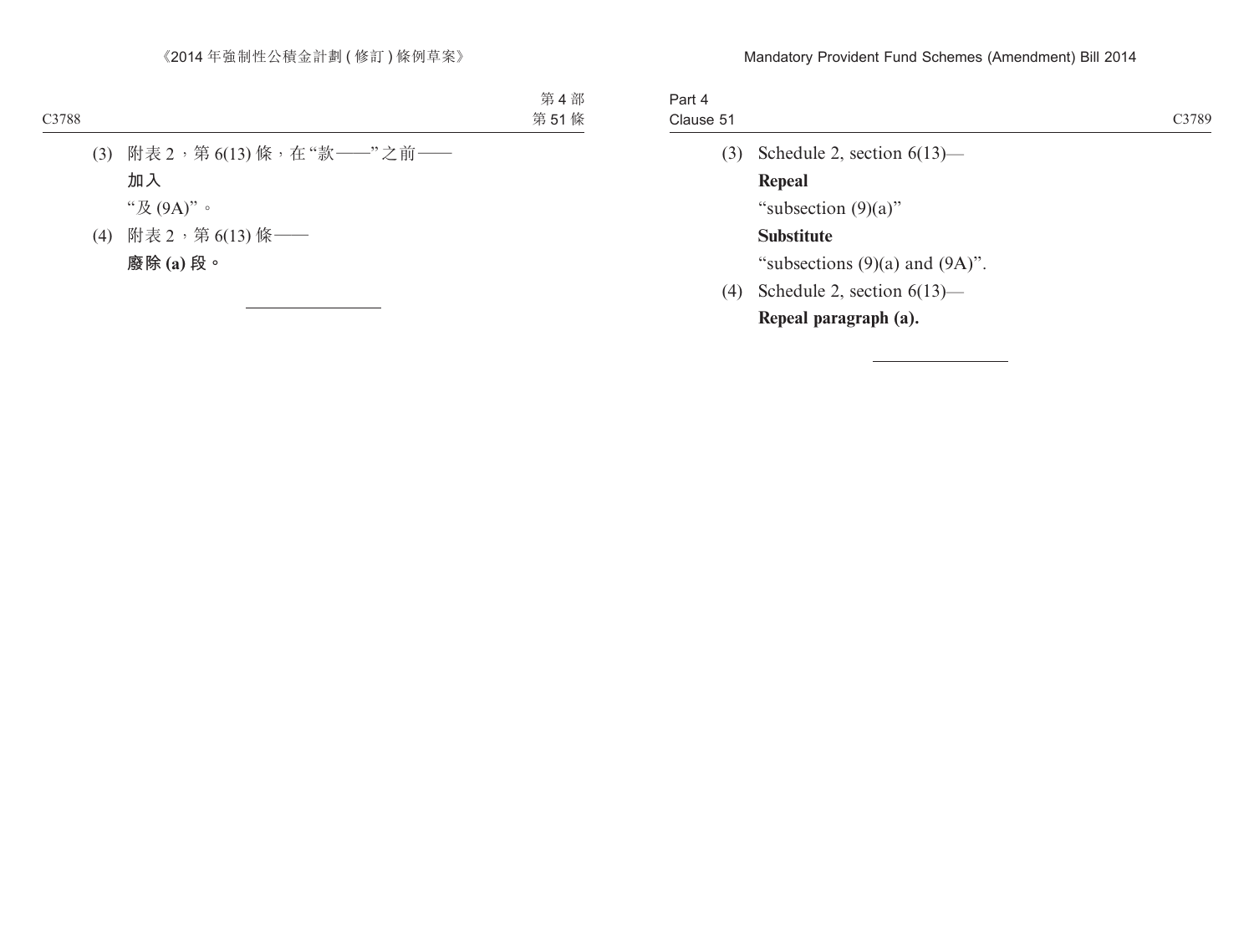Part 5 Clause 52

# **Part 5**

# **Amendments to Mandatory Provident Fund Schemes (Specification of Permitted Periods) Notice (Cap. 485 sub. leg. F)**

- **52. Section 1 amended (permitted period specified for purposes of section 7 of Ordinance)**
	- (1) Section 1—

#### **Renumber the section as section 1(1).**

(2) After section  $1(1)$ —

#### **Add**

- "(2) However, if the period would, but for this subsection, end on a day specified in subsection (3), the period is extended to end on the next following day that is not a day so specified.
	- (3) The day specified for subsection (2) is—
		- (a) a Saturday;
		- (b) a public holiday; or
		- (c) a gale warning day or black rainstorm warning day as defined by section 71(2) of the Interpretation and General Clauses Ordinance  $(Can, 1)$ .".

#### **53. Section 2 amended (permitted period specified for purposes of section 7C of Ordinance)**

(1) Section 2—

**Renumber the section as section 2(1).**

(2) After section  $2(1)$ —

**Add**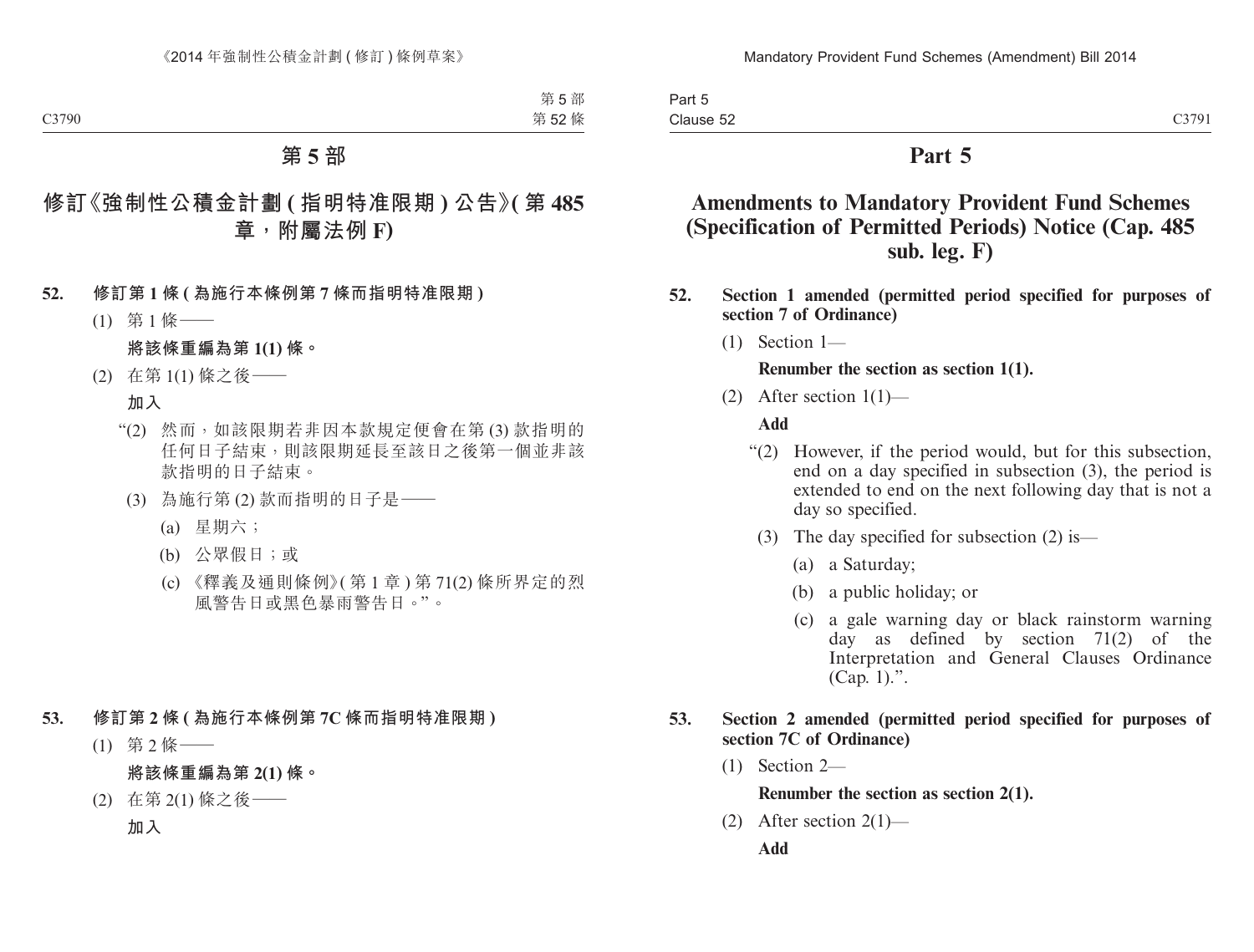| Part 5    |                                                             |
|-----------|-------------------------------------------------------------|
| Clause 53 | C3793                                                       |
|           | "(2) However, if the period would, but for this subsection, |

- end on a day specified in subsection (3), the period is extended to end on the next following day that is not a day so specified.
- (3) The day specified for subsection (2) is—
	- (a) a Saturday;
	- (b) a public holiday; or
	- (c) a gale warning day or black rainstorm warning day as defined by section 71(2) of the Interpretation and General Clauses Ordinance (Cap. 1).".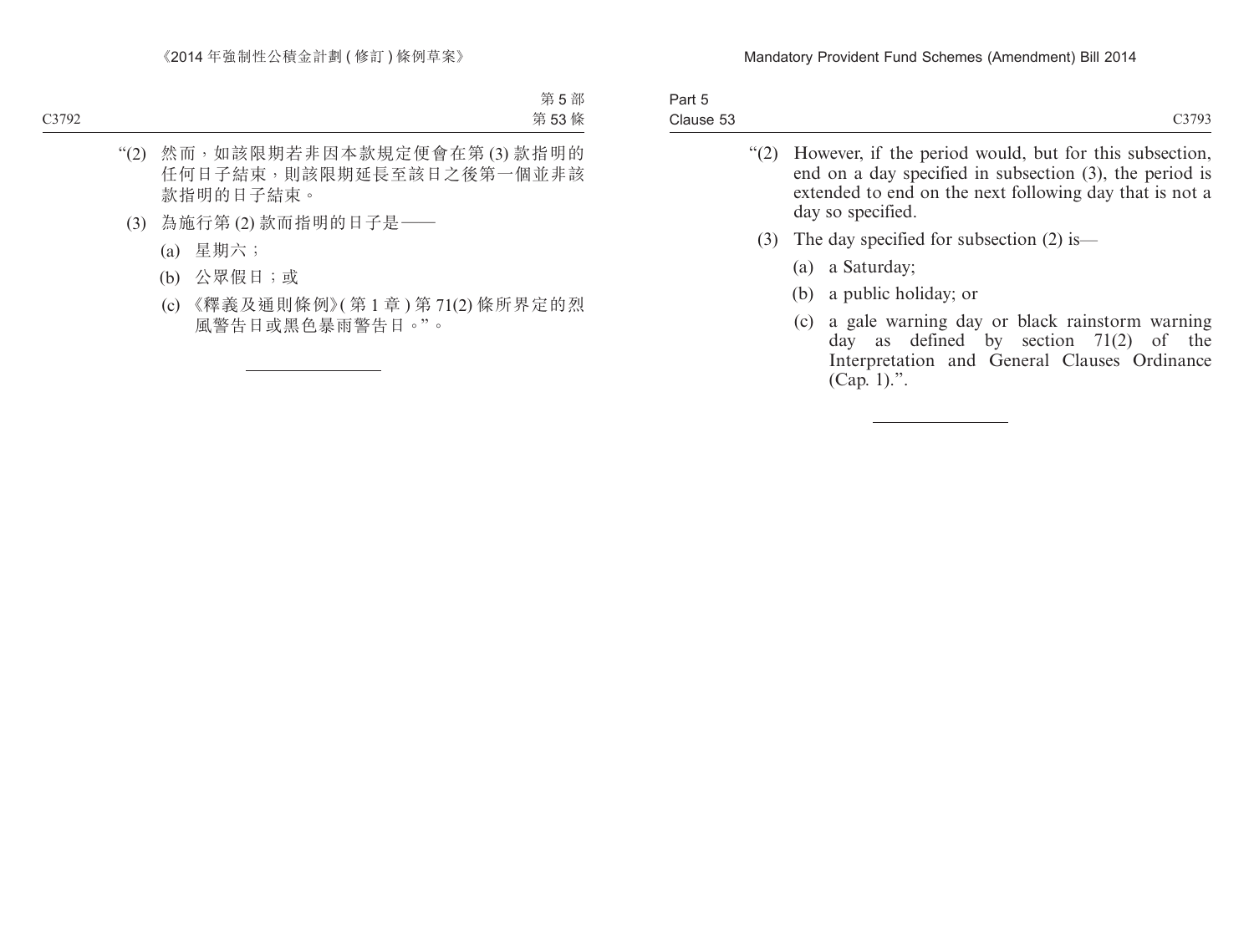Part 6 Clause 54

# **Part 6**

# **Amendments to Occupational Retirement Schemes Ordinance (Cap. 426)**

**54. Section 77 amended (preservation of secrecy)**

Section  $77(1)$ —

#### **Repeal**

"and 78"

#### **Substitute**

", 78 and 78A".

**55. Section 78A added**

After section 78—

**Add**

## "**78A. Disclosure by administrator or relevant employer**

- (1) Despite section 77, an administrator or the relevant employer of an occupational retirement scheme may disclose information if—
	- (a) the Registrar has given written consent; and
	- (b) any of the following applies—
		- (i) the person to whom the information relates has given written consent;
		- (ii) the information is disclosed in a manner that prevents particulars relating to the identity of the person to whom the information relates from being ascertained from the information.
- (2) The Registrar may, in giving consent, impose conditions that it considers appropriate.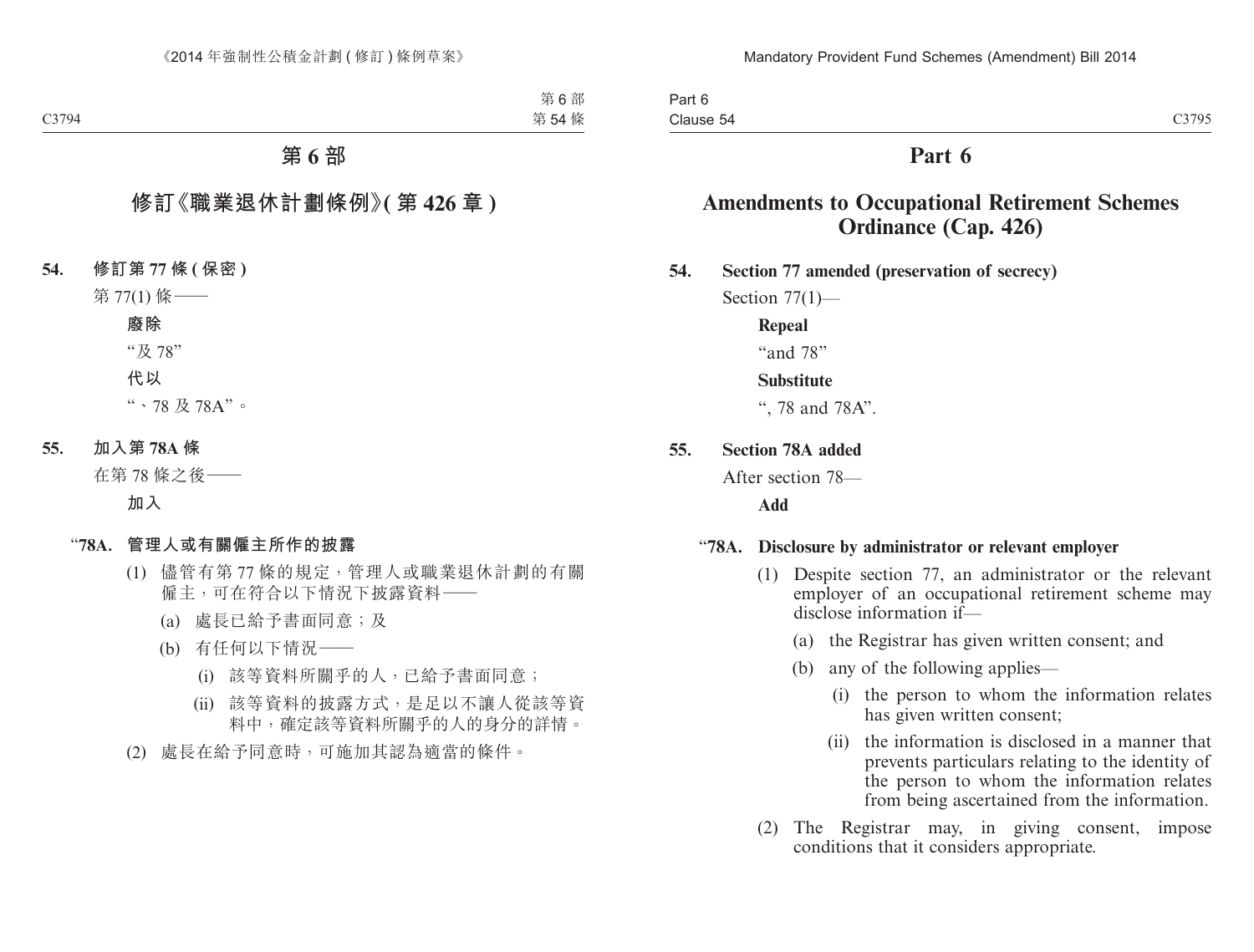| Clause 55 |  |
|-----------|--|
| Part 6    |  |

(3) The Registrar may issue guidelines on the criteria or circumstances for giving consent.".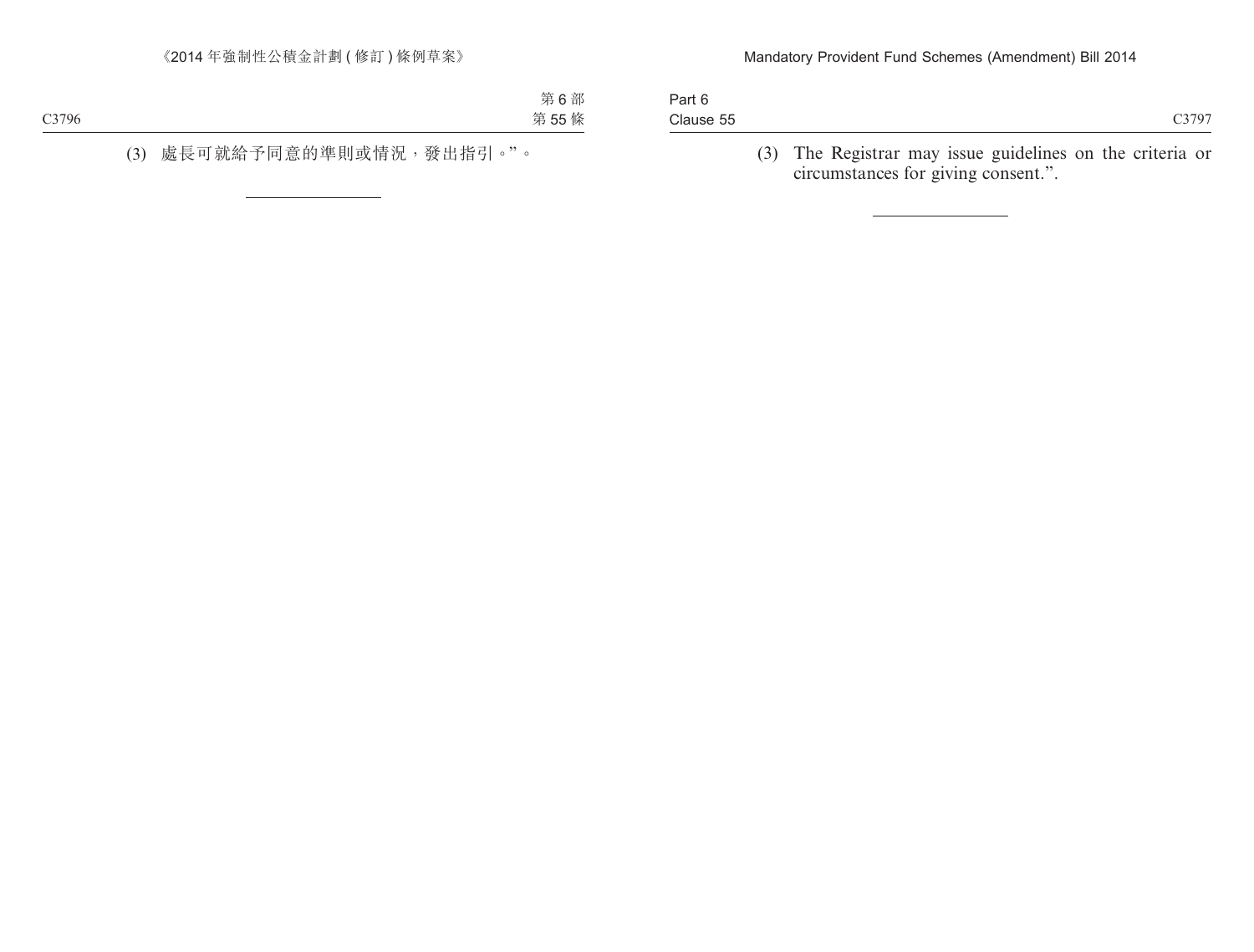# **Part 7**

# **Related and Consequential Amendments to Inland Revenue Ordinance (Cap. 112)**

## **56. Section 8 amended (charge of salaries tax)**

(1) Section  $8(2)(c)(i)$ , after "incapacity"—

**Add**

", terminal illness".

(2) Section 8(2)(cb)—

# **Repeal**

"on a person's retirement from employment, death or incapacity"

# **Substitute**

", whether in a lump sum or (if applicable) as an instalment, on the ground of a person's retirement from employment, death, incapacity, terminal illness".

(3) Section 8(2)(cc)(i), after "incapacity"—

# **Add**

", terminal illness".

(4) Section  $8(2)(cc)(ii)$ —

# **Repeal**

"on retirement, death, incapacity"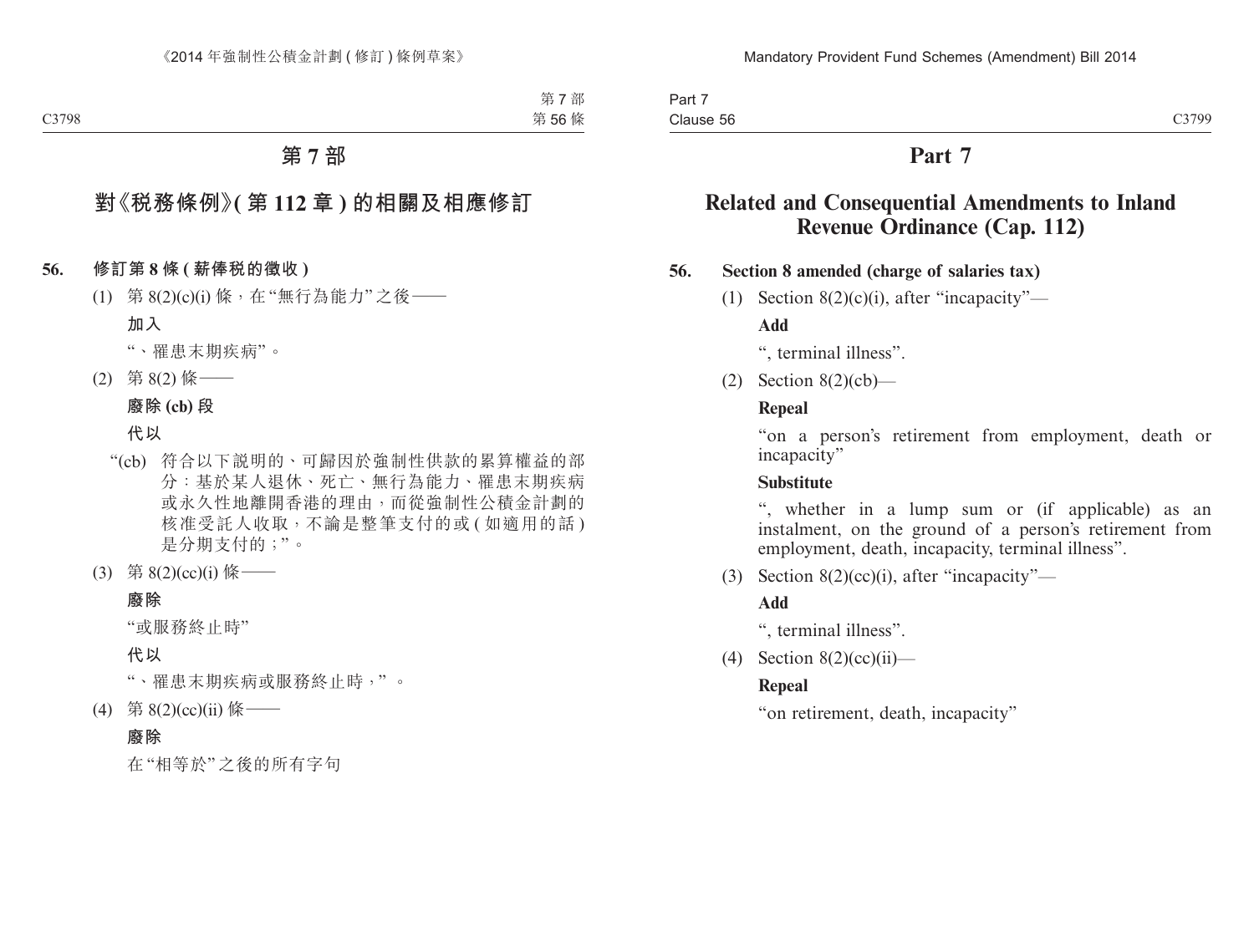Part 7 Clause 57

#### **Substitute**

", whether in a lump sum or (if applicable) as an instalment, on the ground of retirement, death, incapacity, terminal illness".

(5) Section 8(3), definition of *termination of service*—

#### **Repeal**

"or incapacity"

#### **Substitute**

", incapacity or terminal illness".

(6) Section 8(3), Chinese text, definition of **退休**, paragraph  $(c)$ —

#### **Repeal**

"淮。"

## **Substitute**

"準;"

(7) Section 8(3)—

## **Add in alphabetical order**

- "*incapacity* (無行為能力) means permanent unfitness to perform the kind of work that a person was last performing before becoming incapacitated;
- *terminal illness* (罹患末期疾病) means a terminal illness within the meaning of section 158(3) of the Mandatory Provident Fund Schemes (General) Regulation (Cap. 485 sub. leg. A);".

## **57. Section 9 amended (definition of income from employment)**

(1) Section  $9(1)(ab)(i)$ , after "incapacity"—

## **Add**

", terminal illness".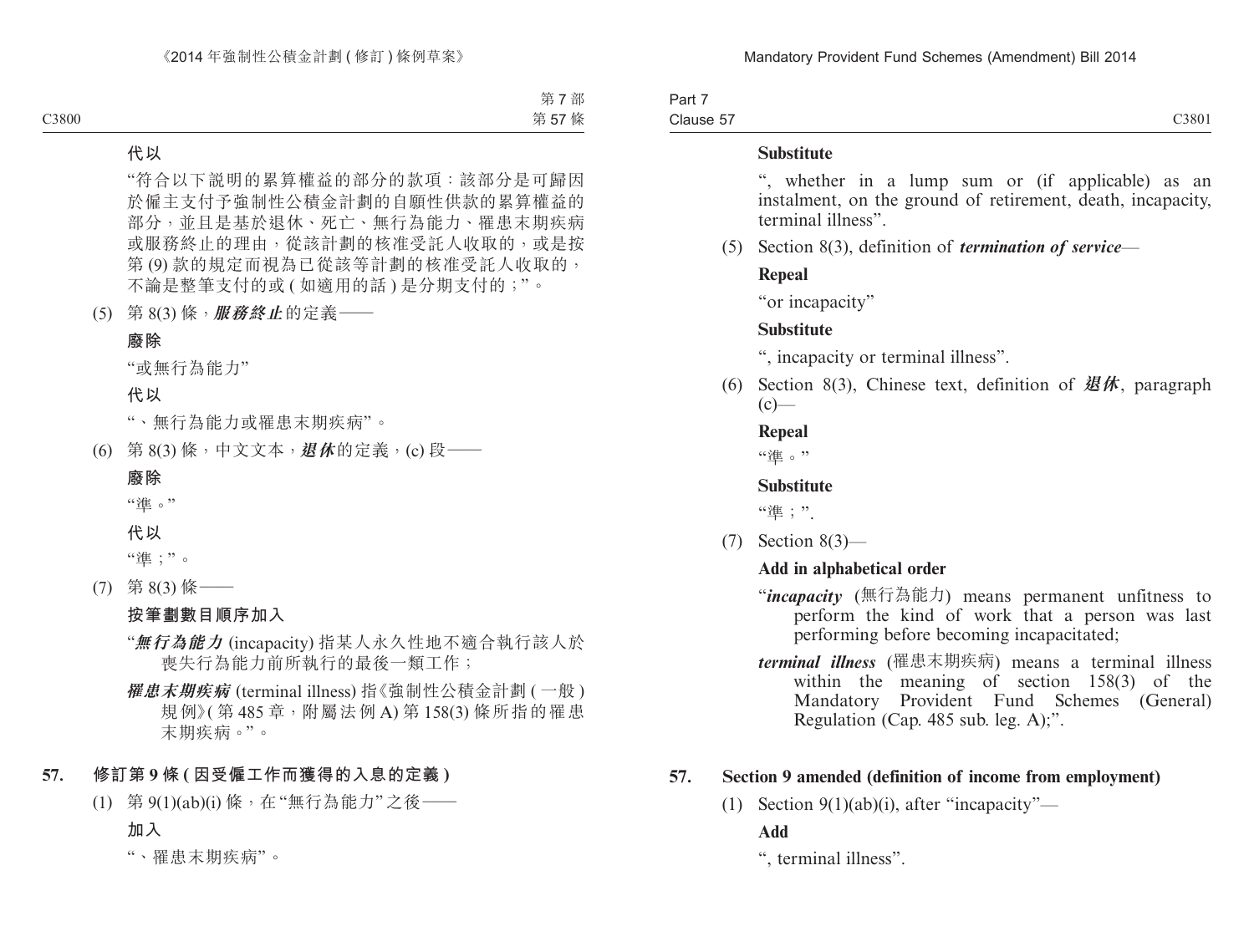| Part 7    |       |
|-----------|-------|
| Clause 57 | C3803 |

(2) Section 9(1)(ad)—

## **Repeal**

"(otherwise than on retirement, death, incapacity or termination of service)"

## **Substitute**

"(otherwise than on the ground of retirement, death, incapacity, terminal illness or termination of service, whether in a lump sum or (if applicable) as an instalment)".

(3) Section 9(6), English text, definition of *retirement* and *termination of service*—

## **Repeal**

"section 8(3)."

## **Substitute**

"section  $8(3)$ ;".

(4) Section 9(6), Chinese text, definition of **僱員的子女**—

## **Repeal**

"女。"

## **Substitute**

"女;".

(5) Section 9(6)—

# **Add in alphabetical order**

- "*incapacity* (無行為能力) has the meaning given by section 8(3);
- *terminal illness* (罹患末期疾病) means a terminal illness within the meaning of section 158(3) of the Mandatory Provident Fund Schemes (General) Regulation (Cap. 485 sub. leg. A).".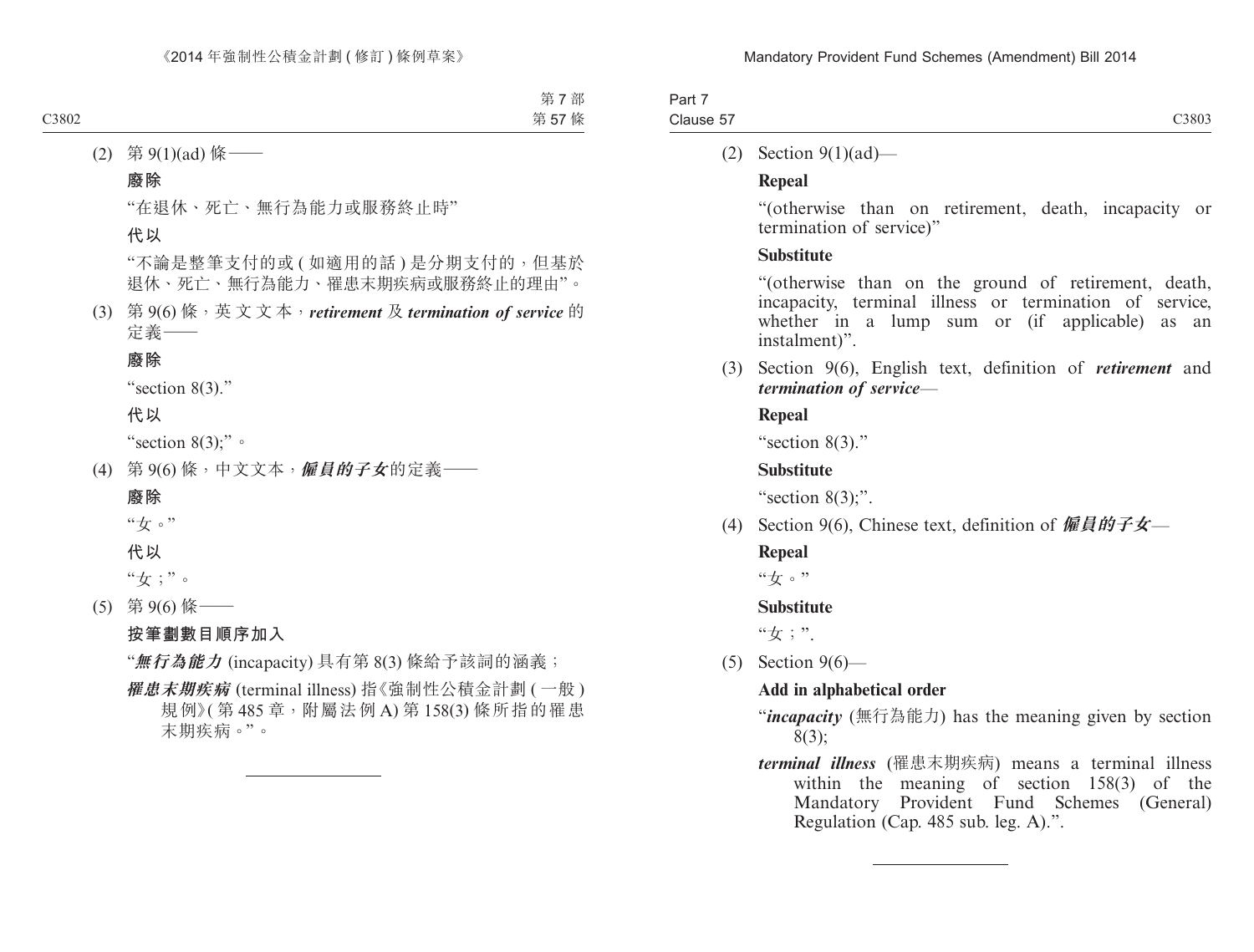C3805

#### **Explanatory Memorandum**

The object of this Bill is to amend the Mandatory Provident Fund Schemes Ordinance (Cap. 485) (*Ordinance*) for the purposes set out in the long title.

2. Clause 1 sets out the short title and provides for commencement.

#### **Withdrawal of accrued benefits**

- 3. Clause 6(1), (2) and (3) amends section 15 of the Ordinance by providing for the withdrawal of accrued benefits in mandatory provident fund schemes by instalments.
- 4. Clause 6(6) amends section 15 of the Ordinance, clause 38 amends section 162 of the Mandatory Provident Fund Schemes (General) Regulation (Cap. 485 sub. leg. A) (*General Regulation*) and clause 40 adds a new section 164A to the General Regulation, to provide for the claiming of accrued benefits on the ground of terminal illness.
- 5. Clause 6(8) adds a new section 15(7) to the Ordinance to clarify the meaning of permanently ceasing employment or selfemployment.
- 6. Clause 37(4) adds a new section 158(2) to the General Regulation to clarify the meaning of departing from Hong Kong permanently.
- 7. Clause 39 amends section 164 of the General Regulation so that a scheme member is not required to provide a letter from the member's last employer certifying termination of the member's contract of employment for claiming accrued benefits on the ground of total incapacity.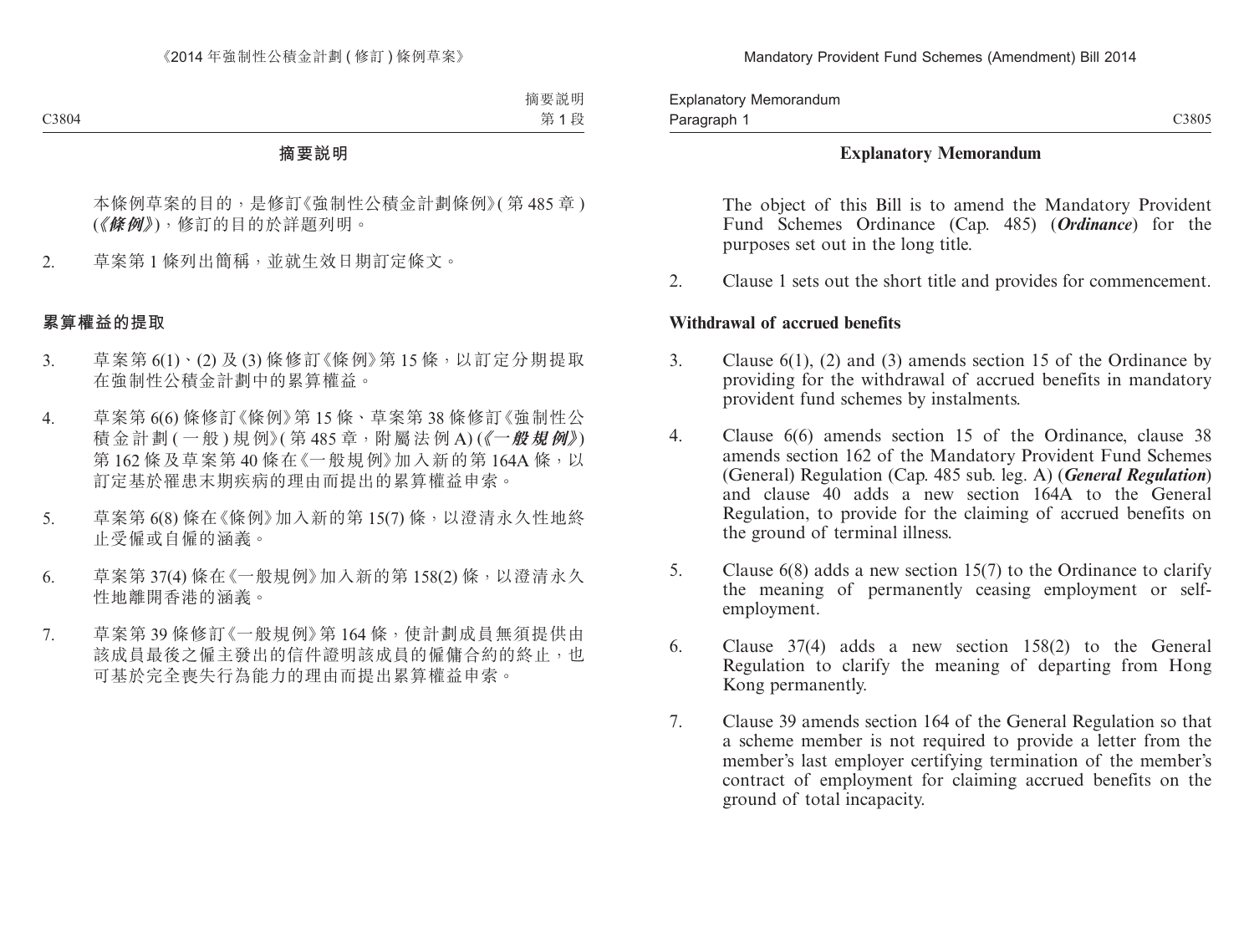- C3807
- 8. Clause 42 adds a new section 165A to the General Regulation so that a committee of the estate appointed under the Mental Health Ordinance (Cap. 136) may claim for accrued benefits as if it were a mentally incapacitated scheme member.
- 9. Clause 43 amends section 166 of the General Regulation to provide for new requirements on the payment of accrued benefits within certain periods.
- 10. Clause 51 amends Schedule 2 to the Mandatory Provident Fund Schemes (Exemption) Regulation (Cap. 485 sub. leg. B) (*Exemption Regulation*) so that certain Occupational Retirement Schemes Ordinance scheme members are subject to similar arrangements mentioned in paragraphs 4, 5, 6 and 8.
- 11. Clauses 56 and 57 amend sections 8 and 9 of the Inland Revenue Ordinance (Cap. 112) so that accrued benefits withdrawn by instalments or on the ground of terminal illness are excluded from income for the purposes of salaries tax.

#### **Administration of mandatory provident fund schemes**

- 12. Clause 4 amends the definition of *permitted period* in section 7AA(11) of the Ordinance so that even if the last day of the period is a Saturday, public holiday, gale warning day or black rainstorm warning day, the period ends on that day. Clause 30 amends the definition of *permitted period* in section 122 of the General Regulation so that it has the meaning given by section 7AA(11) of the Ordinance.
- 13. Clause 22 amends section 31 of the General Regulation so that a scheme applicant is to be given a notice of participation instead of a notice of acceptance.
- 14. Clauses 23 and 24 amend sections 34 and 35 of the General Regulation so that no fees or financial penalties may be charged, imposed or deducted for certain transfers of accrued benefits other than the necessary transaction costs.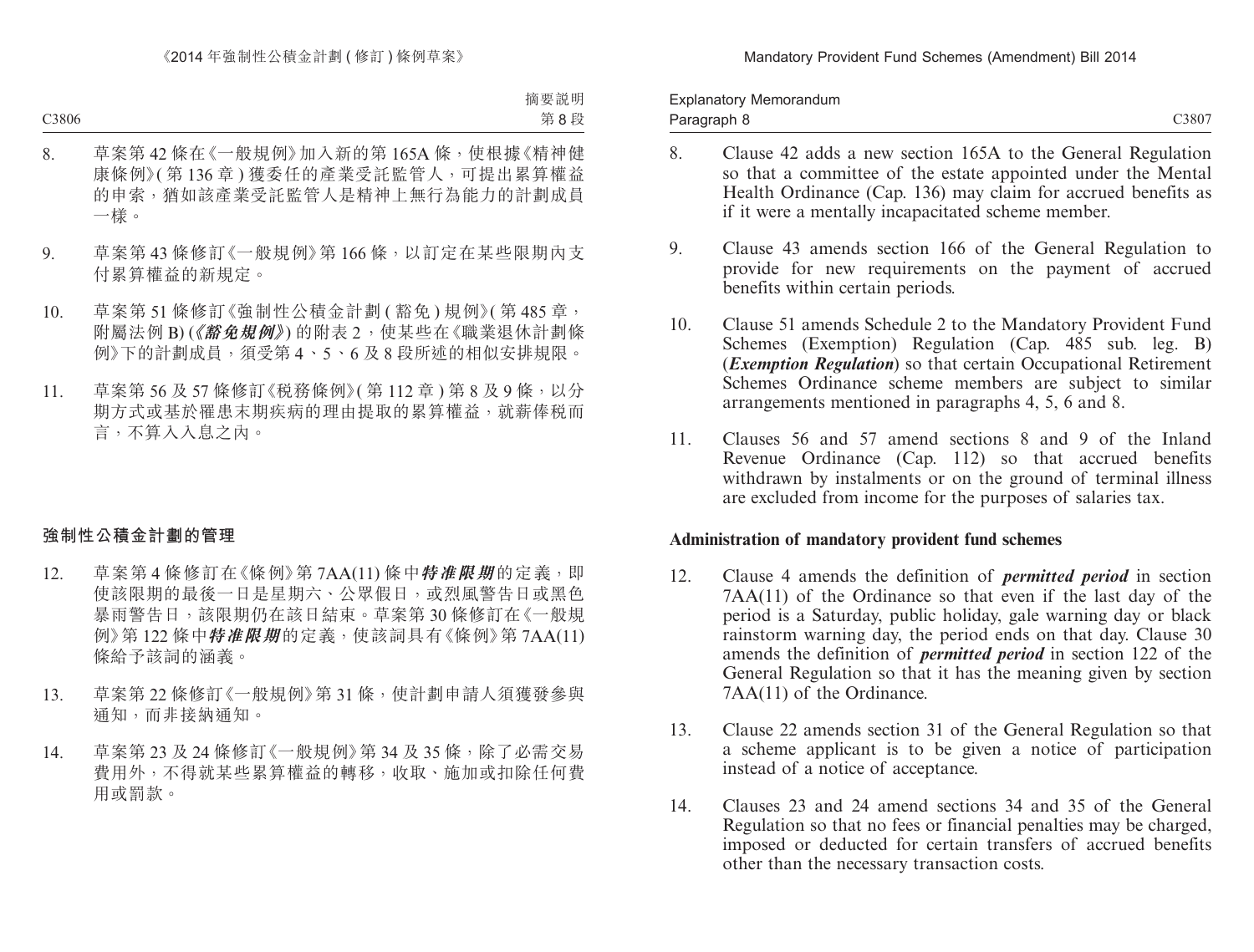C3809

- 15. Clause 25 adds a new section 35A to the General Regulation so that approved trustees must not charge any fee, impose any penalty or make any deduction for the payment of accrued benefits in a lump sum other than necessary transaction costs. It also adds a new section 35B to the General Regulation to provide for the requirements on the payment of accrued benefits by instalments.
- 16. Clause 27 repeals section 55 of the General Regulation so that approved trustees are not required to give membership certificates to member employees.
- 17. Clause 29 amends section 109(7)(b) of the General Regulation to provide for the requirements on the documents that must be attached to the return to be lodged with the Mandatory Provident Fund Schemes Authority (*Authority*) by an approved trustee that is a non-Hong Kong company.
- 18. Clause 31 repeals section 124 of the General Regulation so that the Authority is not required to give participation certificates to participating employers.
- 19. Clause 32 amends section 131 of the General Regulation, and clauses 52 and 53 amend the Mandatory Provident Fund Schemes (Specification of Permitted Periods) Notice (Cap. 485 sub. leg. F), to clarify the determination of the contribution day and permitted period for the purposes of sections 7 and 7C of the Ordinance.
- 20. Clause 34 amends section 154, and clause 47 amends section 206, of the General Regulation to provide for electronic communication.
- 21. Clause 44 amends section 168 of the General Regulation so that approved trustees are to ensure claimants are provided with benefit payment statements instead of final benefit statements.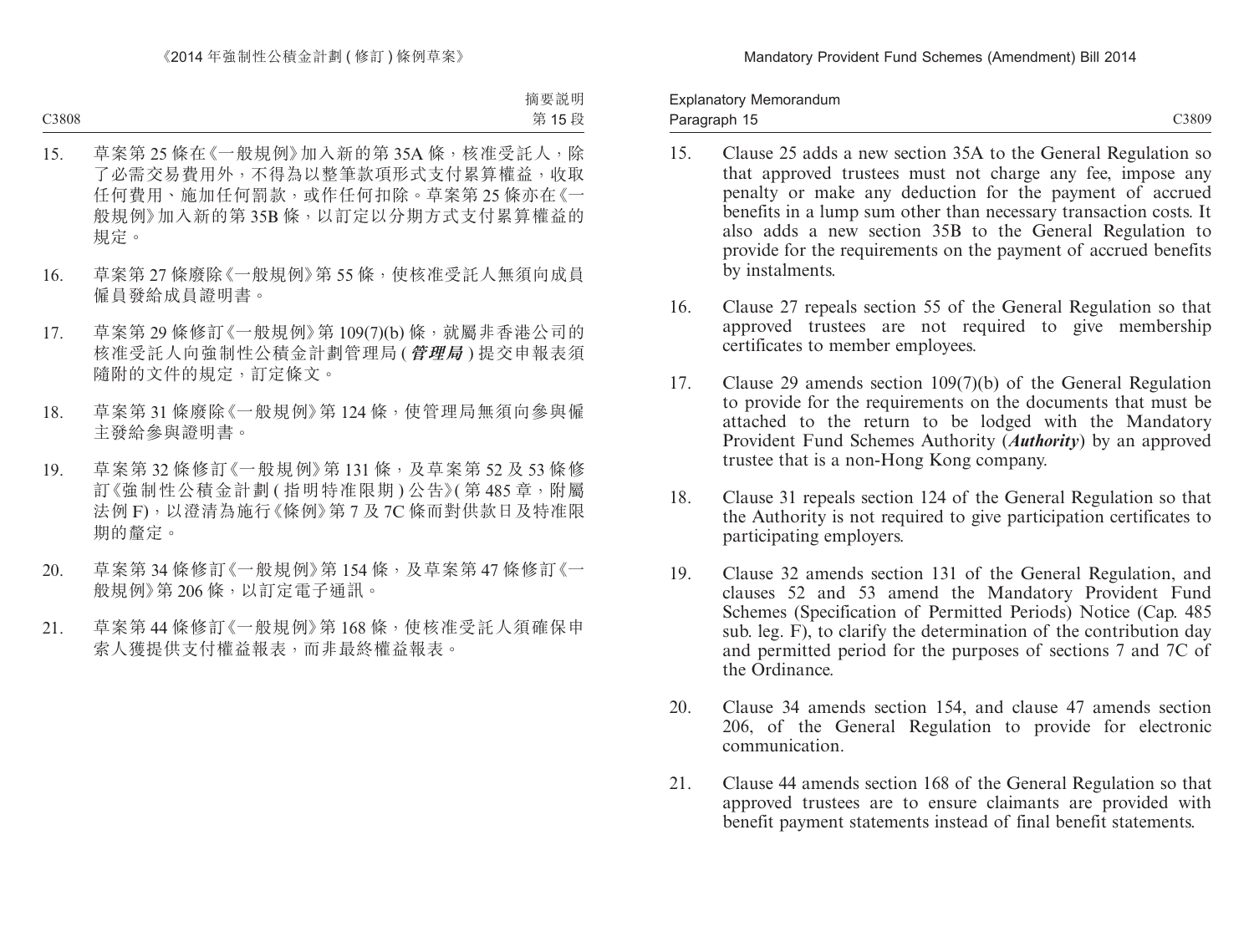C3811

#### **Other amendments**

- 22. Clause 7 adds new sections 21BA and 21BB to the Ordinance to provide for the approval and cancellation of approval of constituent funds of registered schemes. The Authority may refuse to approve a constituent fund if it is not satisfied that the fund is in the scheme members' interests.
- 23. Clause 19 adds a new item 6AA to Schedule 6 to the Ordinance so that a decision of the Authority to reject an application for approval or cancellation of approval of constituent funds is subject to appeal to the Mandatory Provident Fund Schemes Appeal Board.
- 24. Clauses 9 and 10 amend sections 42 and 42AA of the Ordinance so that the Authority and certain entities may disclose certain information for professional advice, or to additional persons. Provisions for prohibiting further disclosure and exceptions are included.
- 25. Clause 11 adds a new section 42AAB to the Ordinance so that administrators under the Occupational Retirement Schemes Ordinance (Cap. 426) (*ORSO*) and approved trustees may disclose certain information.
- 26. Clause 36 amends section 157B of the General Regulation so that the Authority must provide information in the register about any personal account of a deceased person on request by a person entitled in priority to the administration of the estate of the deceased.
- 27. Clause 55 adds a new section 78A to the ORSO so that administrators or employers may disclose certain information.
- 28. Clause 12 amends section 43 of the Ordinance to revise the penalties for carrying on business as an approved trustee etc. by unapproved persons.